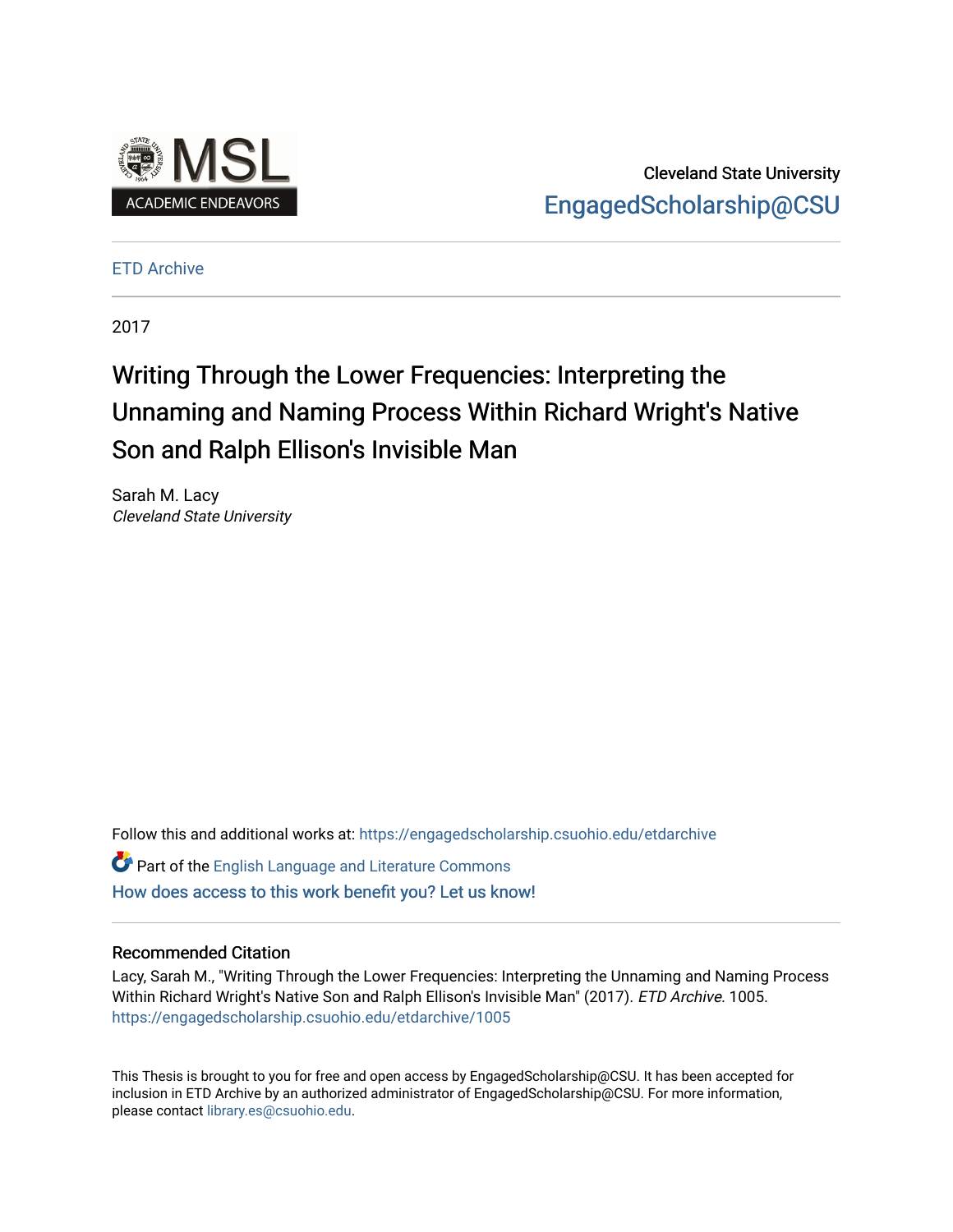# WRITING THROUGH THE LOWER FREQUENCIES: INTERPRETING THE UNNAMING AND NAMING PROCESS WITHIN RICHARD WRIGHT'S *NATIVE SON* AND RALPH ELLISON'S *INVISIBLE MAN*

SARAH M. LACY

Bachelor of Arts in Literature and Film Studies

University of Delaware

May 2010

submitted in partial fulfillment of requirements for the degree

MASTER OF ARTS IN ENGLISH

at

CLEVELAND STATE UNIVERSITY

May 2017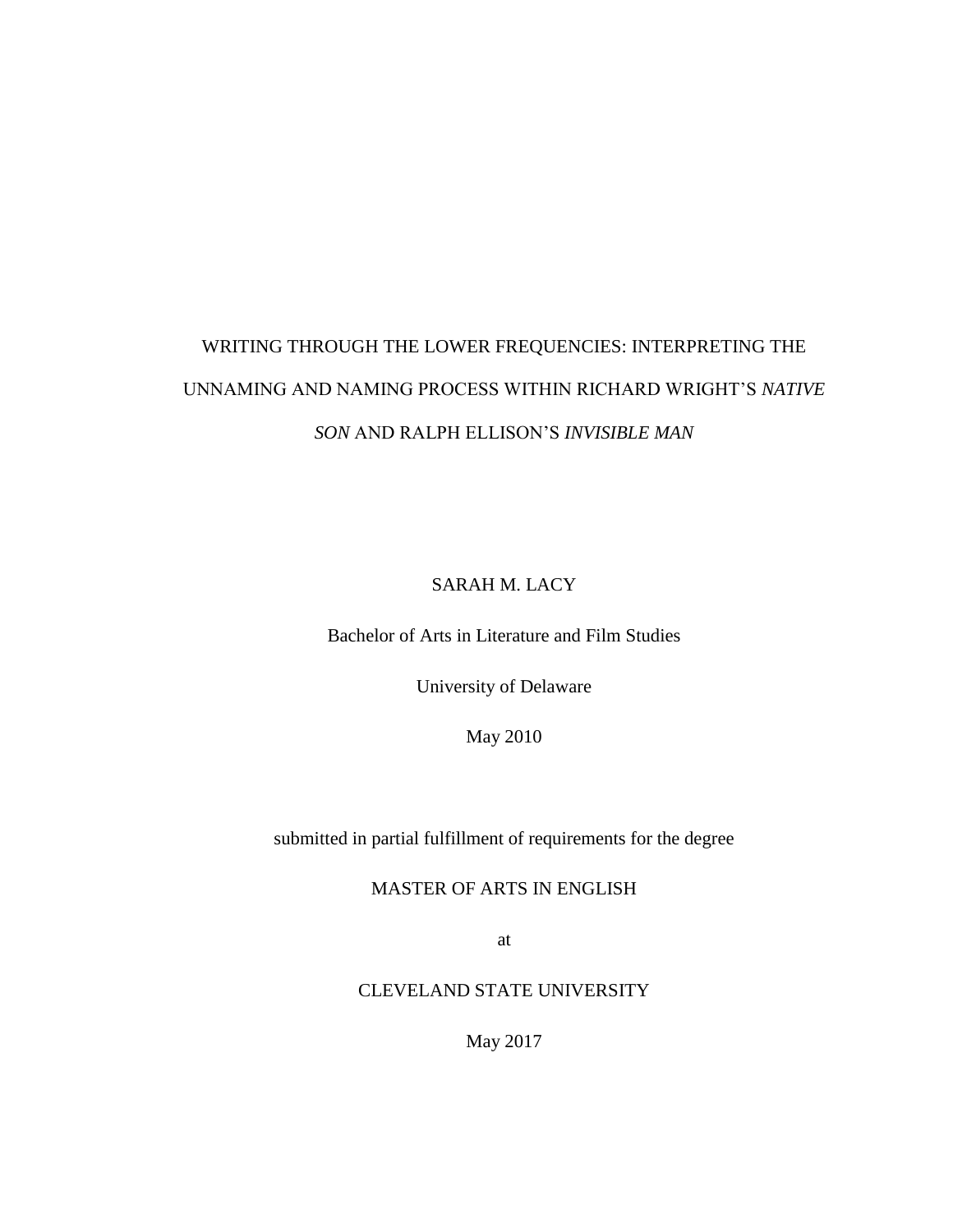# THIS THESIS IS HEREBY APPROVED FOR

# SARAH M. LACY

candidate for the Master of Arts in English

degree for the Department of English

&

## CLEVELAND STATE UNIVERSITY'S

College of Graduate Studies by

 $\sim \sim \sim$ Dr. Julie Burrell

\_\_\_\_\_\_\_\_\_\_\_\_\_\_\_\_\_\_\_\_\_\_\_\_\_\_\_\_\_\_\_\_\_\_\_\_\_\_\_

\_\_\_\_\_\_\_\_\_\_\_\_\_\_\_\_\_\_\_\_\_\_\_\_\_\_\_\_\_\_\_\_\_\_\_\_\_\_\_\_\_\_\_\_\_\_\_\_\_\_\_\_

 $\sim$ department & date

 $\sim$   $\sim$   $\sim$ Dr. James Marino

 $\frac{1}{2}$  ,  $\frac{1}{2}$  ,  $\frac{1}{2}$  ,  $\frac{1}{2}$  ,  $\frac{1}{2}$  ,  $\frac{1}{2}$  ,  $\frac{1}{2}$  ,  $\frac{1}{2}$  ,  $\frac{1}{2}$  ,  $\frac{1}{2}$  ,  $\frac{1}{2}$  ,  $\frac{1}{2}$  ,  $\frac{1}{2}$  ,  $\frac{1}{2}$  ,  $\frac{1}{2}$  ,  $\frac{1}{2}$  ,  $\frac{1}{2}$  ,  $\frac{1}{2}$  ,  $\frac{1$ 

\_\_\_\_\_\_\_\_\_\_\_\_\_\_\_\_\_\_\_\_\_\_\_\_\_\_\_\_\_\_\_\_\_\_\_\_\_\_\_\_\_\_\_\_\_\_\_\_\_\_\_\_

 $\sim$ department & date

 $\sim$  ~ ~ Dr. Adam Sonstegard

\_\_\_\_\_\_\_\_\_\_\_\_\_\_\_\_\_\_\_\_\_\_\_\_\_\_\_\_\_\_\_\_\_\_\_\_\_\_\_\_\_\_\_\_\_\_\_\_\_\_\_\_

 $\sim$ department & date

\_\_\_\_\_\_\_\_\_\_\_\_\_\_\_\_\_\_\_\_\_\_\_\_\_\_\_\_\_\_\_\_\_\_\_\_\_\_\_

25 April 2017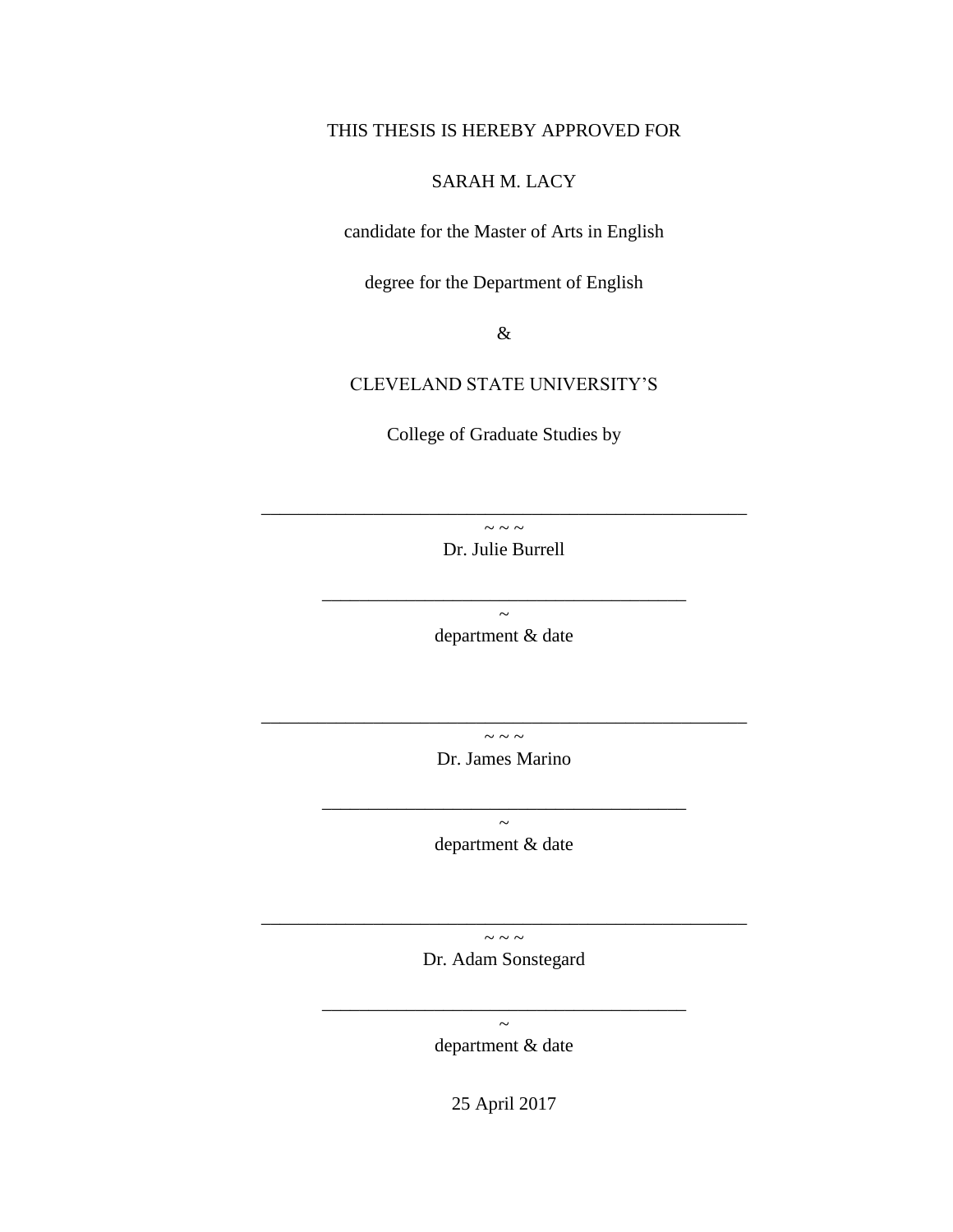### **ACKNOWLEDGEMENTS**

<span id="page-3-0"></span> I would like to thank the very helpful members of my committee, in particular Dr. Julie Burrell who worked tirelessly with me through many drafts of this thesis. It is through the many discussions I had with Dr. Burrell that I learned how to utilize many of the complex thoughts I wanted to express into the formation of my theory. Each member of my committee supplied me with very engaging and insightful feedback which helped me to develop this theory and bring new meaning to my close readings of Richard Wright and Ralph Ellison's great works. Without the guidance and encouragement of each, I would not have pressed myself to further develop my critiques and theory, and for that I am very grateful. I would also like to expresses my deepest appreciation towards my family and friends who have allowed me to talk with them endlessly about these two novels, which allowed me to discover the many ways that I wished to analyze the characters of Wright's Bigger and Ellison's Narrator.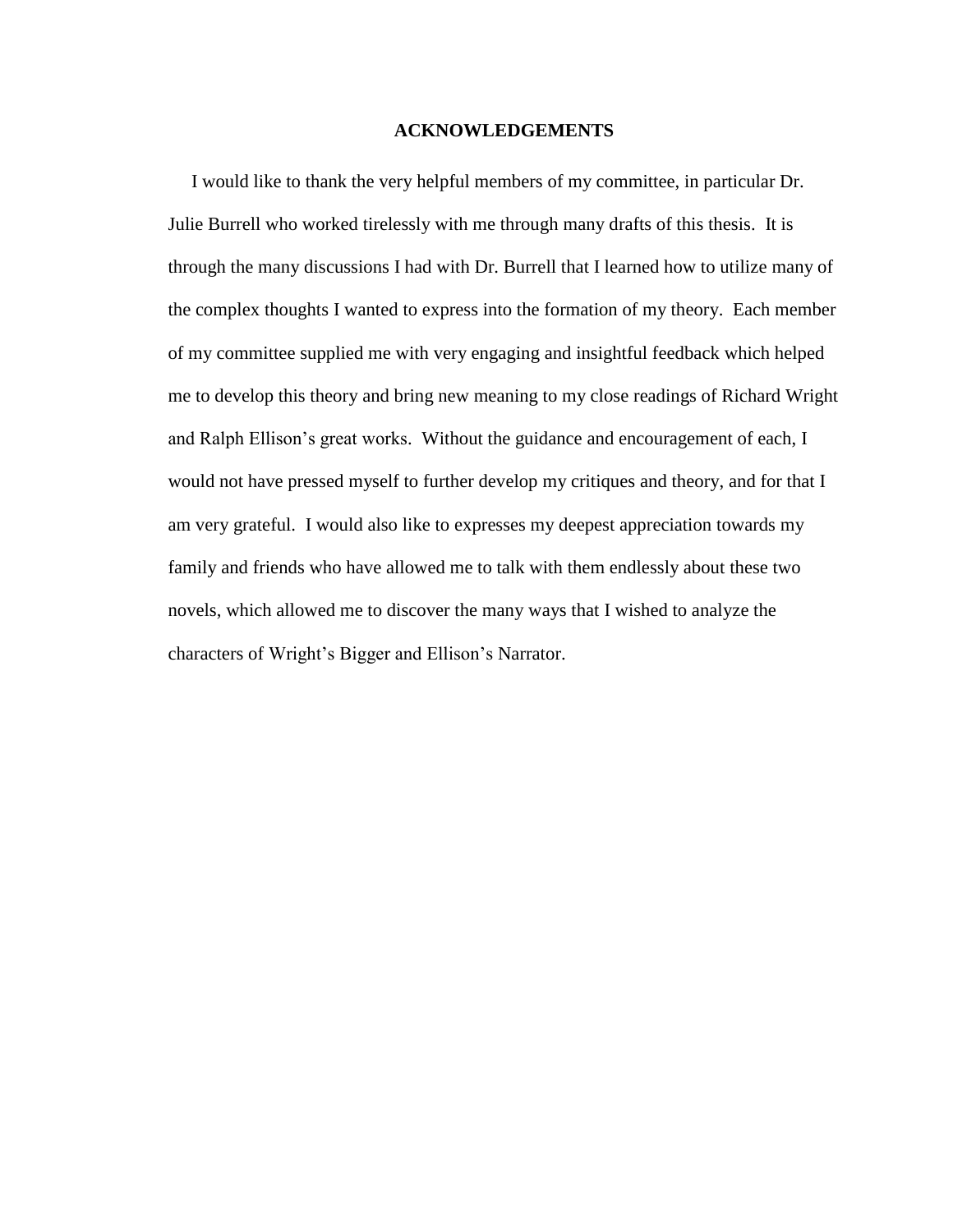# WRITING THROUGH THE LOWER FREQUENCIES: INTERPRETING THE UNNAMING AND NAMING PROCESS WITHIN RICHARD WRIGHT'S *NATIVE SON* AND RALPH ELLISON'S *INVISIBLE MAN*

SARAH M. LACY

#### **ABSTRACT**

<span id="page-4-0"></span> The search for identity within Richard Wright's *Native Son* and Ralph Ellison's *Invisible Man* has long been analyzed, yet the fact that each protagonist's search for self is brought to a point of crisis during an intimate interaction with a white woman has often been neglected. Here, I analyze each author's strategic use of a nameless narrator by utilizing the work of W.E.B. Du Bois and Frantz Fanon, arguing that the act of "literary unnaming" is used to critique the development of black American identity during the time of Jim Crow. The use of a nameless narrator is explored through "the unnaming and naming process," which I situate as symbolic of the historical unnaming of the African people, who were subjected to naming and cultural stripping during the time of slavery. Each narrator's scene with a white woman (Mary in *Native Son* and Sybil in *Invisible Man*) is critiqued in order to highlight the most intimate unnaming and naming process, and is identified as the narrator's catalyst that begins the re-claiming of his unnamed state, identified here as the "re-naming" process.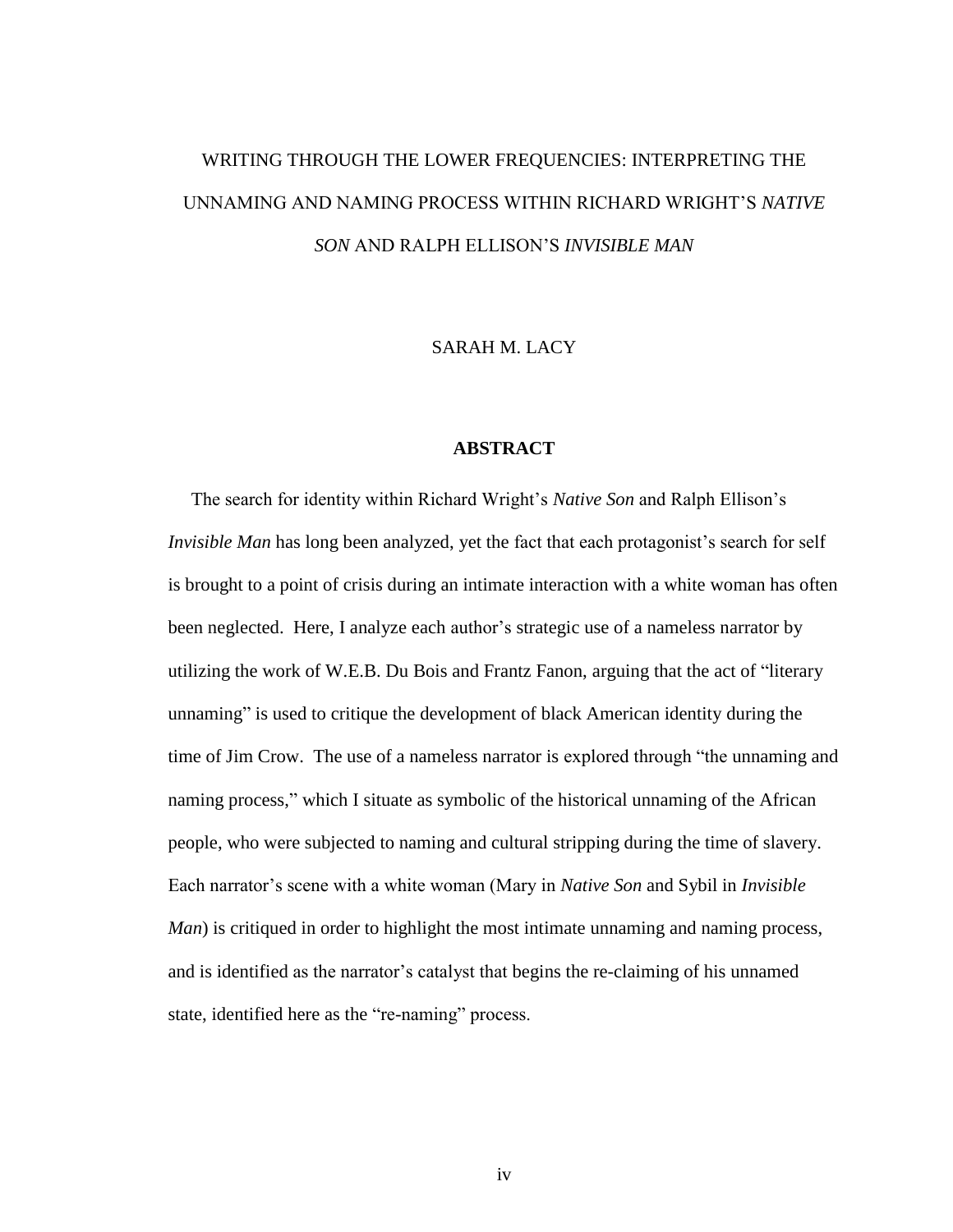| <b>CHAPTERS</b>                                          |  |
|----------------------------------------------------------|--|
|                                                          |  |
|                                                          |  |
| III. MARY, SYBIL, AND THE UNNAMING AND NAMING PROCESS 21 |  |
|                                                          |  |
|                                                          |  |
|                                                          |  |
|                                                          |  |

# **TABLE OF CONTENTS**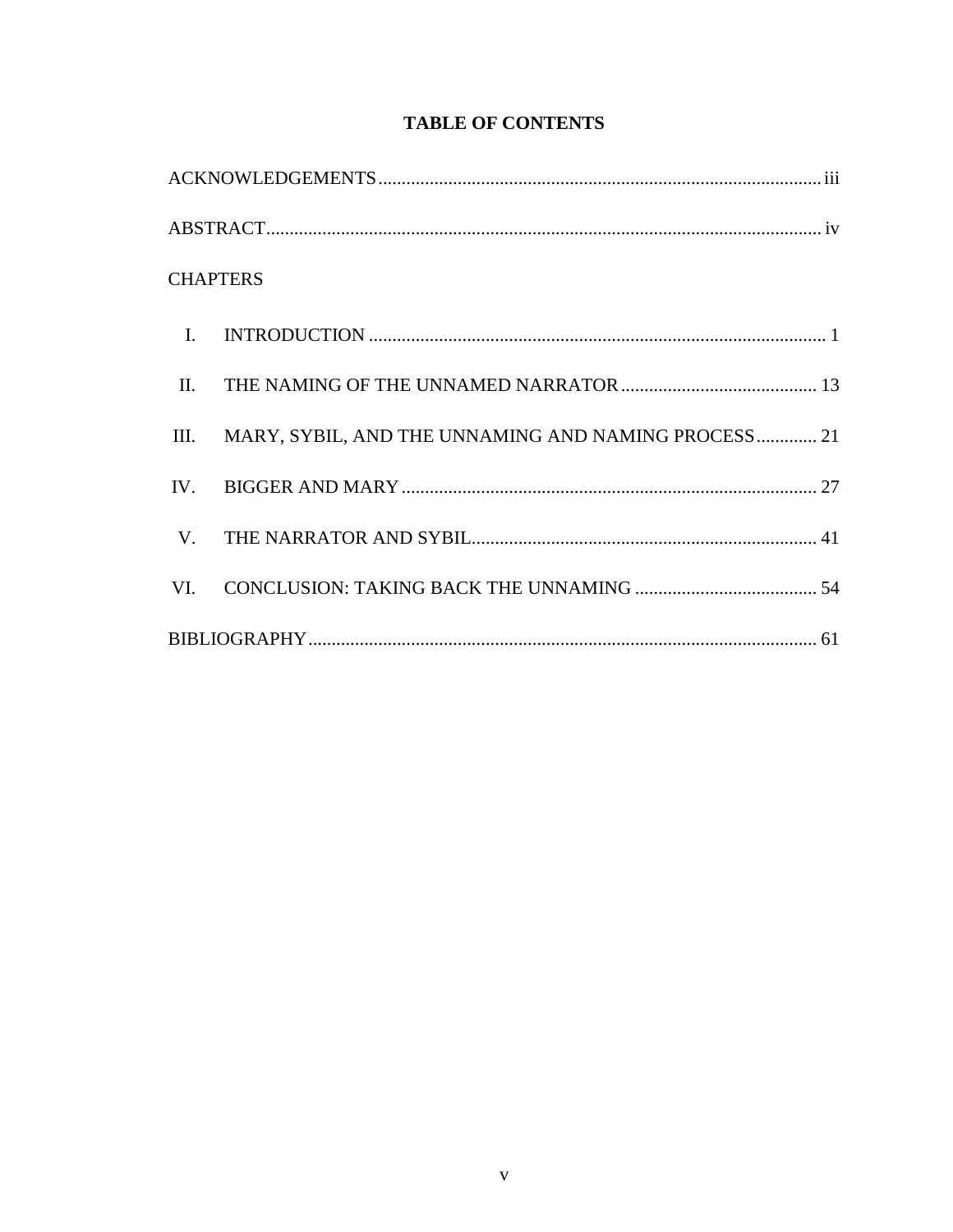#### **CHAPTER I**

#### **INTRODUCTION**

<span id="page-6-0"></span> In Ralph Ellison's *Invisible Man* (1952), the nameless narrator begins his story by simply stating: "I am an invisible man." This statement represents the complex association that a sense of self has to a name, and the psychological ramifications that the denial of a true name can have on an individual. In Ellison's novel and Richard Wright's *Native Son* (1940), each author has left his narrator without a traditional name; Ellison's narrator is famously left unnamed, while Wright's Bigger Thomas is only afforded a nickname, a move which is strategically left unknown to the reader until the last third of the novel. This literary act provides a critique of America's historical formation of individual black identity as having been influenced and developed through white appropriation, also known as the white gaze; the negative effects of this act are being explored in each novel, and is symbolically represented by each narrator being left nameless. Additionally, leaving a narrator without a defined name enhances each narrator's impending feeling of social invisibility. This lack of a name is one of the many constructs that connects the narratives of each novel, where both Bigger and Ellison's narrator (henceforth the "Narrator") are confronted directly with the white gaze and its influence on their personal sense of self. Throughout the course of each novel, each is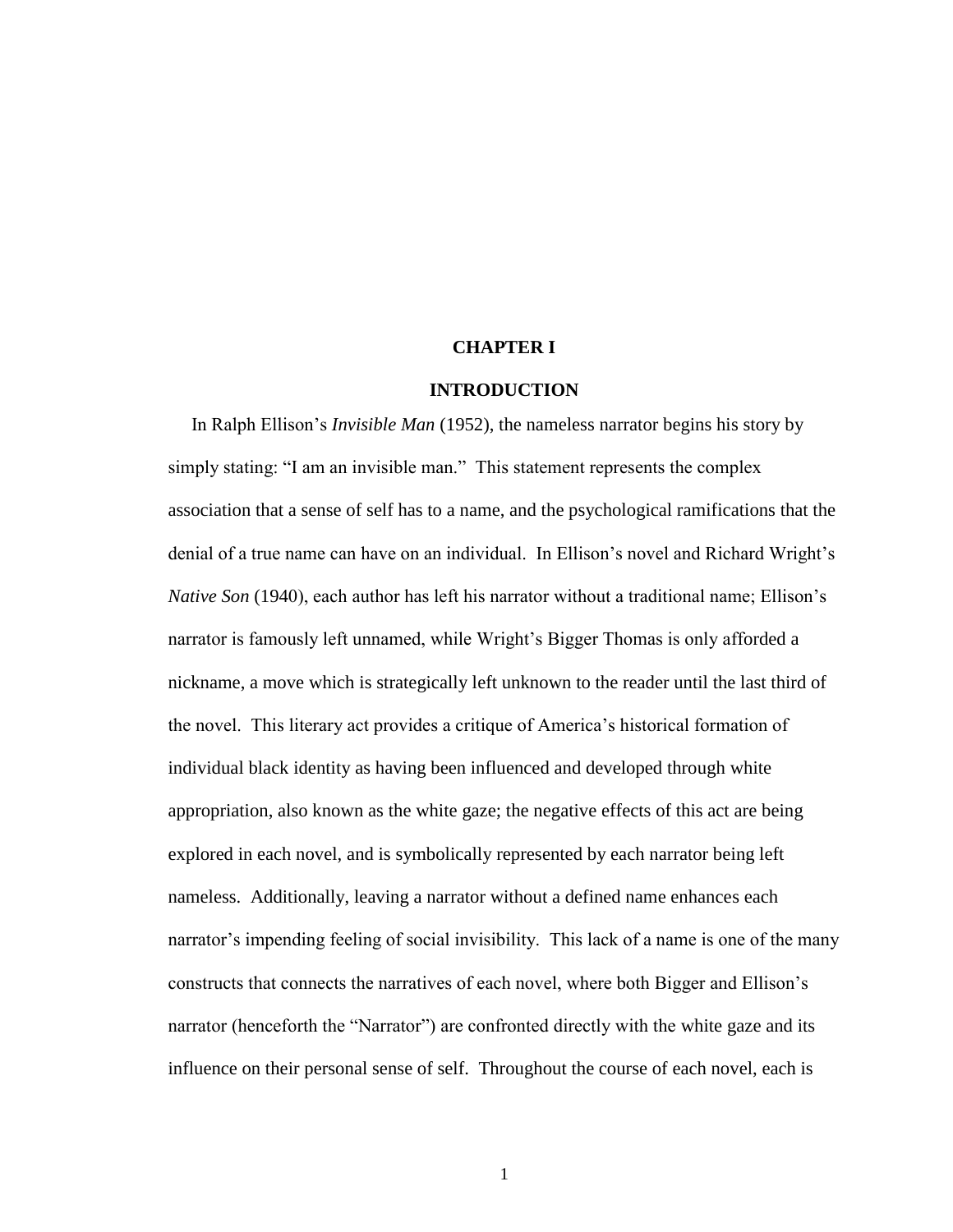attempting to avoid living as "socially invisible": Bigger often muses that what he fears most is to "not be seen" by the white world, while the Narrator is attempting to gain entry into the employment opportunities of white men, only to be misused or turned away. Wright and Ellison are critiquing the formation of individual identity and search for selfpossession into their novels by leaving their narrators without a "legal American" name: each author goes to extraordinary literary lengths in order to keep their characters unnamed, creating a warning that accepting an identity which has been manipulated by outside influences will lead to social and personal invisibility.

What I call "literary unnaming" is the act of not providing the protagonist of a novel a name in order to conduct an emblematic critique of the development of black identity in America. In each novel, Wright and Ellison have utilized this technique in order to explore the influence of the historical unnaming and naming process during American slavery on their contemporary state of black identity. Literary unnaming symbolically encompasses this historical unnaming and naming process in which a black American must perceive of his or her own identity, while also recognizing that which is projected onto him or her by white America. The dichotomy between these two perceived identities results in the lack of a true sense of self, and has most famously been defined as "double consciousness" by W.E.B. Du Bois; the historical unnaming and naming process was used to suppress the identity of a slave, and has been projected onto current African Americans since the dismantling of slavery. By way of Wright and Ellison's narrators, literary unnaming is employed to analyze this unnaming and naming process in the decades after slavery, commenting on the contemporary state of race relations in America. Just as the African was stripped of his or her original name and identity once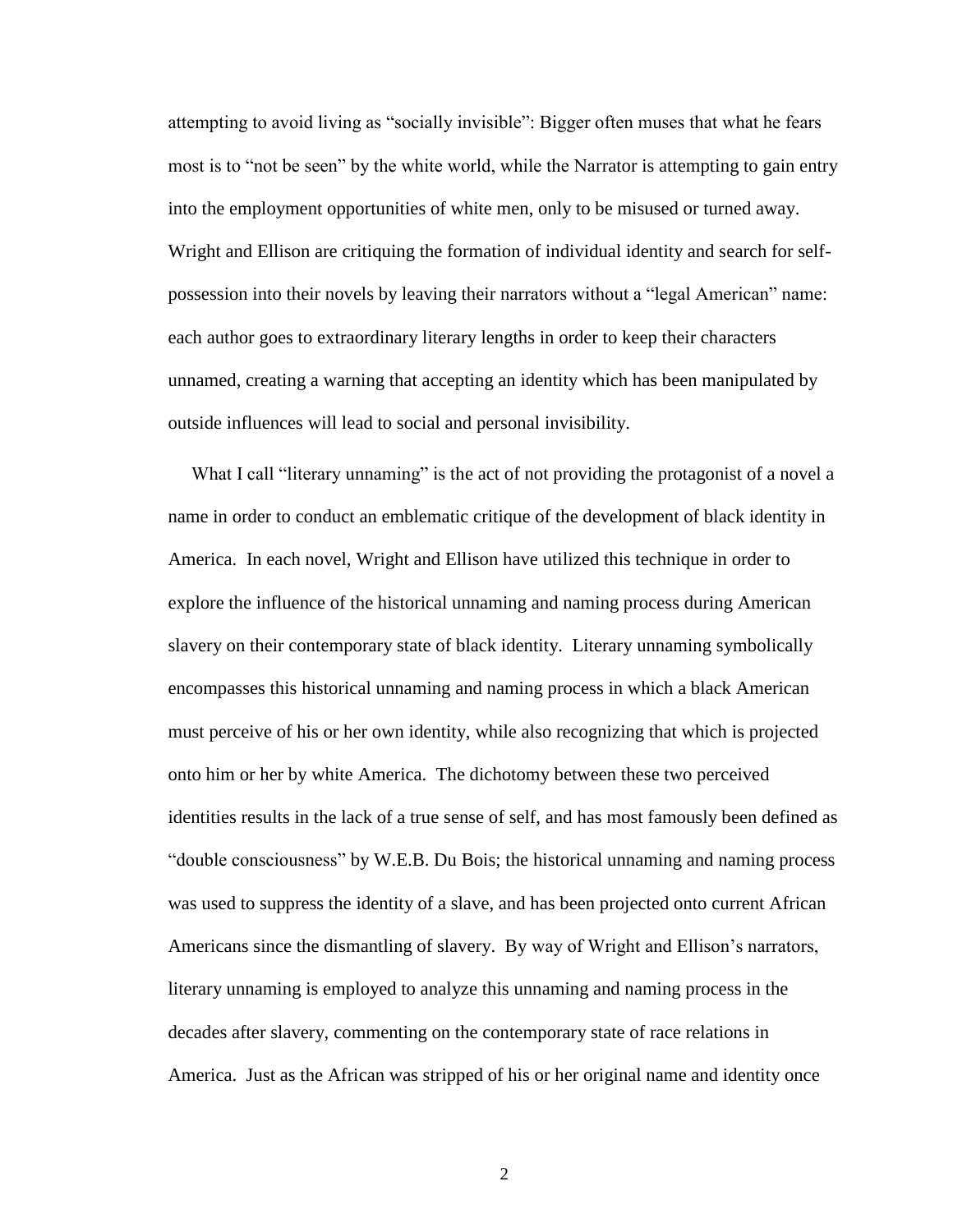brought to America (unnaming), so too have Bigger and the Narrator been denied the ability to construct their own name and identity within each novel. In my argument I state that literary unnaming is being used by Wright and Ellison to explain how the projection of white society's own ideals onto the narrator's sense of self, relates to the historical act of the slave being supplied with the slave master's own last name (naming) after being unnamed. Wright and Ellison guide their readers through the complications that arise from each narrator's recognition of this unnaming and naming process, with the goal of entering re-naming; in the course of each novel, the narrator is confronted with the unnaming and naming process, leading to the realization that he needs to develop his own self-possessed identity. I argue that through the incorporation of literary unnaming, it is shown that Bigger and the Narrator must truly acknowledge how society has unnamed and named them in order to be able to re-claim, or "rename," their identity. Each time Bigger or the Narrator come in contact with a member of the white world who refuses to recognize his individual identity and instead addresses him with a stereotype, they are effectively unnaming and then naming him with an identity that is separate from his personal self. The re-naming process is the driving force of each novel that propels Bigger and the Narrator towards his respective literary end in order to undo each act of unnaming and naming, so that they can begin to see themselves as existing without the influence of the white gaze.

 The historical unnaming and naming process that is being examined as symbolically represented by the literary unnaming in each novel, begins with the American enslavement practices in which the African was stripped of his or her name (unnaming), and subsequently given the slave master's name in order to define the individual as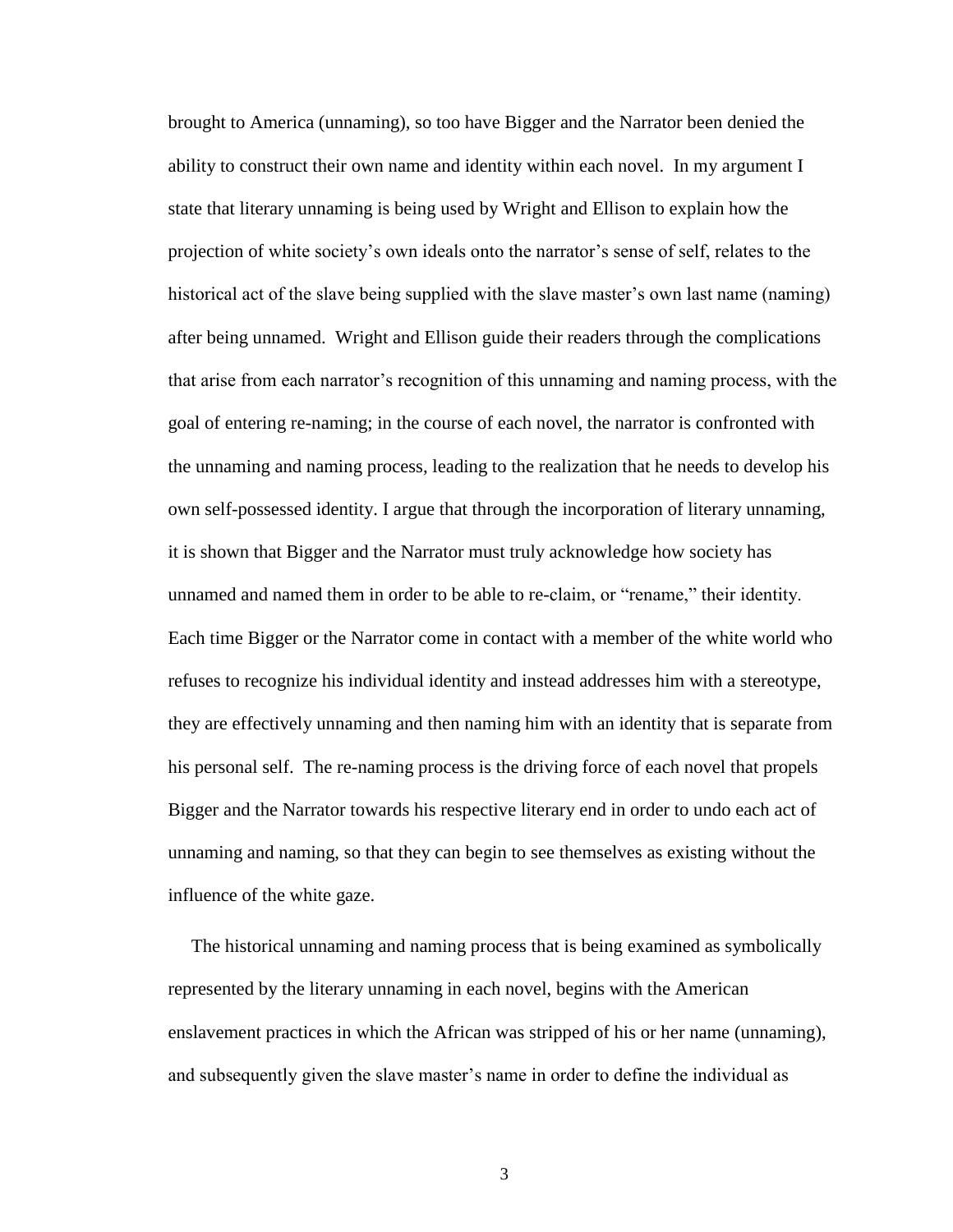property (naming). Vincent Brown has expanded this literal unnaming and naming process to also include the stripping and replacing of identity, defining this act as that "in which slaveholders annihilated people socially by first extracting them from meaningful relationships that defined personal status and belonging, communal memory, and collective aspiration and then incorporating these socially dead persons into the masters' world" (1233)<sup>1</sup>. Brown's study of historical African American identity links the act of literal unnaming to the act of forcibly removing a people from their heritage and cultural identity; this led to a state of identity in the twentieth century that contains a past associated with oppression, a presence which began the need for a cultural re-claiming and re-naming.

 The narrative importance of literary unnaming is in its ability to critique the power associated with the name itself and the way an individual identifies him or herself through that name: a name is the marker of both an individual's personal and historical identity. This assertion complicates the reasoning for Wright and Ellison to leave their narrators without a name, and provides insight into the authors' own ideas regarding the re-naming process. The ritual of providing an individual a name is an act of political and social power: Sigrid King has stated that "from their earliest experiences in America, Afro-Americans have been made aware that those who name also control, and those who

 $\overline{\phantom{a}}$ 

<sup>&</sup>lt;sup>1</sup> In "Social Death and Political Life in the Study of Slavery," Brown is reviewing Orlando Patterson's monumental work *Slavery and Social Death* (1982), in order to complicate the recent trend of cutting his work down to simply redefining slavery as "social death." Brown is concerned with highlighting the theoretical abstraction contracted through Patterson's "breathtaking surveys" in order to undo the idea that "social death" simply defines slavery, and to instead state that Patterson's work is meant to "explain the existential condition of the enslaved" (1234). This historical reading sheds light on the inherent construct that historical oppression can have on the future conditions of individuality and identity of that oppressed population. This construct provides the historical basis for a literary technique such as literary unnaming, in which an author is searching for a way to provide insight regarding an understanding of his or her own identity.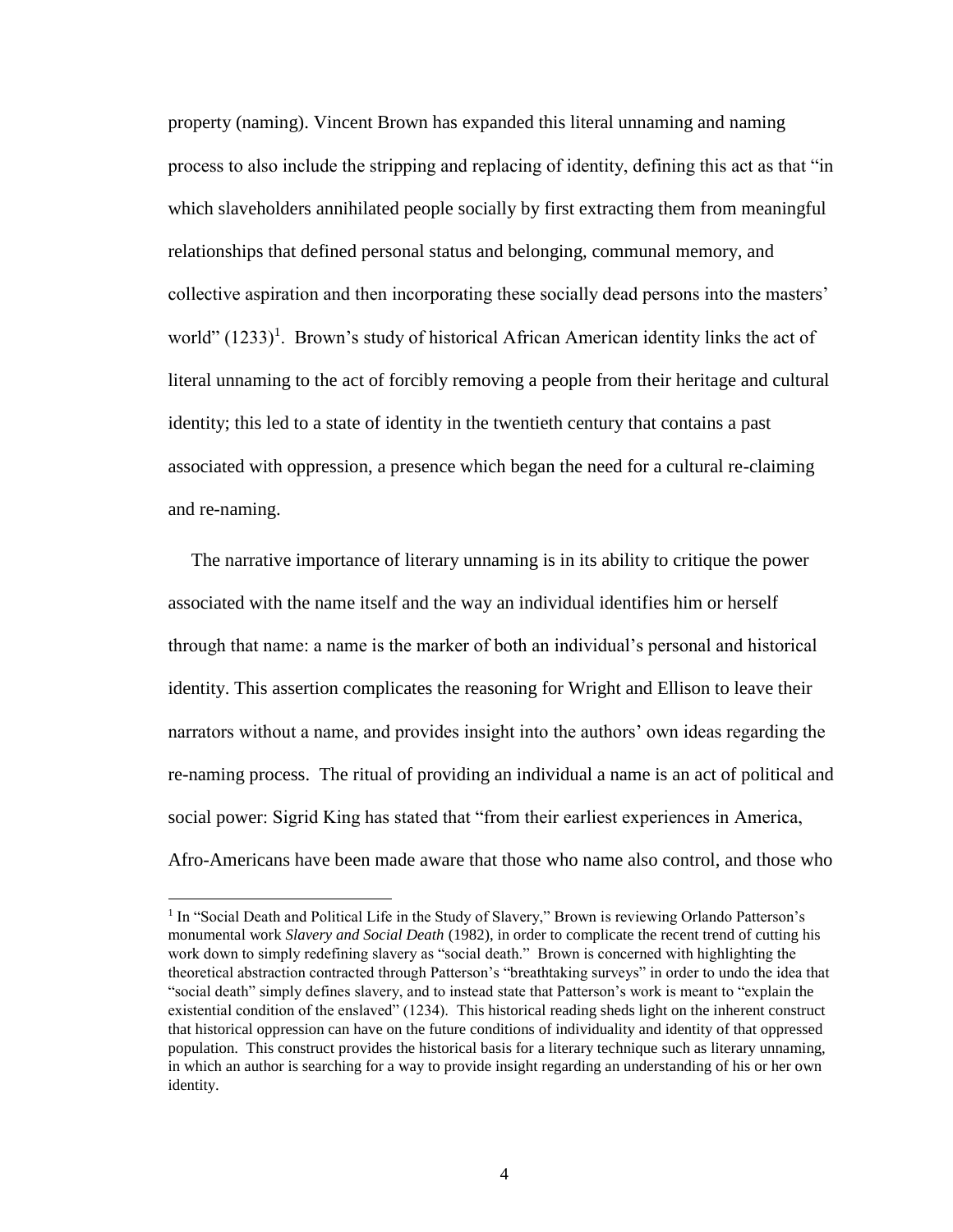are named are subjugated" (683). Many believed that by keeping a name that may be associated with a past slave owner, that person is giving power to the slavery of the past. The way that Wright and Ellison utilize literary unnaming through their nameless narrators, can be seen as a prediction of the social movement of personal re-naming which occurred after the publication of each novel. This movement was publicly endorsed by the Black Nationalist movement, dominantly by Malcolm X; Malcolm asserted that the only way he saw to undo his own unnaming and then naming of the past, was to permanently re-name himself in order to erase the trace of his enslaved ancestry. In a speech discussing his decision to remove his last name of "Little" to be replaced with an "X," Malcolm stated that

The real names of our people were destroyed during slavery. The last name of my forefathers was taken from them when they were brought to America and made slaves, and then the name of the slave master was given, which we refuse, we reject that name today and refuse it. I never acknowledge it whatsoever<sup>2</sup>.

Malcolm X and the 1960s Black Nationalist movement believed that keeping a name that is directly related to a history that once enslaved their community, is continuing to give power to the society that was once their oppressors<sup>3</sup>. The re-naming process then becomes a method of re-identification, one that if an individual is allotted the opportunity to decide a name for him or herself, can also change his or her association with the past. The ability to take control of one's past is the essence of self-possession: in order for an individual to have control over a name, he or she needs the power to recognize and then

 $\overline{\phantom{a}}$ 

<sup>2</sup> This quote is taken directly from a speech Malcolm X gave in 1963 while appearing on *City Desk*, a local talk show in Chicago. Malcom X made this statement while being asked to discuss why he decided to change his name, and whether he considered it his "legal" name, to which he responded "As far as I am concerned it's my legal name."

<sup>3</sup> This information and more can be found in *Identities and Issues in Literature*, volume 2 "Emigration and Immigration," edited by David Peck.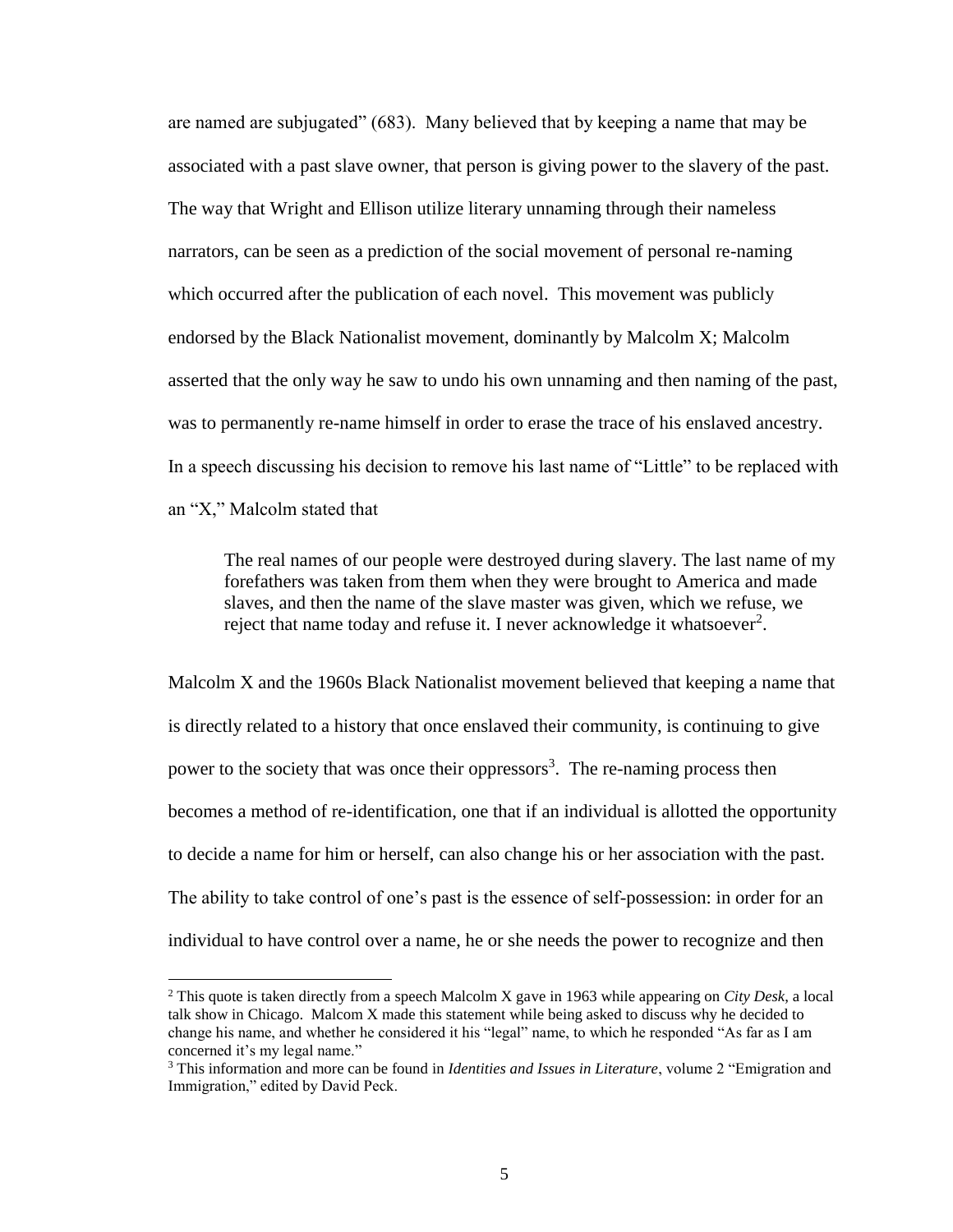alternately discard the elements of a past that would keep a new identity from truly forming. This process of re-naming structures Wright and Ellison's novels as necessary; re-naming removes the subjugating power of the original unnaming and naming process by taking the control of one's identity away from the appropriation of white society. This re-naming thus removes the central control that the naming of the past has over the formation of black American identity present in the first half of the twentieth century.

 My intervention into the history of names and the naming process is to analyze literary unnaming and the discourse around the unnamed narrator. A name is a symbol that can signify an individual's being, both past (surname) and present (first name); literary unnaming symbolically represents the historical unnaming and naming process, showcasing how it has influenced the formation of black identity in America. By utilizing the literary unnaming model, I assert that Wright and Ellison created characters that represent the current outcome that denying a person's African heritage and inserting the slave master's name, has had on their contemporary community. Literary unnaming thus transcends literary structure to create social commentary on the identity of a community of people whom each author believed needed further definition and discussion. This latter fact drives the course of each novel, and structures the progression of Bigger and the Narrator towards redefining their own unnaming and naming in order to move towards re-naming, where they can define their own social identity. It is through this emblematic process that Wright and Ellison are expressing their own relationship to the state of black identity during the time of Jim Crow segregation in which their novels were published.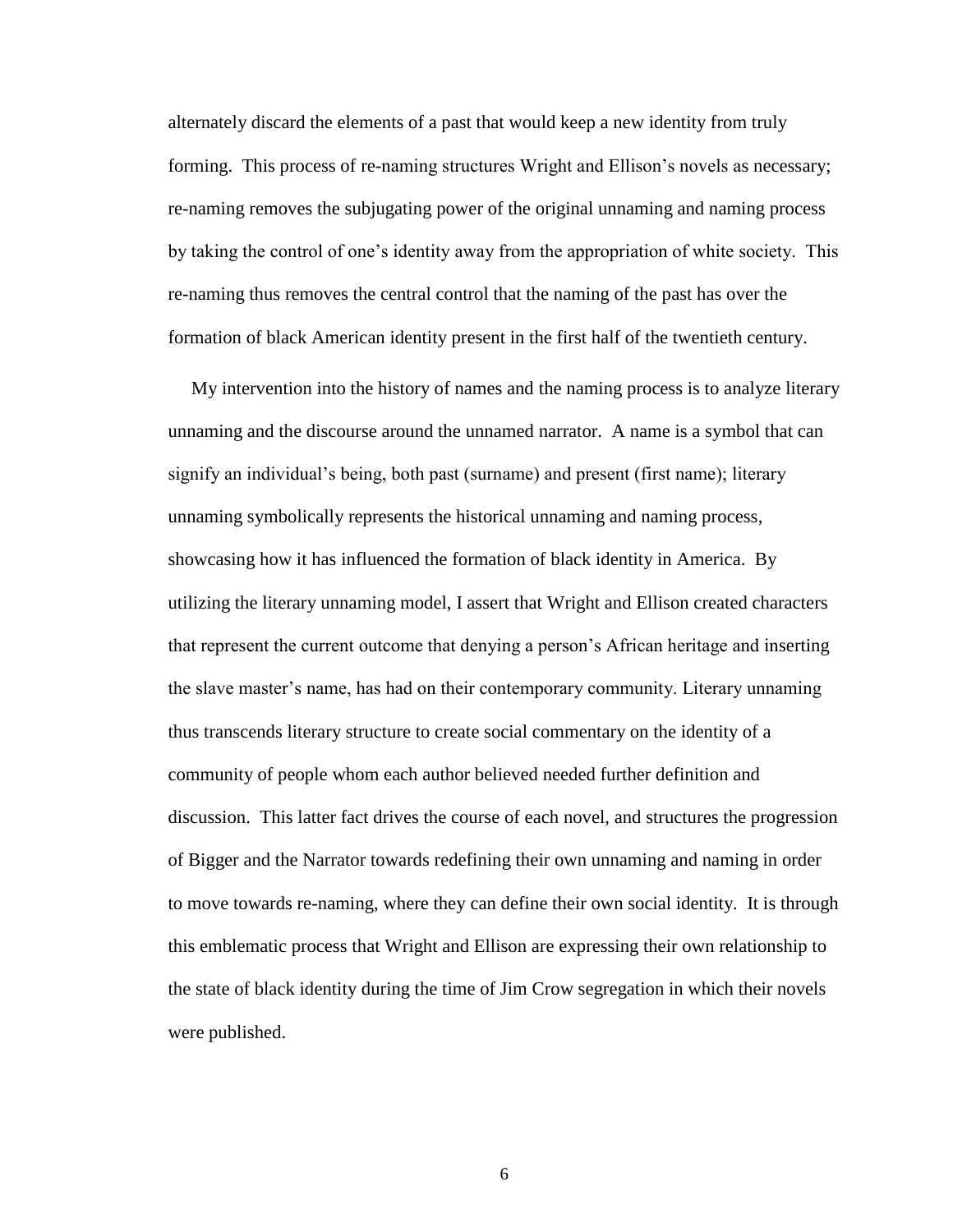Bigger and the Narrator's nameless state is defined within *Native Son* and *Invisible Man* by the very lack of a legal name; Debra Walker King insists that "by reading through names and naming, a researcher can go beyond explanations of symbols and symbolism and examine how names function as radical strategies of discourse production" (181). To this end, I will examine what happens when the characters are left without a name; King's argument will be reworked to examine the other side of literary names to evaluate what happens to those not afforded that gesture. When each narrator in *Native Son* and *Invisible Man* operate throughout the text with no name, they are entering society without a past in which they can attach their identity. When speaking of this importance of names and history, Ellison himself stated in his essay "Hidden Name and Complex Fate," that names "must become our masks and our shields and the containers of all those values and traditions which we learn and/or imagine as being the meaning of our familial past" (148). By leaving his narrator unnamed Ellison is denying the narrator's past, separating it from the person his narrator wishes to be. The same can be said of Wright's Bigger, who is afforded a nickname that abusively associates itself with "Nigger," a naming technique that dehumanized and subverted an individual during the original unnaming and naming process. This chosen nickname highlights the ability of the American past to influence the current society of Wright's novel, and defines Bigger's inherent unnaming as determined by the white gaze. Ellison continues to explain in his article how the concept of names for the African American community has a deeper, more complex association with that history. For this community, their names represent a history of enslavement, and are directly associated with those who conducted the enslaving, much like the nickname of "boy" or "Bigger," which deny an individual a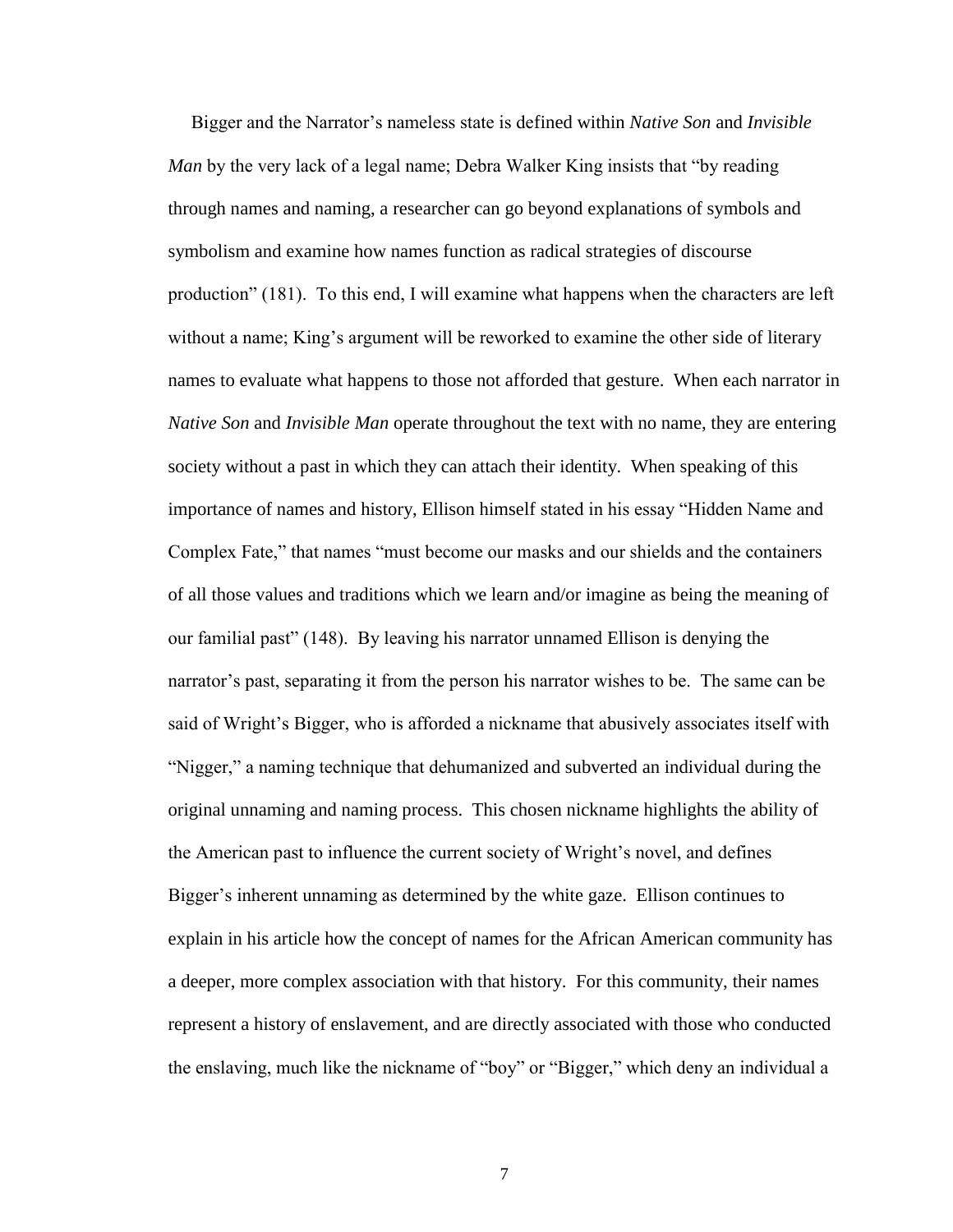respectable designation into the given community and keeps then unnamed. Many critics, both literary and sociological, have argued that the modern move to restructure the naming process for the African American has become a symbol of power, a way to take control of the past and redefine oneself within modern history; it is this assertion that has led to the necessity to read each novel as developing and promoting the re-naming process.

 The power that is allotted to a name and the unnaming and naming process goes beyond history, and influences an individual's psychological and social state. Du Bois pinpoints this concept of identity that the African American has developed in *The Souls of Black Folk* (1903), stating that "the Negro is a sort of seventh son, born with a veil, and gifted with second-sight in this American world, - a world which yields him no true self-consciousness, but only lets him see himself through the revelation of the other world" (2). Like Bigger and the Narrator, Du Bois is situating the African American as an Other, as designated by the white world. In literary terms, this veil of double consciousness has been manifested by the white society of each novel; I assert that the unnaming and naming process presented within each novel both creates and perpetuates Du Bois's veil of double consciousness. The presence of the veil is represented by the unnaming and naming process, showcasing the constriction that is put upon Bigger and the Narrator which causes them to be self-conscious while inhabiting white society, and limits their ability to fully identify themselves without white influence. Each narrator is confronted by the unnaming and naming process many times throughout each narrative through the application of a racial stereotype; it is within these instances that the veil of double consciousness is presented as a divisive technique that reminds each narrator that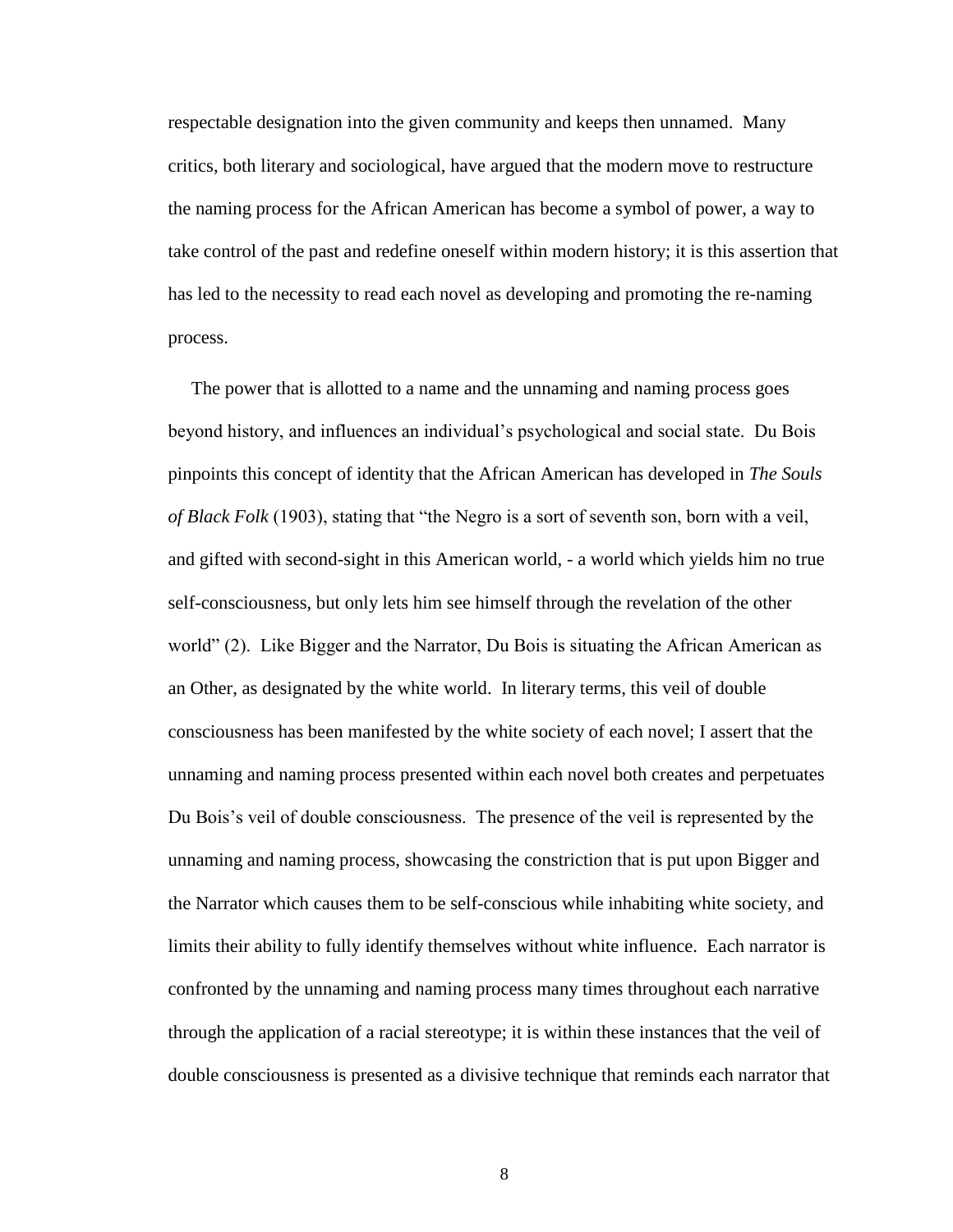they are seen as existing separately from the white world. Wright and Ellison are showcasing double consciousness by having their narrators interact with the white world; these interactions allow each narrator to be confronted with the unnaming and naming process, and recognize how he has been forced to exist simultaneously through his own perception of self and through the white appropriation of that self.

 When interacting with a white woman, each narrator is confronted intimately with this unnaming and naming process through the application of a racial stereotype; in a vulnerable scene, a white woman projects her ideals of black identity onto the narrator, causing him to recognize his social invisibility as those ideals contradict his own view of self. It is at this point within the discussion of Wright and Ellison's use of literary unnaming, that Frantz Fanon's work in *Black Skin, White Masks* (1952) can help shape my assertion that each author utilizes a white female character in order to provide a chance for unnaming and naming to occur in an intimate setting. I propose that it is due to the vulnerable nature of each narrator's scene with Mary in *Native Son* and Sybil in *Invisible Man*, that the unnaming and naming conducted has the deepest effect on Bigger and the Narrator, allowing for the beginning of the re-naming process. Fanon explores the psychological aspirations associated with an interracial relationship, arguing that the liaison may "represent for the colored spouse a kind of subjective consecration to wiping out in himself and in his own mind the color prejudice from which he has suffered so long"  $(53)^4$ . Here, Fanon is theorizing that in many interracial relationships, a man of color is unconsciously attracted to the white woman because he identifies being with her

 $\overline{a}$ 

<sup>&</sup>lt;sup>4</sup> In this section Fanon is utilizing the work of Louis T. Achille, who made this statement during a speech to the Interracial Conference of 1949 (52). Fanon is critiquing the sexual dynamic within an interracial relationship, and is using this discussion of marriage to set the psychological constructs that may define the interactions between men of color and a white woman.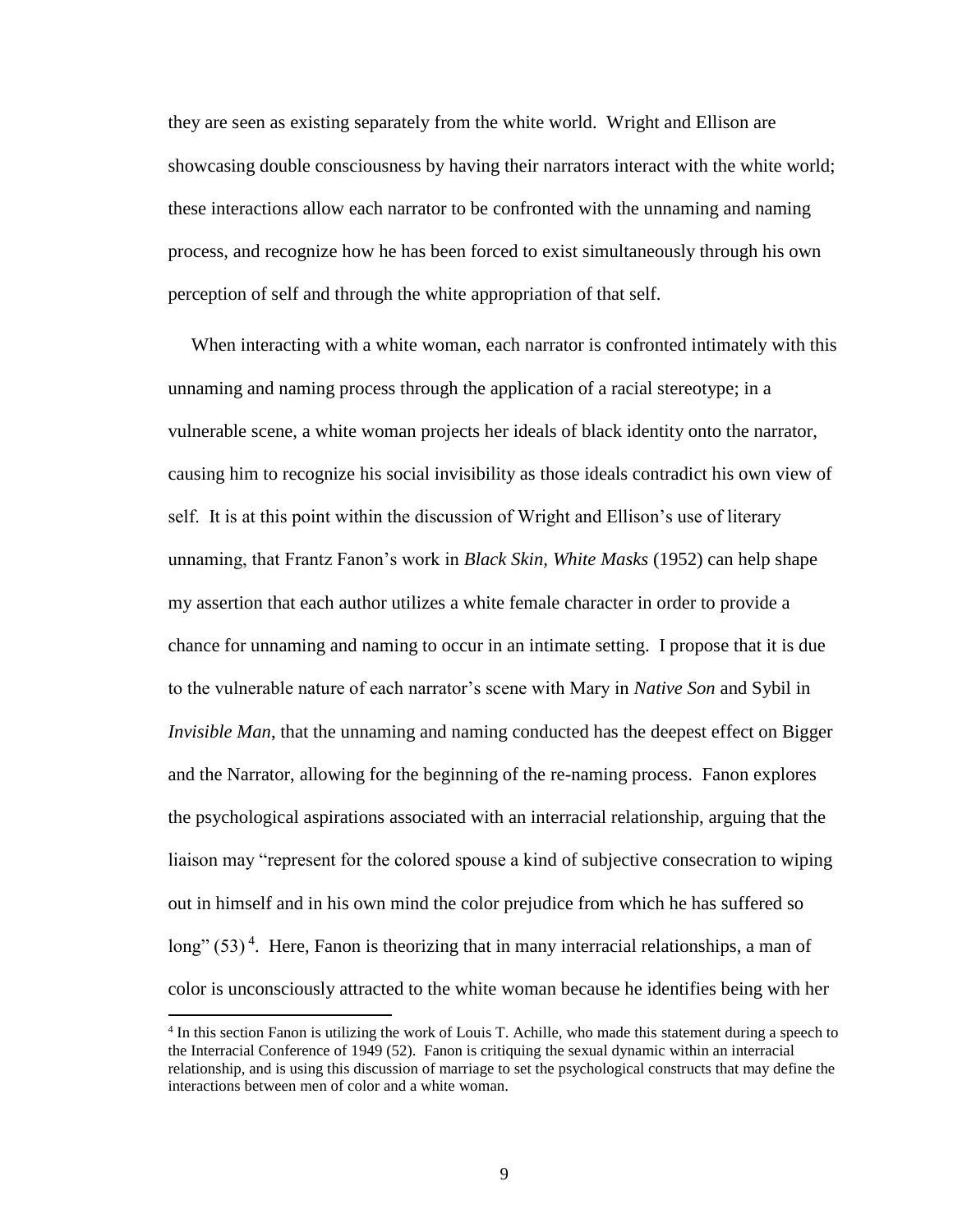as undoing the oppression afford to him by his colored skin. By being with her, he can begin to experience the way a white man lives, thus undoing his personal suppression that has been forced upon him by the unnaming and naming process conducted by that same white society he now sees himself inhabiting.

 In each novel, the white woman is presented as a means by which the narrator is confronted with the white gaze in its most intimate setting; this recognition is exposed through social misconception (Mary) and sexual stereotyping (Sybil), in which each woman is gazing upon the narrator and only seeing each man in the way she desires. Fanon takes the romantic dynamic of interracial relationships a step further, and evaluates its more primal physical component in order to dissect the root of the sexual stereotypes associated with black males. Fanon identifies this stereotype as a thought perpetuated by white women who "invariably see the black man at the intangible gate leading to the realm of mystic rites and orgies, bacchanals and hallucinating sexual sensations" (154). By taking the unnaming and naming process down to its most intimate state, Wright and Ellison cause each narrator to be confronted with the white perception that "the black man represents the (uneducated) sexual instinct" and "embodies genital power out of reach for morals and taboos" through an interaction with Mary and Sybil respectively (Fanon 154). Both women create a circumstance in which the narrator is confronted with this black male stereotype that designates each man as a sexual Other, operating outside the "norm" that each woman is defining through their individual treatment of each narrator. While helping a drunk Mary into her bedroom, Bigger is forced to confront the fact that by being in her room he may be labeled as a rapist by white society regardless of his actions, while Sybil projects the black-rapist stereotype directly onto the Narrator by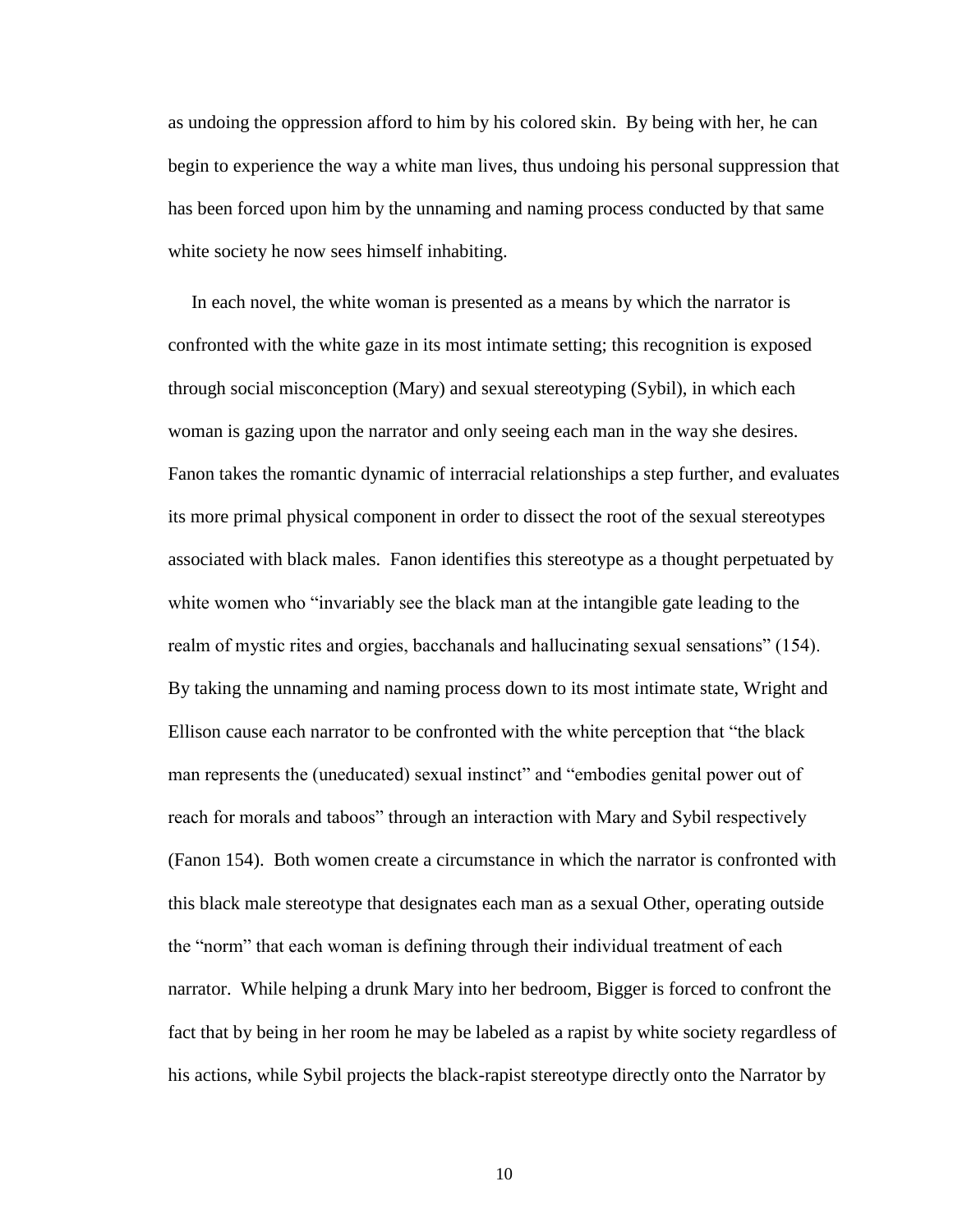claiming her rape-fantasy should be "easy" for him to perform (Ellison 518). Combining Fanon's analysis of interracial relationships and sexual stereotypes, the scenes in which Mary and Sybil directly interact with each narrator are discovered as rooted in the cultural variances that Wright and Ellison use to propel the unnaming and naming process beyond social identity, and towards its psychological associations to identity. Through stereotyping, each narrator is effectively unnamed and then named in order to fulfill the woman's pleasure during a vulnerable scene; yet, it is because he has been able to interact with a white woman as many white men have, that each narrator is able to initiate the re-claiming of his identity in order to undo that suppressive unnaming and naming process.

 The search for a self-made identity guides the narrative of each novel; Mary Dalton in *Native Son* and *Invisible Man's* Sybil, as understood through Fanon's psychological outlook, are used by Wright and Ellison to explore the possibility of identity undoing and creation through an intimate act. By being confronted with personal stereotypes that cause each narrator to question the way each woman is identifying him and the way that perception affects his own sense of self, each narrator beings to understand how his own sense of self is undefined. Each woman presents herself to the narrator as an "ally," claiming that she believes she can "trust" the narrator to give her what the white men in her life cannot. Each claim inadvertently causes the narrator to be confronted with his own social invisibility, as the woman's perception of each narrator's identity contradicts his own. By exploring the literary unnaming process through an intimate scene in which each narrator is more vulnerable than previously seen in each novel, I claim that Wright and Ellison are using the white women in order to bring each narrator to a feeling of true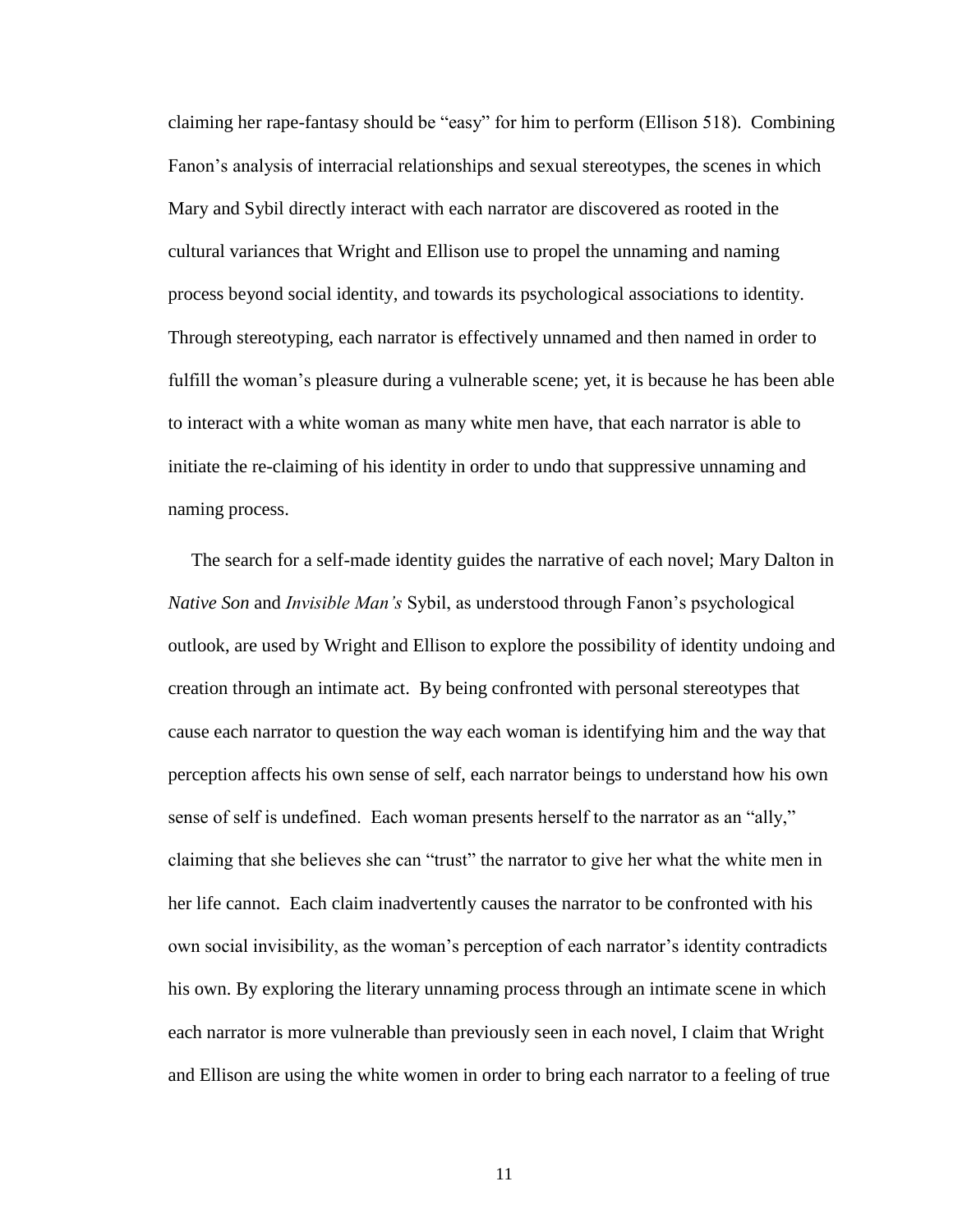objectification through sexual stereotyping. Re-naming then becomes a means to undo that distortion to his own personal identity, and leads the narrator towards an acceptance of the influence that the unnaming and naming process has had on his personal identity.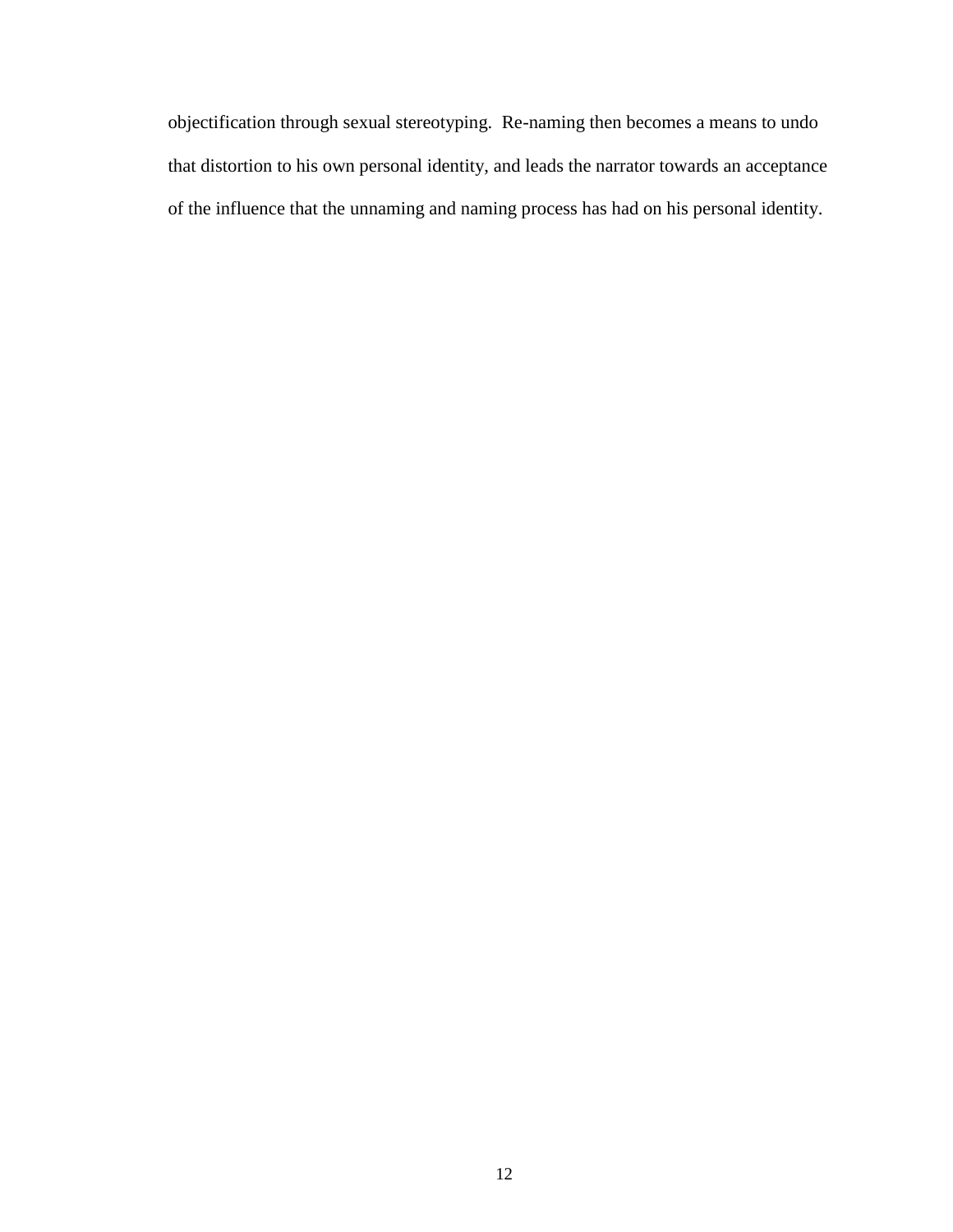#### **CHAPTER II**

#### <span id="page-18-0"></span>**THE NAMING OF THE UNNAMED NARRATOR**

 Ellison begins his novel by stating very clearly how and why his Narrator has decided to give in to the social invisibility that has been forced upon him by his current society, and is represented through literary unnaming. In the prologue, Ellison's Narrator begins his story by simply stating: "I am an Invisible man" and continues to make clear that he is not "literally" invisible, but that he is invisible "simply because people refuse" to see him, and that it is as if he "has been surrounded by mirrors of hard, distorting glass" (Ellison 3). This metaphorical version of invisibility lends itself to a Du Boisian interpretation in which the double consciousness of African America is defined by the white world's projection of a certain view of the African American, which conflicts with the personal identity of the individual. This forced view has caused the Narrator to question the way that he understands his identity, as his awareness of the unnaming and naming process has caused him to recede underground. The Narrator takes this emotional construction further, and lays out the exact way he feels:

That invisibility to which I refer occurs because of a peculiar disposition of the eyes of those with whom I come into contact. A matter of the construction of their inner eyes, those eyes with which they look through their physical eyes upon reality… you often doubt if you really exist. You wonder whether you aren't simply a phantom in other people's minds (Ellison 3-4).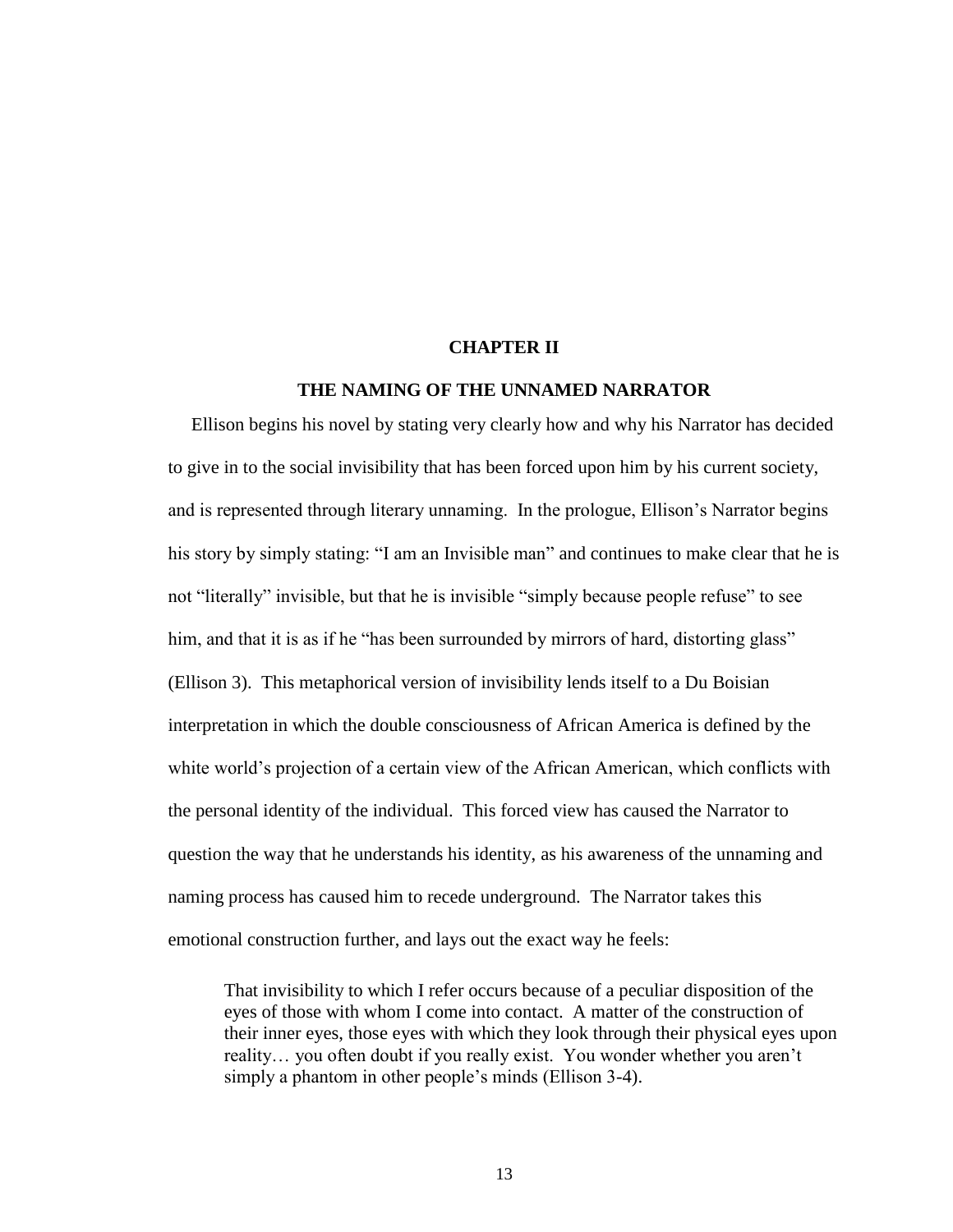Through an introduction between the Narrator and his reader, Ellison is constructing a literal scenario in which Du Bois's double consciousness has affected an individual, to the point that he has decided to give into his "invisibility" and live underground. The bulk of the novel is concerned with the development of the Narrator's feeling of subjection; however, at the beginning of the novel the reader is provided a sense that the Narrator has accepted this invisible status. It is for this very reason that I argue Ellison's decision to leave his Narrator nameless constitutes a deeper social interpretation, as to offer his character a name would undo the influence that feeling invisible to white society has had on the Narrator and his position within the world of the novel. The Narrator has accepted that on the white side of the social veil, he is not clearly seen; so he removes himself from that society in order to construct a sense of self that is entirely his own. During the course of the novel he has not yet defined that identity, therefore giving him a name would be disingenuous.

 For Wright's Bigger Thomas, his nameless state as perpetuated by the author is more interpretive and not as easily accessible to the reader as in Ellison's novel. Unlike *Invisible Man*, Wright provides his protagonist the nickname "Bigger" that the reader takes to be his real name throughout the majority of the novel. It is not until the beginning of his murder trial that the reader learns that "Bigger" is not his legal name: during the opening of the trial, Boris Max, Bigger's white lawyer, begins his defense by claiming

"Your Honor, let me state once again that this poor boy, Bigger, enters a plea of guilty…"

"I object!" Buckley shouted. "I object to the counsel for the defendant speaking of this defendant before the Court by any name other than that written in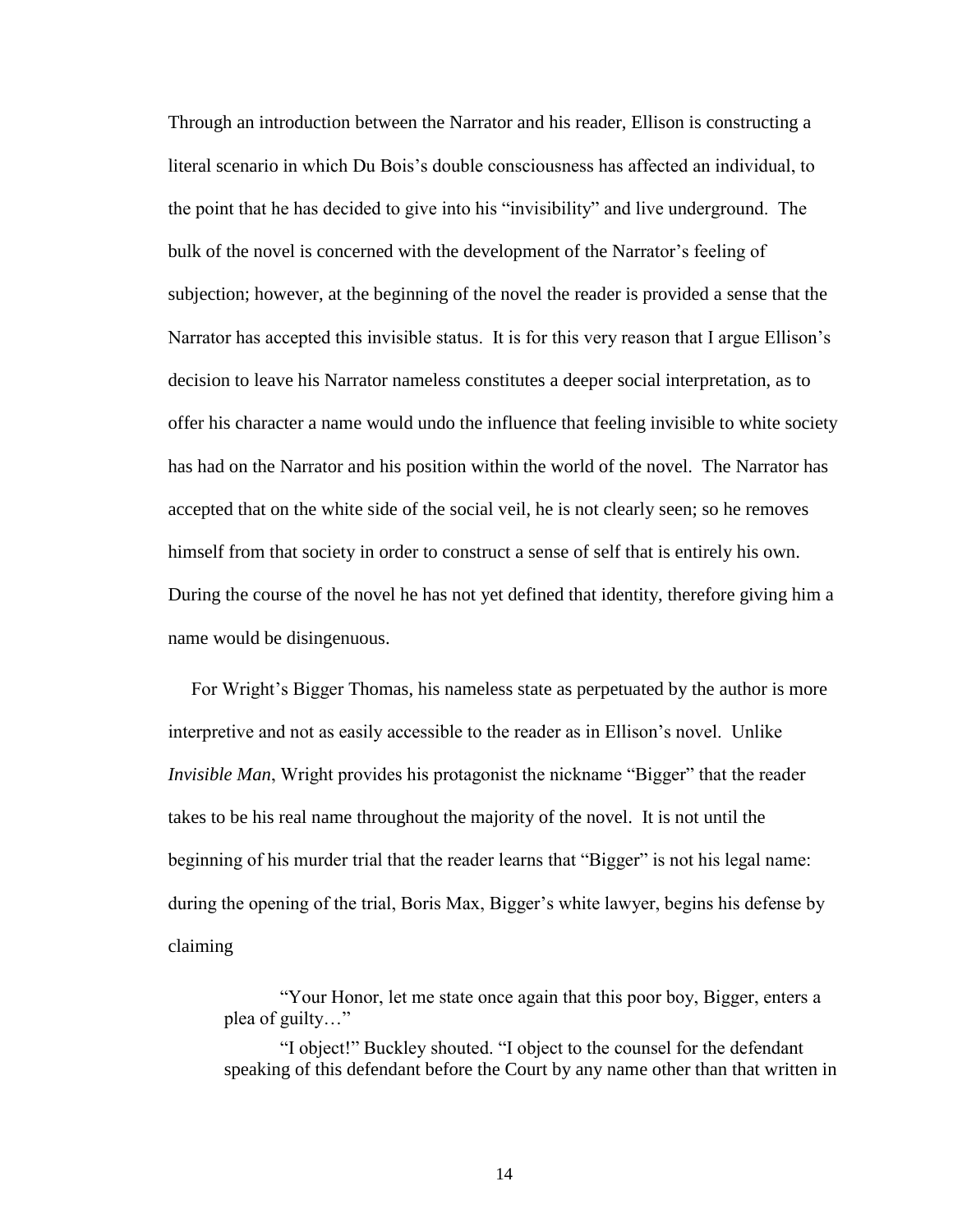the indictment. Such names as 'Bigger' and 'this poor boy' are used to arouse sympathy…"

"Sustained," the judge said. "In the future, the defendant should be designated by the name under which the indictment was drawn" (Wright 375).

It is within the quotations marks that surround "Bigger" that it is revealed to the reader that the name given to the protagonist is a nickname. After this discourse, however, the reader is never provided with his legal name. Much like Ellison's Narrator, Wright has taken pains to hide the true name of his character from the reader.

 The nickname and lack of a name define Wright and Ellison's novels while simultaneously commenting on the racist ideologies of naming practices in America during the Jim Crow era in which each novel was published. The feeling of abject social denial is implied when identity is withheld, thus bringing shape to the veil which Du Bois and Fanon identify as a result of various forms of cultural suppression, defined here as the state of being unnamed then named through white appropriation. Denying a name in which the narrators could be seen as being a part of current society, provides the reader a glimpse into the social ramifications of double consciousness; by not having a name, the narrators read as operating outside of the society in each novel, mirroring the author's critique of social invisibility. Both Wright and Ellison use their fictive narratives to showcase the fact that the African American is not allowed the same freedom in a name and the naming process as a white American; therefore, the assigning of a name would be a flawed endeavor as each narrator has not yet conducted the process of re-naming.

 Reading the literary unnaming technique as being used to symbolically represent each narrator's feeling of being socially designated as Other due to the unnaming and naming process, brings a fresh perspective to the scenes that structure both Bigger and the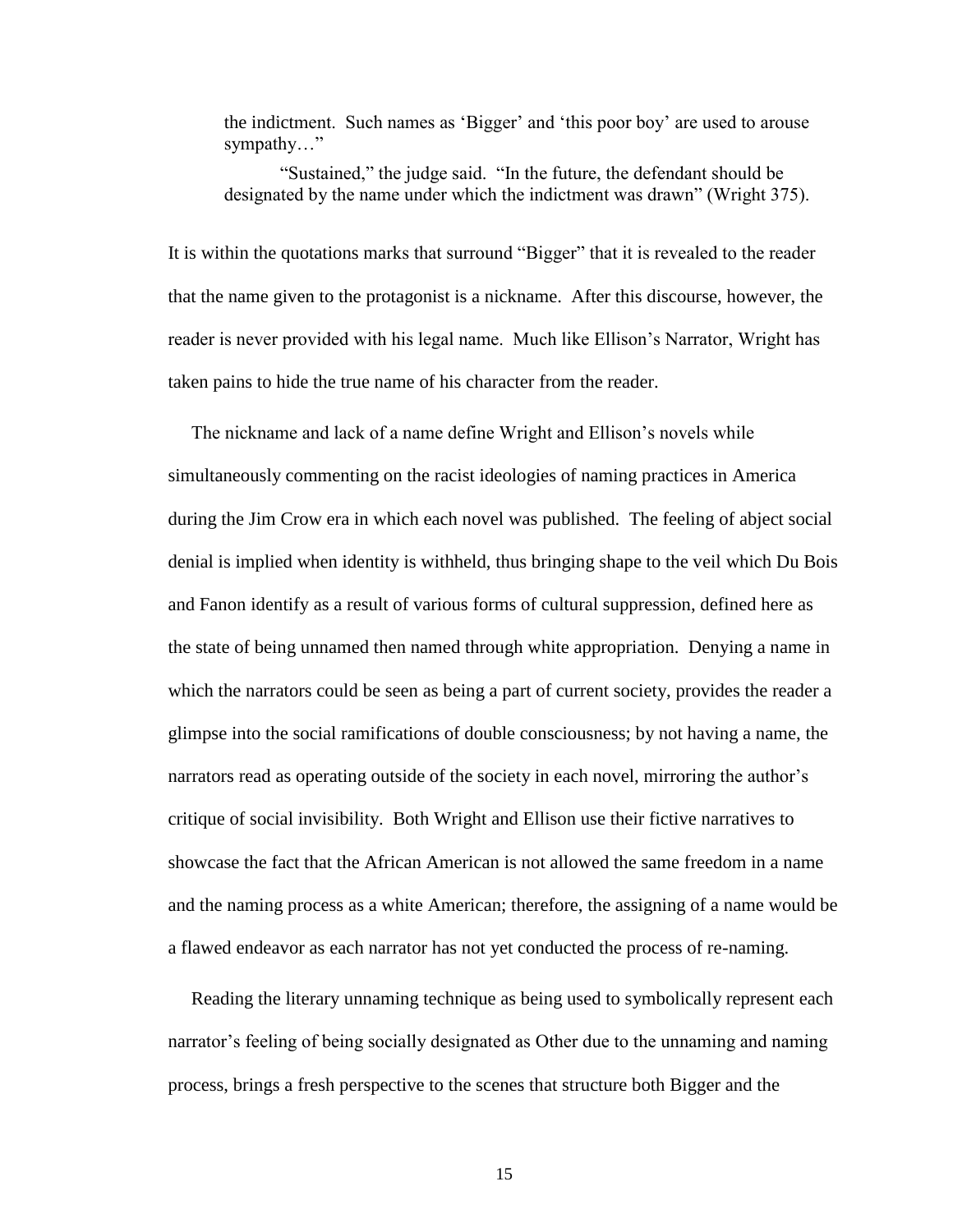Narrator's narrative beginning. For the Narrator, he begins at the end of his journey, attempting to work backwards in order to give the reader a full understanding of why he has chosen to give into his social invisibility. Ellison's Narrator began developing a recognition of the unnaming and naming process put upon him by his white superiors while at college, and proceeded to engage with its confines while in New York. For Bigger, the awareness of his state as Other to white society is heightened when he enters the Dalton home and is confronted with the stark differences in the way that the Daltons lived, as compared to his family in the Black Belt. Each instance ignites a feeling of fear and resentment within the narrators, which follows them through their narrative inevitably leading to their time with a white woman. The differences within the narratives of these two novels provide two separate perspectives to the way that one may develop an awareness of the unnaming and naming process, yet are similar enough to afford continuity to a reading of each narrative together. Both narratives begin to take shape when the narrator begins to question his place within society, specifically the differences between being black and white in America. When Bigger and the Narrator are confronted with these social differences by directly interacting with the white world, the unnaming and naming process is made clear and the need for re-naming is presented as a means for each to escape certain racial stereotypes.

 In order to create a well-rounded critique of the unnaming and naming process, the literary unnaming technique must be analyzed as not solely allotted to Wright and Ellison's narrators: the head of each narrator's family is also left strategically nameless. To tie this state of unnaming and naming within a developmental context, Fanon analyzes the family and formulation of the child of color's social identity by restating the work of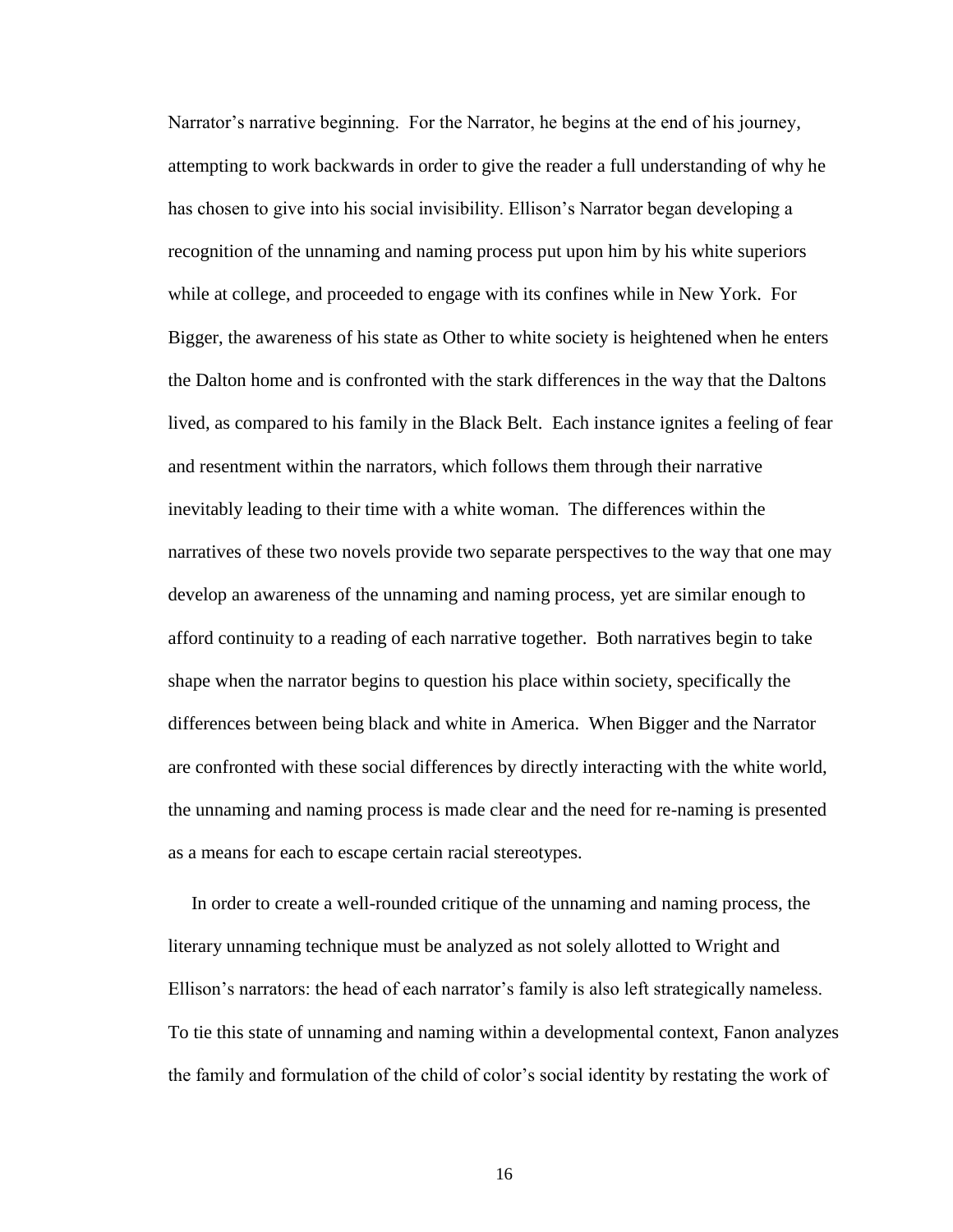Joachim Marcus, saying that for the white family, "the individual assimilates every authority encountered at a later date with paternal authority: he perceives the present in terms of the past" (122). This ideal, however, is not the same for a black child. Fanon concludes that "a normal black child, having grown up with a normal family, will become abnormal at the slightest contact with the white world" simply because the worlds have been kept segregated (122). Therefore, as white society dominates much of Western culture, the black identity is inevitably left to be the Other, yet is not conscious of this fact until forced to interact with the white world. This is the point of crisis that begins the narratives of both Bigger and the Narrator, as stated above, through the unnaming and naming process. This is made clear by the decisive way that Wright and Ellison construct the nomenclature of both Bigger and the Narrator's family: as Fanon's work analyzes the role segregation has on the way a black child will hesitantly interact with the white world, Wright and Ellison are making the difference in family structure clear as the head of each narrator's family is also left nameless, while each white family member is fully named. In *Native Son*, Bigger's mother is referred to as "Ma" by her children, and as "the mother" or "Bigger's mother" in the prose of the novel; like his main character, Wright has only afforded this character a moniker rather than indicating her legal name. Similarly, each instance in which Ellison's Narrator reflects on the memory of his grandfather, the man is only referred to by this nominal gesture. The head of each family is then left un-named in a calculated pattern that perpetuates the perception of the African American unnaming and then naming process going back to the origin of the family, presumably to the unnaming and naming during slavery. This construction of the family indicates the cycle of unnaming and naming by strategically leaving the nameless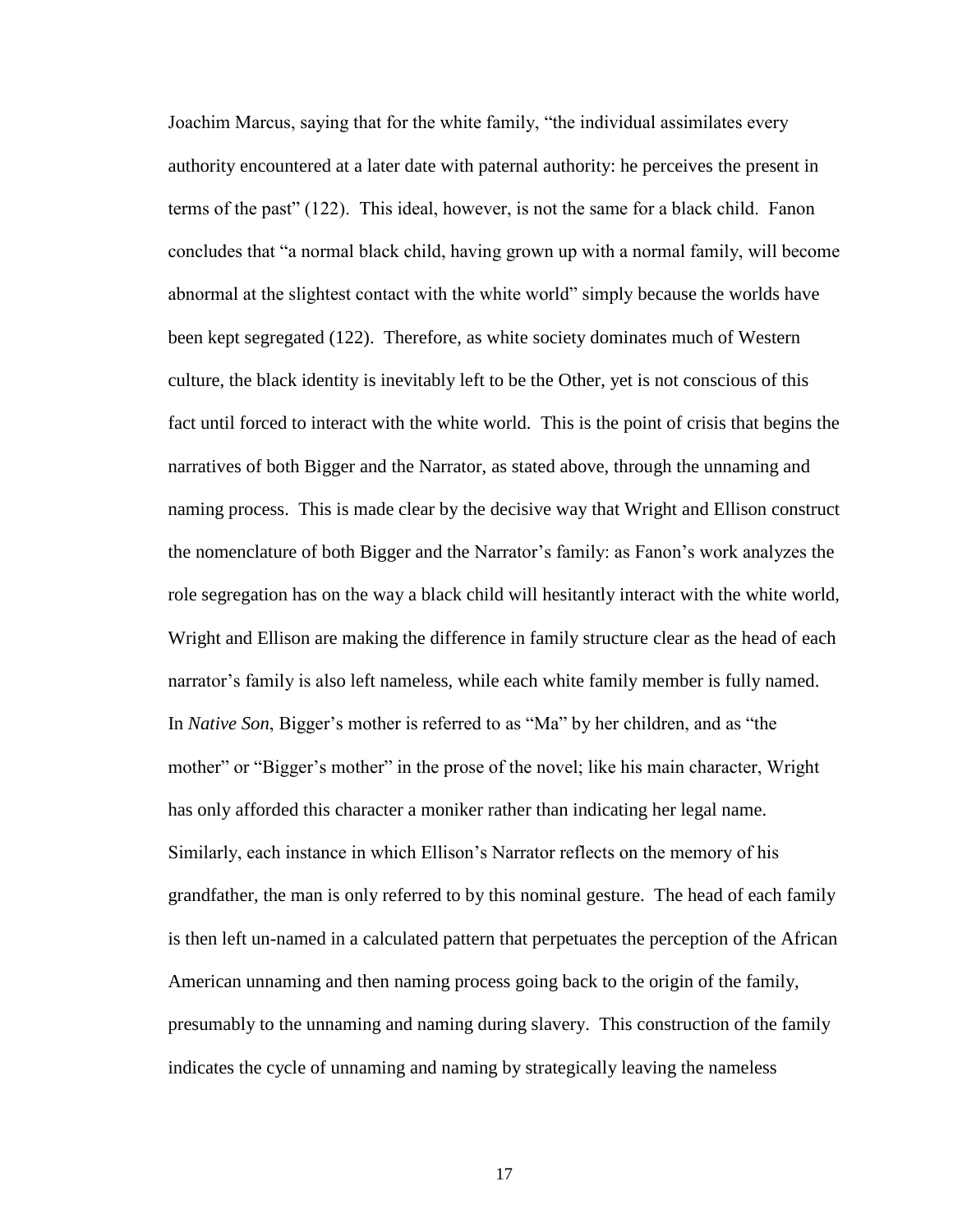narrator's familial figurehead equally undefined. Each narrator is then perceived as born into the state of being unnamed.

 In *Native son*, once Bigger is born into the society that has embraced his own unnaming and naming, he inhabits the action of each novel, attempting to see his way beyond the confines of his invisible self-identity. Bigger's revelation of his own invisibility is enlightening to the evolution of his character, yet does not afford the sense of hope and re-emergence that Ellison's Narrator expresses at the end of *Invisible Man*. It is important to heed the words of James Nagel, who proposes in his article "Images of 'Vision' in *Native Son*" that Wright's book transcends a mere fictional crime novel, and is rather "an analysis of 'perception' which documents the effects prejudice, alienation, oppression, and isolation have on one's ability to 'see' and 'be seen' clearly" (109). What Nagel is expanding on in this interpretation is that Wright focuses his narrative choices around Bigger's search to be seen, indicating that his natural state is a feeling of invisibility. This feeling of invisibility towards white society is in essence his unnaming and naming. Wright provides evidence to this claim by affording him the nickname of "Bigger" as a direct reminder of the term "Nigger" which is used as its own unnaming technique by white society; Kimberly Benston identifies this racial slur as "a mechanism of control by contraction; it subsumes the complexities of human experience into a tractable sign while manifesting an essential inability to see (to grasp, to apprehend) the signified" (5). The use of this name assigns to the recipient the feeling of being unseen, or 'invisible" to the person supplying the name. Wright is playing with this slur by designating his narrator as "Bigger," a move that is understood through Nagel's comments as a way to conjure this feeling of being unnamed and then named through an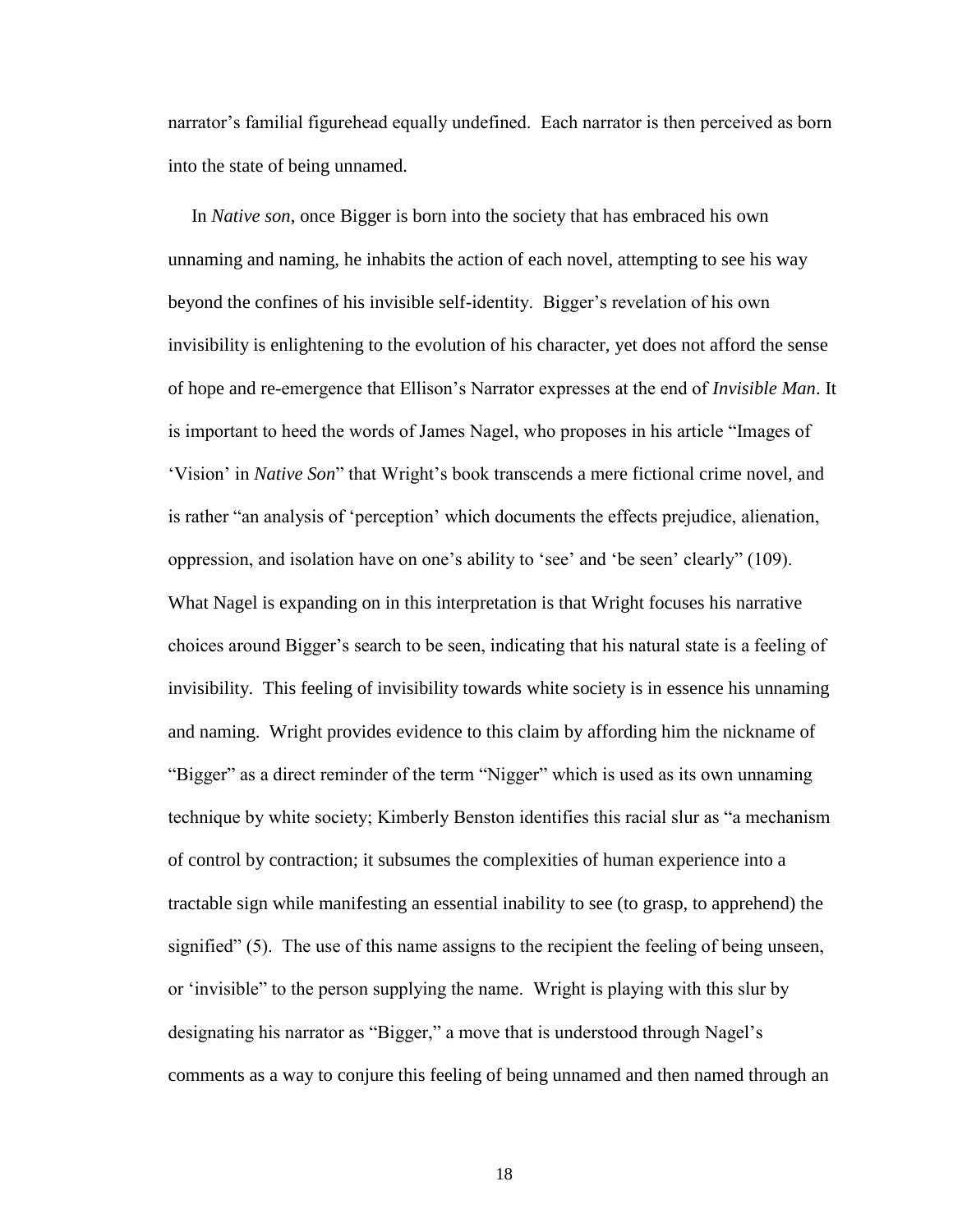outside perception. This nickname works to situate Bigger alongside each member of the African American community who has been determined by such names as "boy" and various nominal sidesteps that aim to deny them an identity, thus being positioned as the Other to those that refuse to utilize their proper name.

 The suppling of a potentially vulgar nickname instead of a proper name designates this concept of unnaming and naming to the social realism construct that dominates Wright's novel, and serves as a separating point between his work and *Invisible Man*. Where it is now clear that Wright wished to provide a realistic narrative which critique the racial issues of the early twentieth century, Ellison took a different approach. Lawrence P. Jackson, a Wright and Ellison scholar, has noted that though he "publicly endorsed Richard Wright's sledgehammer blows aimed at uncovering the horror of African-American life, Ellison started to generate strong criticisms of fellow black writers who attempted the same approach" (72). According to Jackson, Ellison "became increasingly suspicious of realistic writers who failed to produce a protagonist capable of vaulting their circumstances" giving credence to the hopeful reading that the Narrator will be able to undo his own unnaming and naming process (72). In order to truly present a narrator who can capture an illustration of the African American experience within the unnaming and naming process, Ellison needed to write a narrative full of situations that exploited the process. In order to stay away from Wright's realistic motifs that he was hesitant to trust, the surreal nature of such scenarios as the interaction with Sybil bring truth to the claim that Ellison wished to experiment with modernist form in order to provide his reader with an account of his Narrator's journey that went beyond mere interpersonal conversations, and began to investigate the inner workings of the conscious and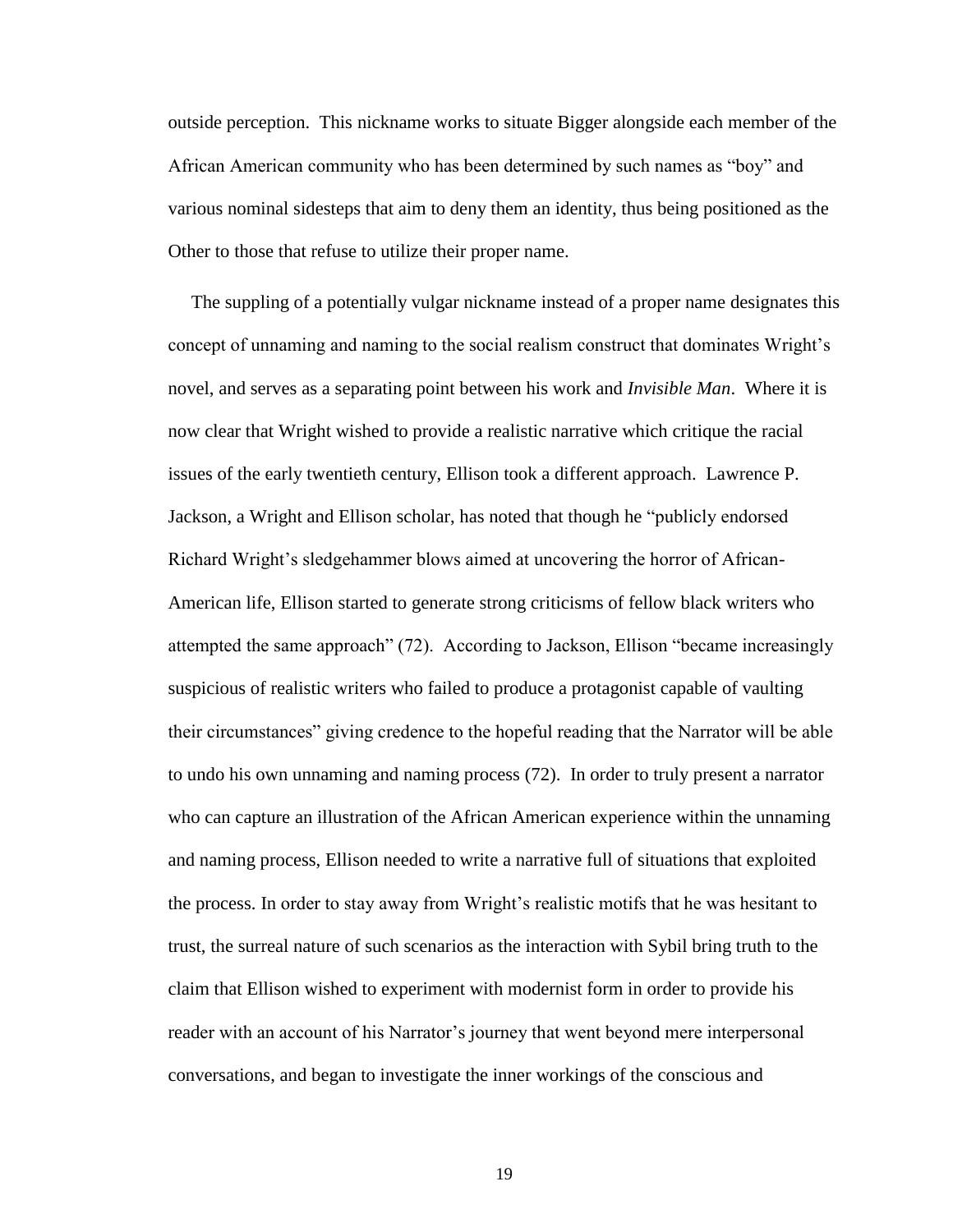unconscious mind. By creating a narrator who is unapologetically nameless, Ellison is taking the idea of hidden names present in Wright's novel, and making the process an explicit construct of his Narrator's characterization. In this way, Ellison's novel is seen as building on Wright's racial conversations that brought the veil of double consciousness to light through a social realism structured narrative.

 Now that each narrator's nameless state has been proposed as a construct of the literary unnaming technique in Wright and Ellison's novels, each narrator's interaction with a white woman will be analyzed as the conduit in which the narrator is both confronted with his cultural unnaming and naming, and presented with an opportunity to interact directly with white society. In this next section, I will argue that the white women present the authors with an opportunity to have their narrator embrace white society intimately, but in a way that ensures they are still not fully accepted. The white woman, though white, is still not accepted within the same range of power as the white man; therefore, she represents a marginalized position within white society, allowing her to appear more accessible to each narrator than a white man. Each narrator begins his interaction with the white woman by identifying her beyond the realm of simple human interaction; Mary is viewed on a movie screen, while Sybil is presented as a loose woman whom Ellison's Narrator believes will be the easiest target to elicit information about the Brotherhood. Each narrator sees the woman as both separate to and a part of white society, a dueling identity he himself is struggling to navigate.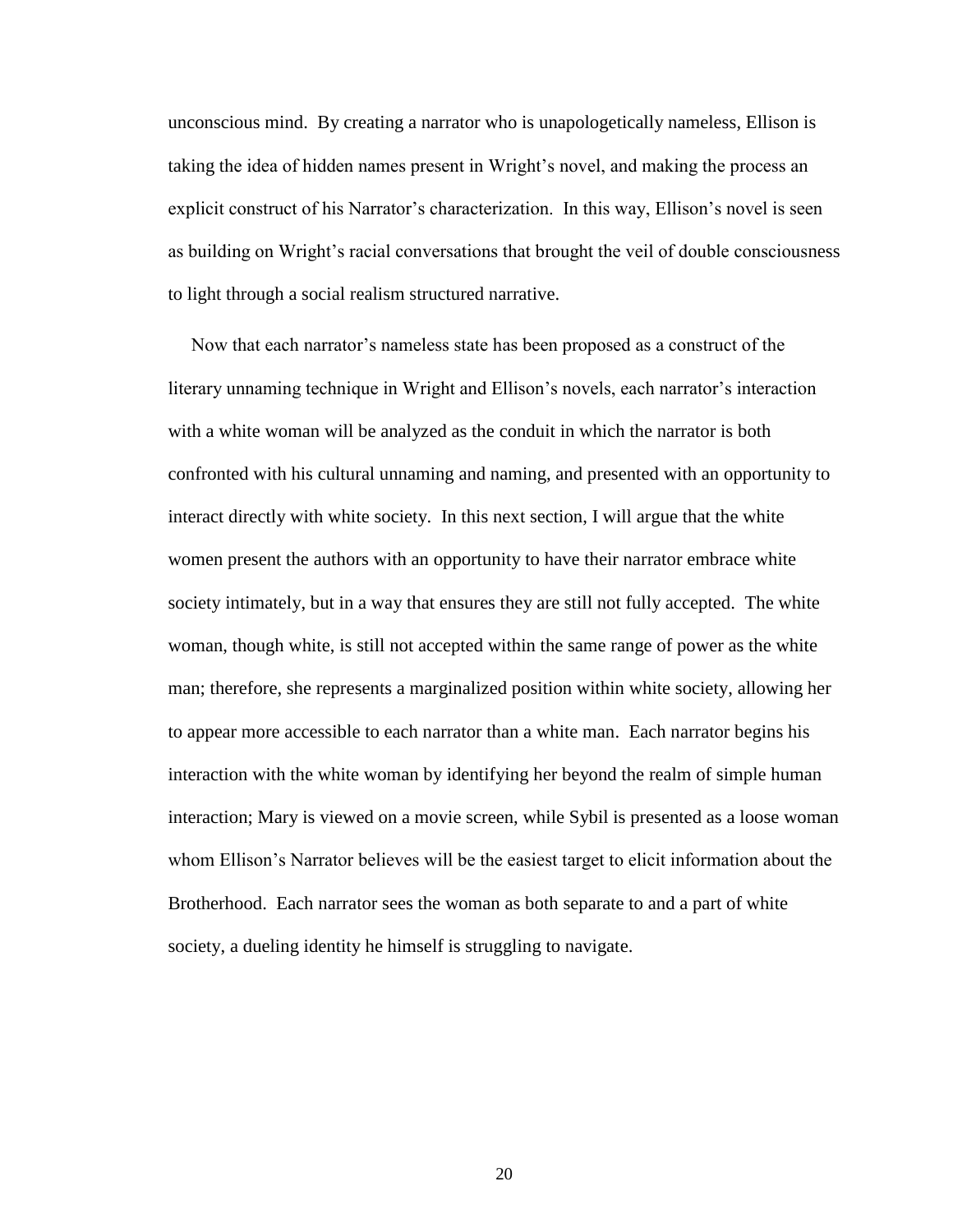#### **CHAPTER III**

## <span id="page-26-0"></span>**MARY, SYBIL, AND THE UNNAMING AND NAMING PROCESS**

 In *Native Son*, Mary Dalton tells Bigger Thomas, "I think I can trust you... I'm on your side," a sentiment that is echoed in *Invisible Man* when Sybil drunkenly confides in Ellison's narrator that "you're not like other men. We're kind of alike" (Wright 64, Ellison 520). In these two short discourses, Wright and Ellison identify the definitive disconnect between his narrator and the white woman: Mary and Sybil fail to recognize their projection of racial stereotypes onto the narrators, which in turn initiates the unnaming and naming process. Each woman mistakes the narrators' as representing the whole of black America, destabilizing each personal identity. Each narrators' subsequent reaction of anger to that misidentification represents the African American's supplemental resentment of the white world, wherein Mary and Sybil are proving the unnamed state of each narrator. By having each narrator interact with a white woman, Wright and Ellison are presenting the unnaming and naming process, and providing the ability to re-name themselves as a comment on the relationship of the black to white community. The anger felt towards the unnaming and naming by these women is strong enough to cause each narrator to take a step towards re-naming themselves away from the stereotype by acting purely of their own freewill; for Bigger, his fear led to murder which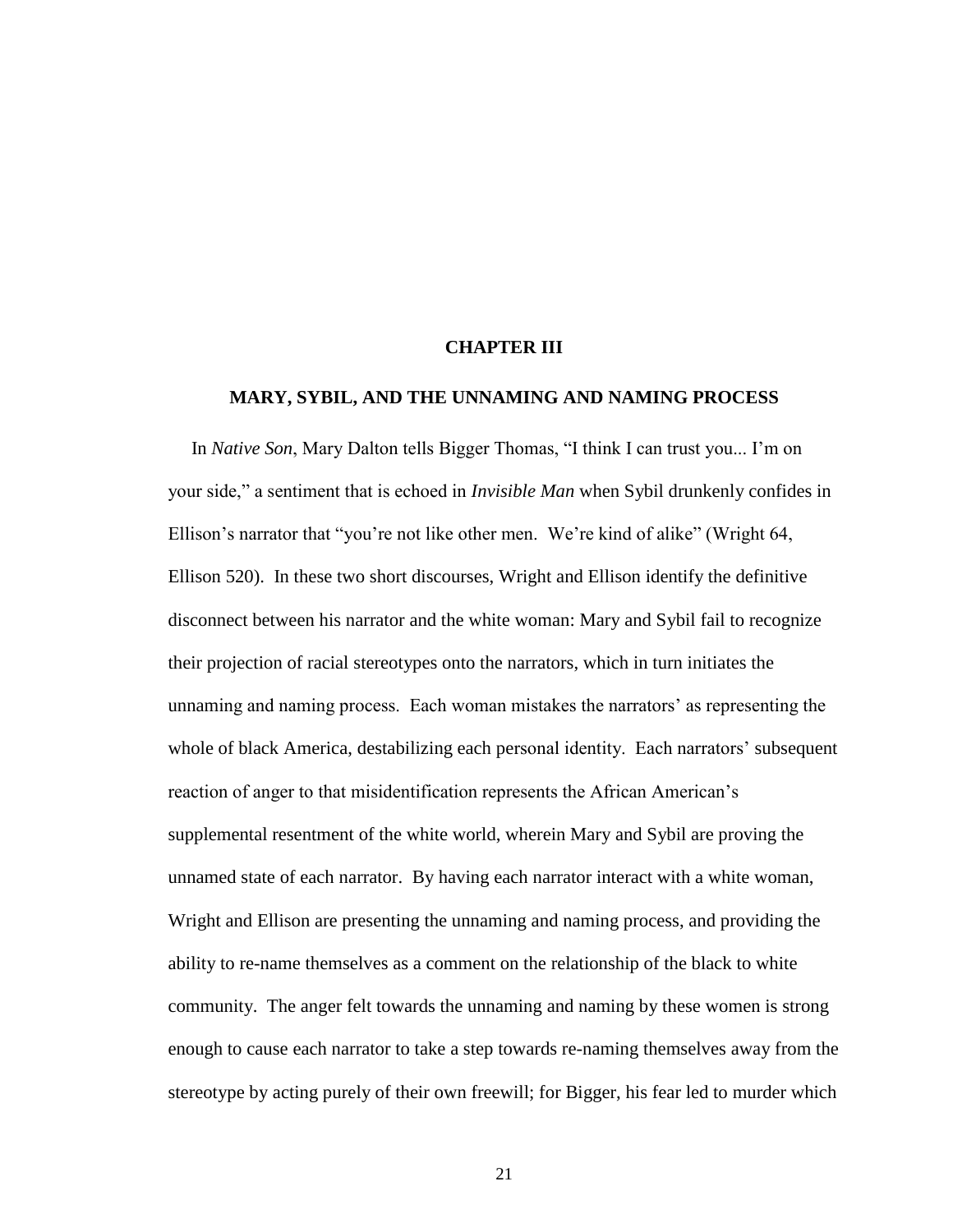in turn allows him to acknowledge that he does not need to be invisible to the white world, while the Narrator is able to physically and textually declare an identity that rejects the one Sybil is projecting onto him through her insistence that he participate in her rape-fantasy.

 Mary and Sybil approach Bigger and the Narrator in order to embrace the other side of the cultural veil, believing that in doing so each woman can undo her own suppression that has been visited upon her by the white male world; it is through the misidentification of Bigger and the Narrator's identity that Mary and Sybil inadvertently create a need for him to re-claim his identity. Mary is attempting to rebel against her father by sympathizing with the communist party, an action that leads her to behave towards Bigger with an air of familiarity that causes Bigger discomfort to the point of anger. Sybil, is aiming to utilize the Narrator more intimately in order to enact a rape fantasy she claims only the Narrator can satisfy. Each woman is using the narrator in order to achieve the satisfaction they cannot obtain from white men, in the same manner that each narrator is interacting with these white women in order to experience the power of the white world. It is within this disconnect that neither interaction yields the woman's desired outcome due to their unnaming and naming of the narrator. Mary and Sybil are projecting their own ideals of black identity onto Bigger and the Narrator, denying to truly understand each; by doing so, each woman is challenging the narrator's sense of self by only seeing him in a way that fits her individual needs. It is through the anger felt by each narrator towards the woman for unnaming and naming him with her specific white gaze, that each is brought to a point of dissatisfaction with the way they are being seen and treated. This dissatisfaction causes each narrator to recognize the need to initiate his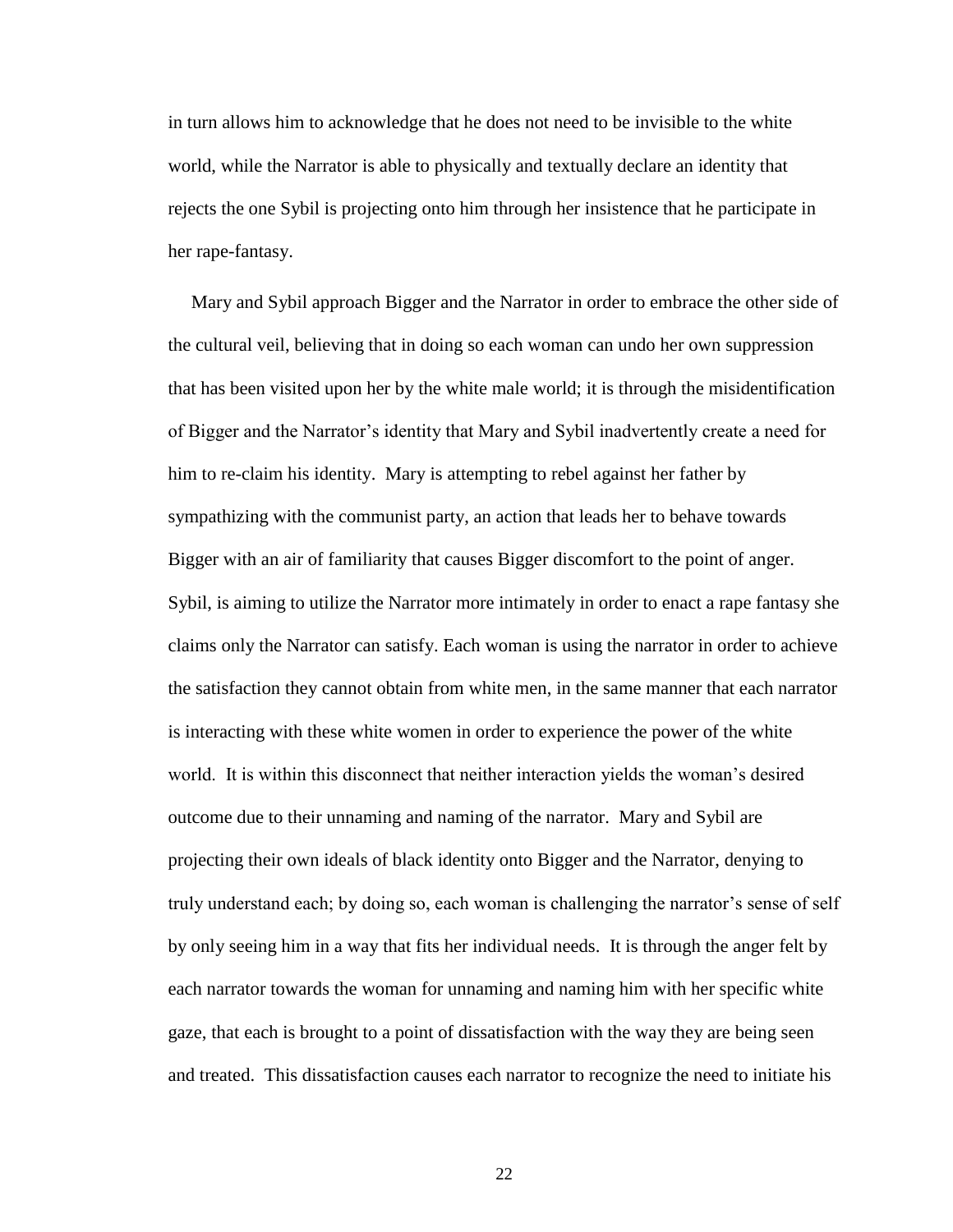re-naming process so that they can move beyond the constrictions put upon their identity by Mary and Sybil. The presence of Mary and Sybil signify Wright and Ellison's perception of the re-naming concept, providing insight into the act of self-identifying as a personal exploration that goes beyond simply providing his narrator a name. The dichotomy between racial and gender differences, however, is not enough to complete the narrator's re-naming, as is shown through the resulting actions of each narrator after his interaction is completed.

 In this following sections, I will look closely at Bigger's murder of Mary and his resulting character changes, as well as the Narrator's illicit scene with Sybil in order to exemplify each narrator's ability to recognize the presence of the unnaming and naming process. I propose that it is through the intimate nature of the unnaming and naming process that each narrator is able to foresee the possibility of his own re-naming. It is through Mary and Sybil that Bigger and the Narrator are attempting to experience the white world and seek a way to dismantle the white man's hold on their identity. To further this claim, Fanon's focus on the relationship between the man of color and the white woman will be analyzed as beginning with the colored man's idealized conception of attaining a white woman's love, and that he believes that "by loving me, she proves to me that I am worthy of a white love" to the inevitable psychological assertion of power that "I am a white man" (45). This assertion of Fanon's identifies the potential goal of the white woman relationship for each narrator; he is unconsciously interacting with these women to attempt the removal of his unnamed and then named state. Wright and Ellison, however, do not believe this is the way to achieve social power as Mary and Sybil commit their own acts of unnaming and naming on the narrators, which is the cause that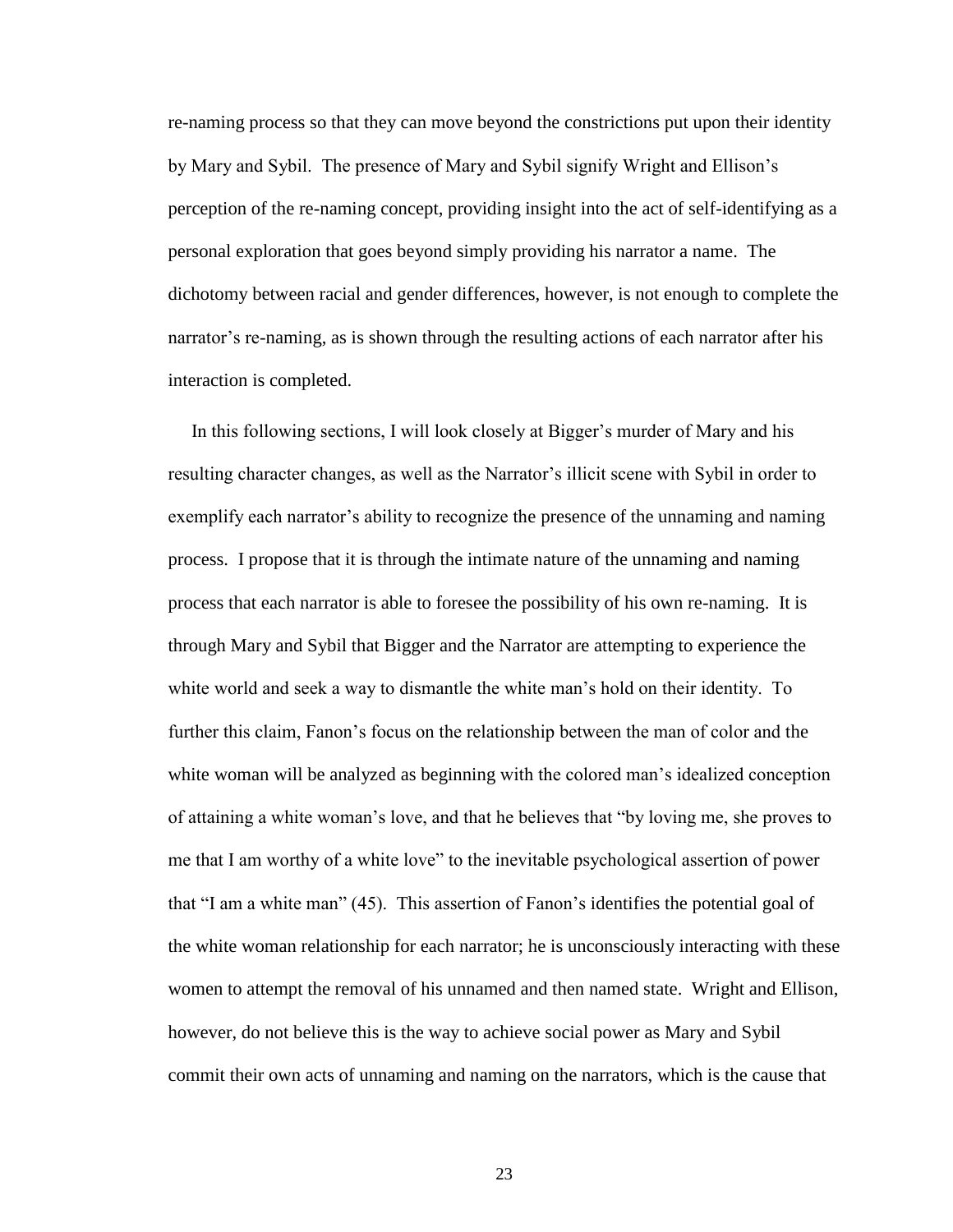leads each narrator to confront the totality of their unnamed state. What is important in this discussion is that each author believes that the white woman can serve as a beginning point in which the unnaming and naming process can be recognized, and Fanon's work gestures towards an understanding of each narrator's personal motives when interacting intimately with Mary and Sybil. Each woman serves to provide direct access to the racial stereotypes that infect the personal identity of each narrator, thus leading to an act of unnaming and naming that causes each narrator to search for re-naming. This assertion holds for the experiences of both Bigger and the Narrator, in that each man is given an opportunity to have an intimate interaction with a white woman, in the hopes of attaining a new conception of the society the white woman inhabits; however, in each novel the tragic end of each interaction falls on the white woman's unfamiliarity with black culture, generating a comment by Wright and Ellison regarding the racial relationship between black and white during the time of each novel.

 According to Gwen Bergner, Fanon's *Black Skin, White Masks* limits its evaluations of women to their sexual encounters with men, thus restricting the accessibility of his theory to be laid directly on to the woman. Bergner uses psychoanalysis to complicated this work of Fanon to explore the role that gender plays in his theory: she states that "racial and gender privilege are so intertwined that Fanon evokes castration to describe racial disempowerment," removing the idea of the phallus as a gender variant, given that "the colonial relation allocates social power according to skin color rather than penis possession" and situates the black man as equally lacking to a woman (79). Bergner complicates this claim by expanding the relationship between a man of color and a white woman, stating that "black men are castrated in terms of social power but are imagined as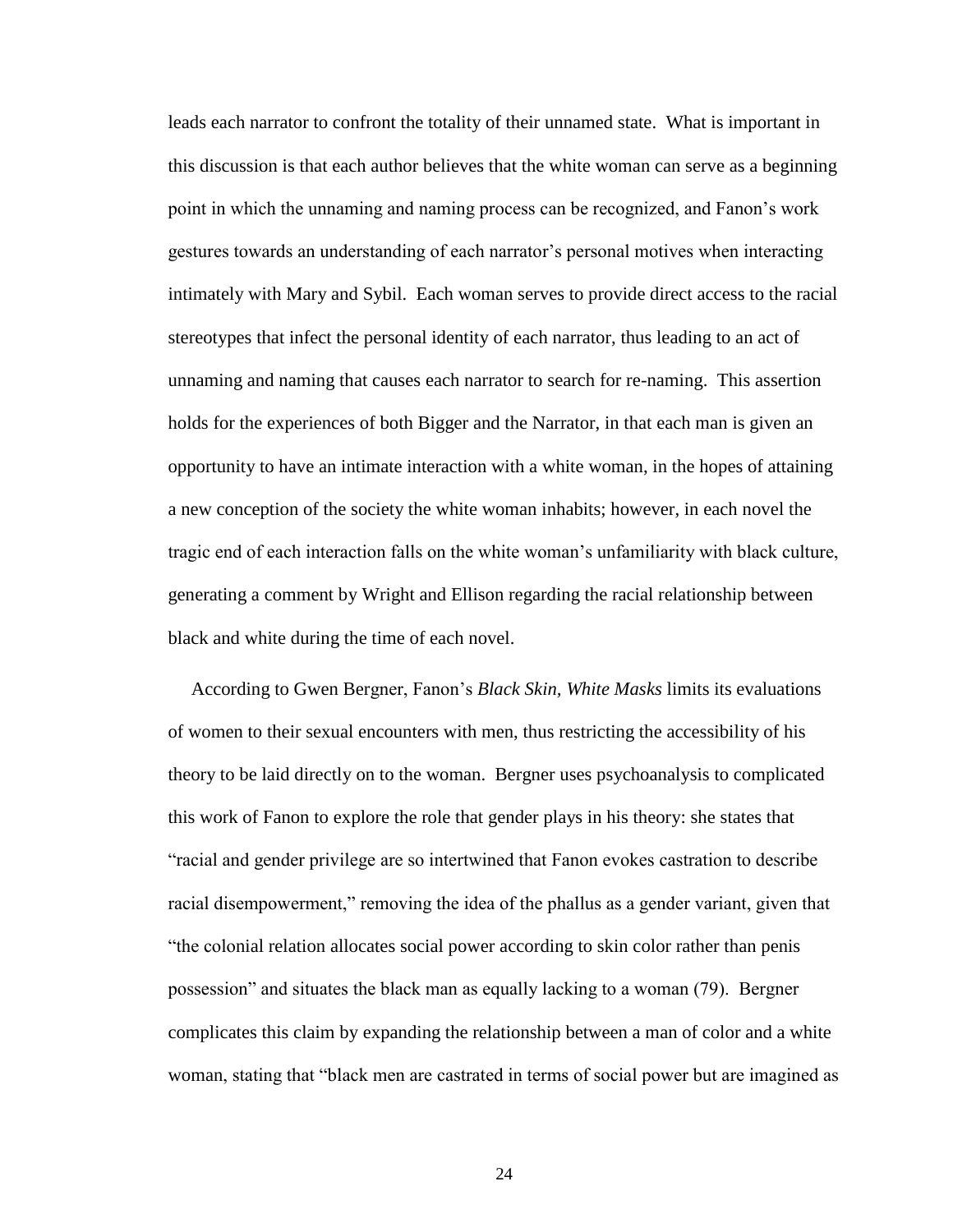overendowed in terms of sexual anatomy. White women and black men disturb the white male imago on the level of sexual anatomy, but not in the same way" (87). This statement complicates Fanon's work in order to leave room for a literary interpretation. This theory brings insight into the connection that Mary and Sybil feel to each narrator, and the narratological decision for Wright and Ellison to use a white woman to begin highlighting the narrator's own unnamed status which is directly complicated within the interactions with each woman. Because the white woman and the black man both "disrupt the white male imago," it is only through these interactions that the narrator can begin to see himself within the white world, a process that makes his unnamed state defined. When each woman shows that she needs to stereotype the narrator's identity in order to interact with him, she is proving to each that he is unable to inhabit the power of individualized identity allotted to white men without her gaze. Within this action and definition given to his identity, the narrator is led to anger which allows him to foresee a need to identify his own relationship to that community.

 Fanon, not unlike Wright and Ellison, is more interested in analyzing the impact that a white woman can have on a man of color, than discovering how the white woman's own psychopathology and misunderstanding of the man of color can equally dominate a given interaction. I argue that Mary and Sybil are equally inhabiting the cultural stereotype of a naïve female character, whose inability to see beyond her own circumstances ultimately leads to the tragic end of her story. Bergner states of the black man and the white woman, that "although they may emanate from a common construction of otherness in psychoanalytic discourses, racial difference and sexual difference intersect and interact in contextually variable ways that preclude separate or determinist description" (77). My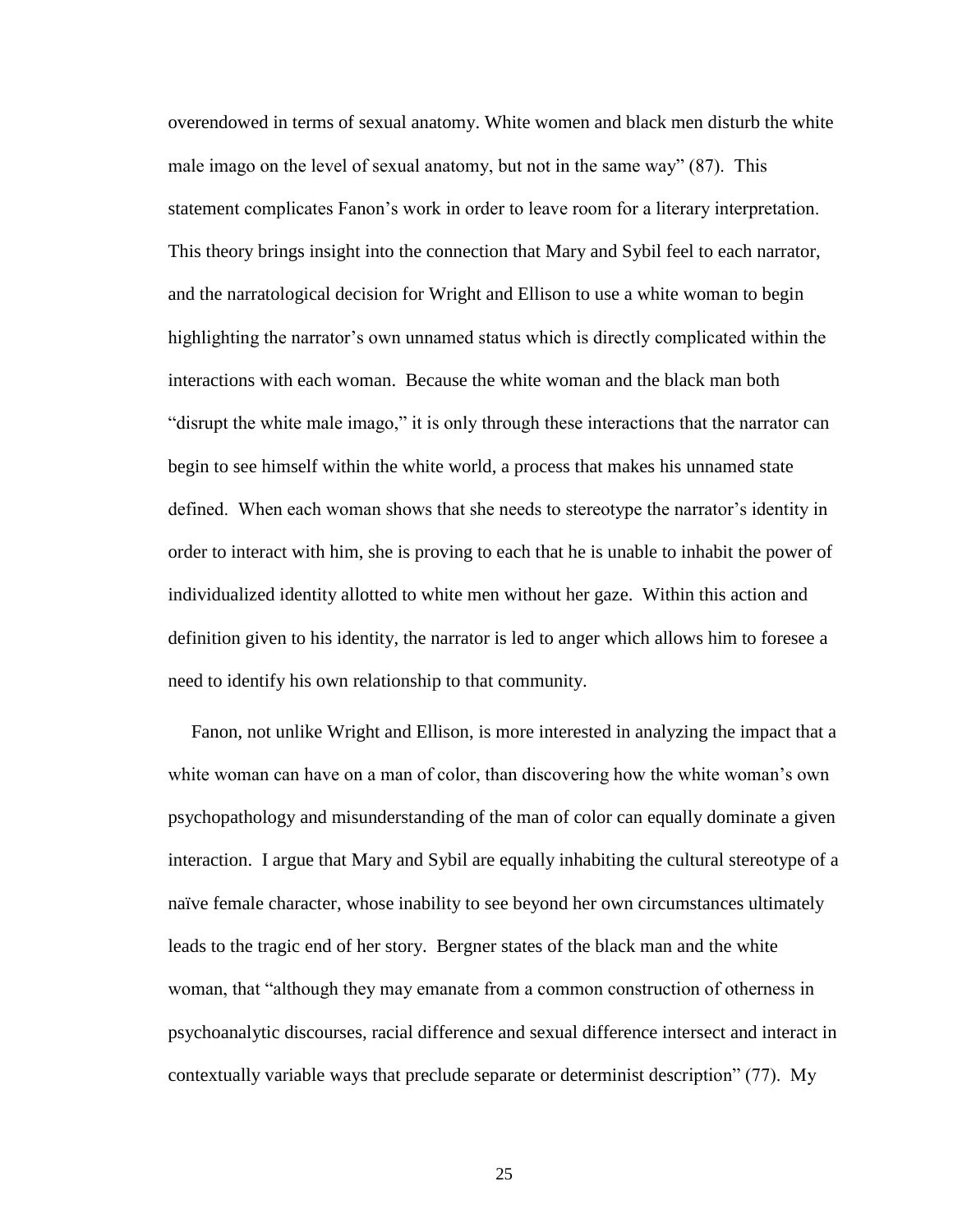readings of each scene between the narrator and the white woman are conducted in this way to explain that the white woman's misunderstanding of the cultural invisibility of the narrator causes the narrator anxiety, which in turn leads to either murder (Bigger) or a misuse of the female body (the Narrator).

 By utilizing the construction of an interracial coupling, Wright and Ellison are playing on the conception of black masculinity as binary to the femininity of the white female. The black man and the white women are each ostracized from the power dynamic of the white man; however, the white woman is still afforded more power within that construct, making her the ideal vessel for the narrator to attempt to harness the power of naming afforded to white men. In this way, Mary and Sybil are given more power within the novel than each narrator, as they are the conduit for each narrator's ability to begin defining his own self-possession. Unfortunately for each woman, when she does not fully provide the necessary circumstances for the narrator to fully realize a re-named state, that power is stripped and re-asserted to the male character through a respective illicit act. Her place within each narrative must then be understood as only the means to which each narrator has a directly intimate unnaming and naming process, which ultimately allows the narrator the anger needed to initiate his re-naming.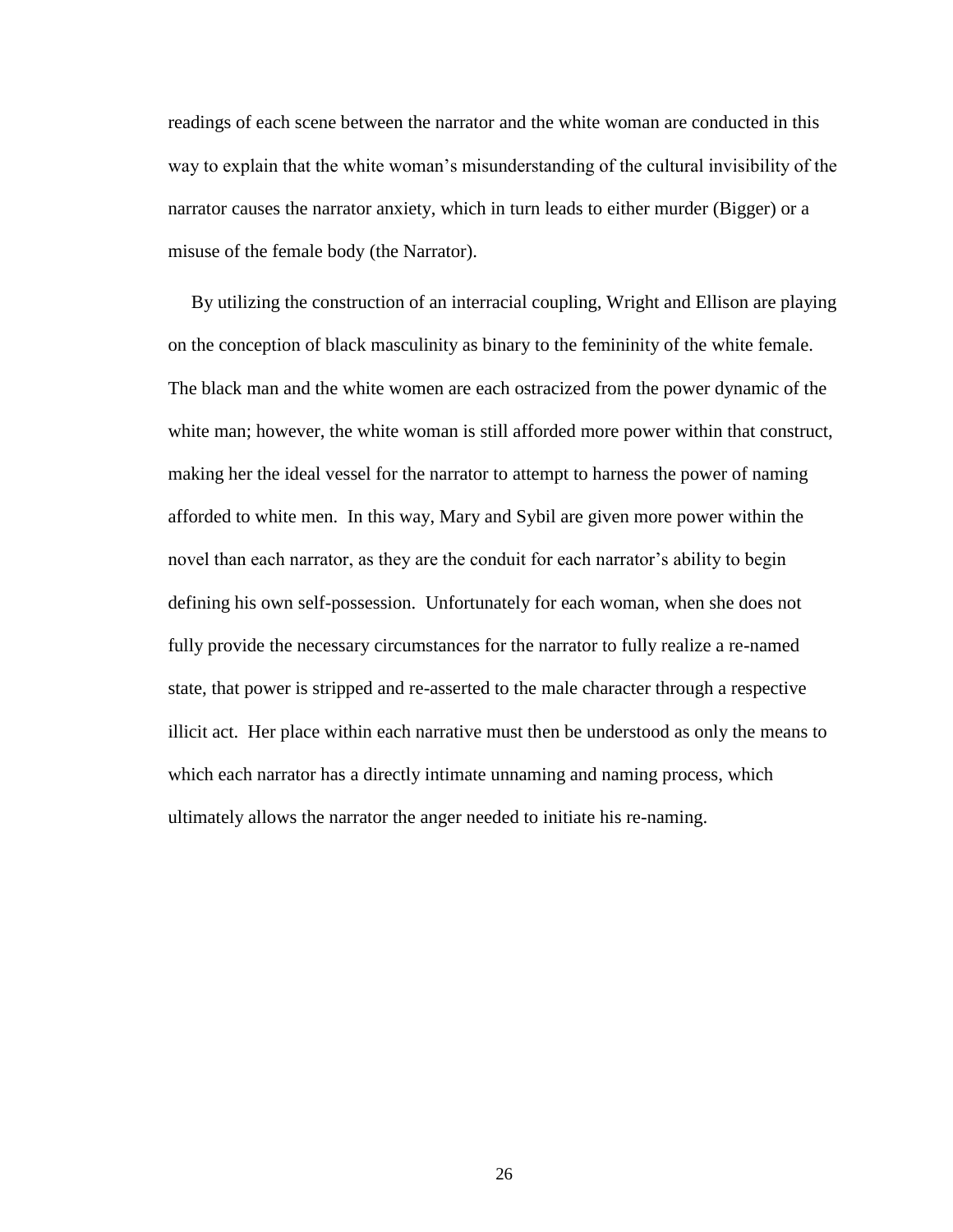#### **CHAPTER IV**

#### **BIGGER AND MARY**

<span id="page-32-0"></span> In *Native Son*, Bigger's relationship to Mary and her contribution towards the unnaming and then naming of his social identity occurs in two steps: the first is during a movie newsreel, and the second during his interview with her father. During Bigger's time in the movie theatre he is able to gaze upon Mary uninterrupted, obtaining a purely personal perception of her through the movie screen; it is during this time that Bigger is made starkly aware of the cultural differences that separate him from Mary and the rest of the Dalton family. As he is not interacting directly with Mary at this time, this scene represents a very subjective unnaming for Bigger. The movie screen is projecting one perspective of white society which Mary is representing, and Bigger alone is interpreting its perception and appropriating those specifications onto his own awareness of self. It is then that his first personal interaction with Mary is made more intimate when seeing her within the Dalton home, as he has already constructed his own ideals about her identity as shaping his own; when she threatens to undo those projections, she is heightening her own attempts at unnaming and then naming Bigger.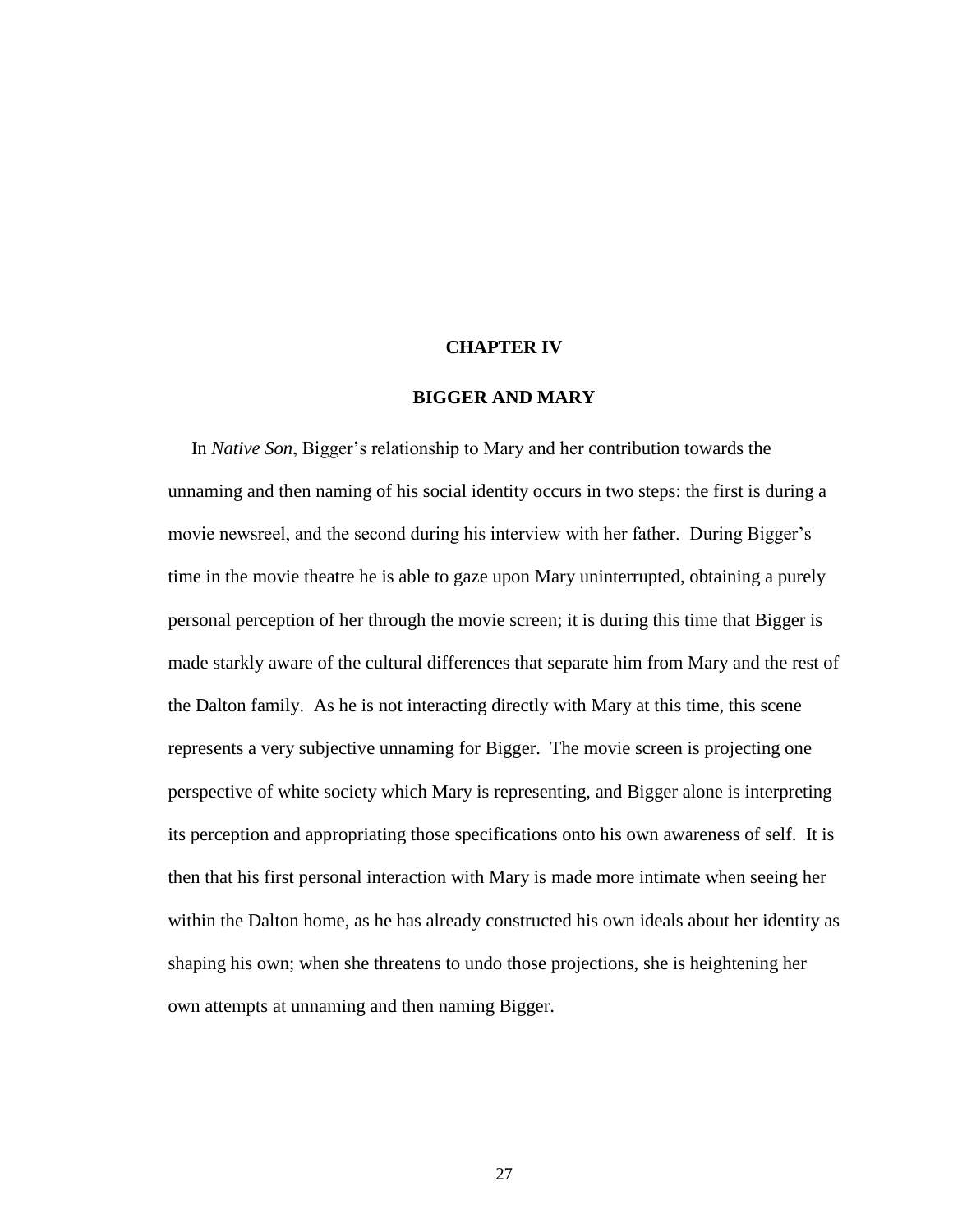In the movie theater, Bigger begins his unnaming process as associated with Mary before meeting her in person; by comparing his personal circumstances to the way she is seen on the screen, Bigger is identifying himself as a social Other within her presence in white society. In the scene in which Bigger is first made aware of Mary's existence, he and Jack have just finished "polishing [their] nightsticks" in the theatre in a scene that connects an obscene aspect of sexuality to the unwillingness of these boys to adhere to social decorum (Wright 30). At this point in the novel Bigger has not yet started working for the Dalton family, yet is anticipating the financial benefits that will come from being employed by a white man. It is then that Bigger sees Mary's image on the screen in a newsreel before the start of the movie. From the beginning of his perception of Mary, she appears larger than life and not entirely real. On the screen she is announced as a girl who "shocked society by spurning the boys" of her high society neighborhood, and accepted the "attentions of a well-known radical while on her recent winter vacation to Florida" (Wright 32). Through this commentary Bigger is forced to admit that the only way he or his friend could be in Florida is by "hanging from a tree like a bunch of bananas" and that he is unfamiliar with the definition of communism (Wright 32). Already, Bigger views Mary as beyond his social status, living in a world that holds many mysteries in which he is not a part. By stating that Bigger believes he and his friend Jack could only be in Florida by "hanging from a tree," Wright conjures images of lynching and also an association to an ape or monkey. Both suggestions work to explain Bigger's understanding of this girl on the screen as connected to his own stereotypical designation within her society. Mary now works in the novel as a means to which Bigger is unnaming and naming himself by self-employing racial stereotypes generated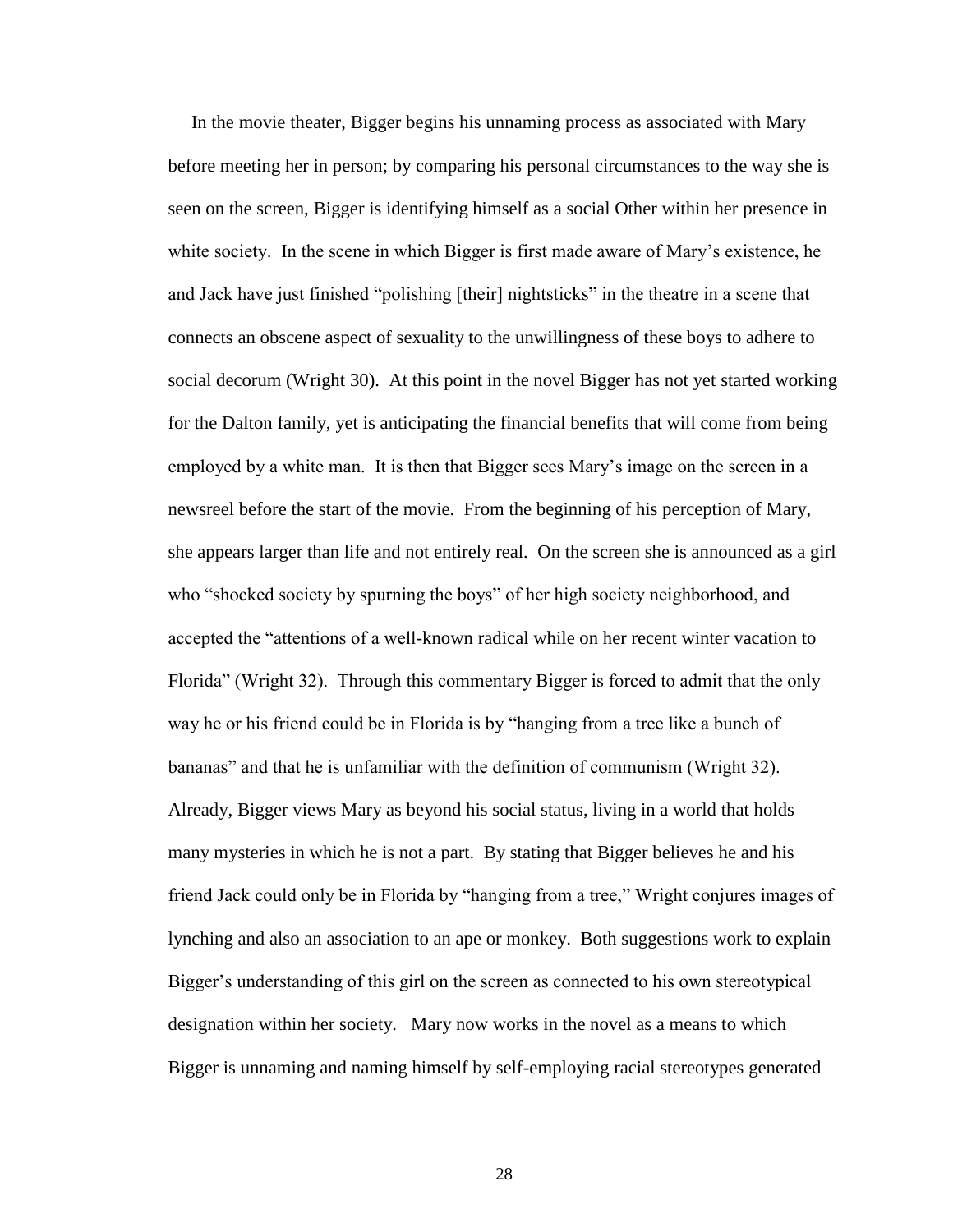by her white society, causing him to inhabit an identity that does not exist beyond that specifically constructed white gaze. This connection and recognition is essential to the initiating of the re-naming process that will begin after Bigger has fully interacted with Mary.

 When Bigger and Mary interact directly, her various attempts to treat him as if they are socially equal causes Bigger anxiety as everything he understands about the differences between black and white society have told him that this equality is not possible. During his interview with Mr. Dalton, Mary attempts to inhabit that space designated to his side of the social veil and disrupts the perception he has built of her on the screen when she asks him directly, "Bigger, do you belong to a union?" (Wright 52). The question is answered by her father's anger and Bigger reflecting, "He hated her then" (Wright 52). Mary's brazen disruption of what Bigger perceives as the social order that defines his situation begins his descent into anger, resenting that she is attempting to inhabit his side of the social veil by asking him about his personal aspirations. Where the screen helped define his understanding of their different perspectives, Mary in person is threatening to undo the identity that he is trying to inhabit in order to obtain employment from her father. Bigger reflects on this difference in perception, thinking that "on the screen she was not dangerous and his mind could do with her as it liked. But here in her home she walked over everything, put herself in the way" (Wright 55). Bigger now views Mary as a barrier that is goading him to cross into her social order and he begins to resent her presence and views her as a risk to his future: "*Goddamn that woman!* She spoiled everything!" is one of many lamentations that run through his mind when envisioning Dalton not hiring him due to Mary disrupting their interview. Mary is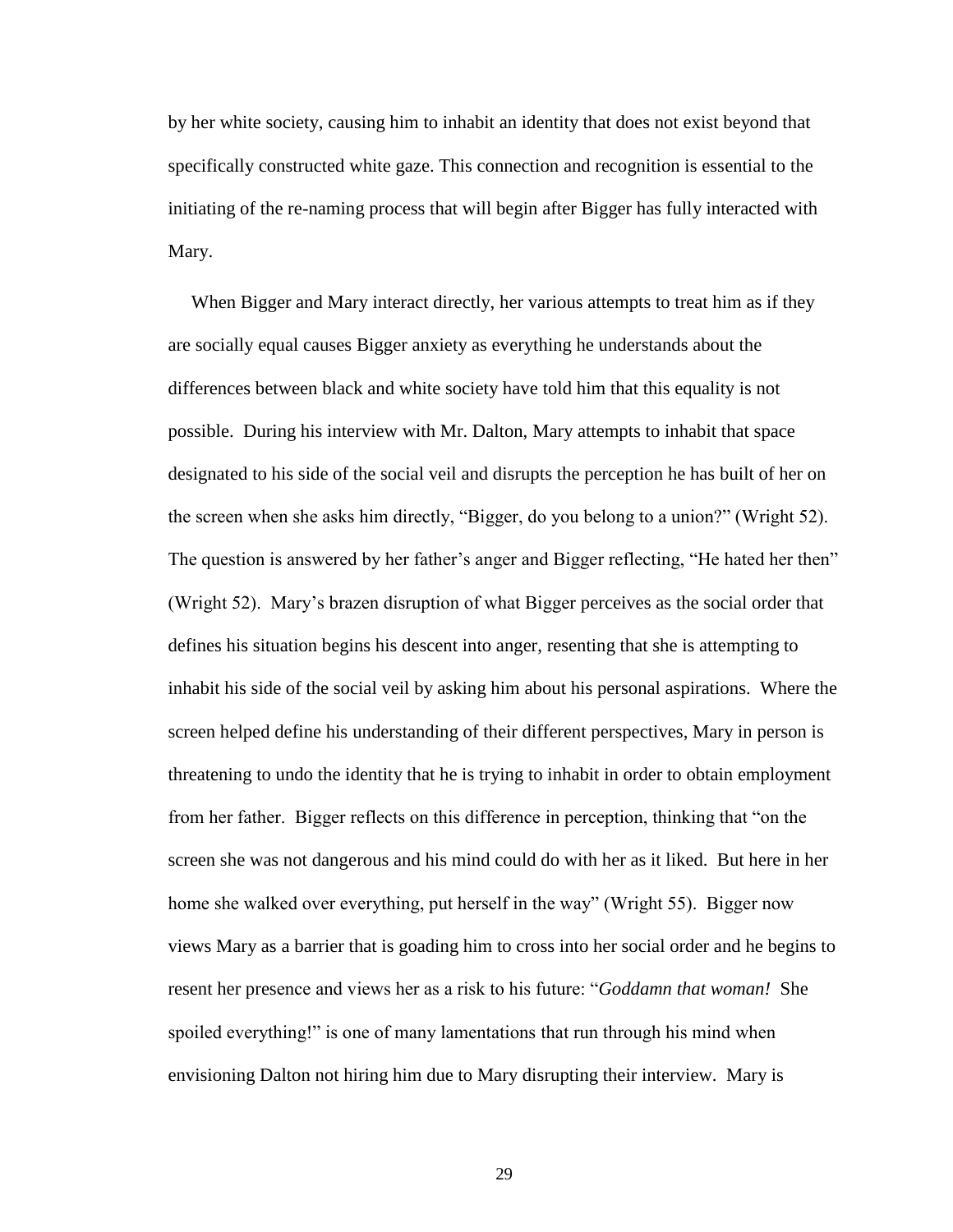distorting the view Bigger had of her on the screen; she is attempting to address him as an equal, yet the idea is foreign to him and facilitates anxiety that Bigger asserts to his inevitable economic demise. This misunderstanding of intentions is the first act that begins to define Bigger's intimate interaction with Mary. She is attempting to make Bigger feel heard, but is ignoring the fact that he is in an uncomfortable situation. Mary is therefore perpetuating his already commenced state of being unnamed and then named by projecting her desire to feel as if they are equals onto him, while ignoring his own comfort and continuing his feeling of social invisibility.

 Bigger's feeling of resentment towards this misunderstanding of equality is heightened when he meets Mary's communist boyfriend Jan. When describing the scene in which Bigger is first introduced to Jan, Marc Black interprets the scene and the way that Jan aims to break through what he perceives as a simple conversation barrier, as "the invisibility of double consciousness" (395). Black explains that "Bigger has to try and understand how Jan and Mary see him, but Jan and Mary do not even have to know that they have no clue about Bigger's perspective, attitude, or feelings" (395). Jan and Mary are too forceful in trying to change Bigger's relationship to the white community, not realizing that the actions are alien to him as everything he has experienced about his place in white society has shown him that this equality is not possible. When Jan insists that Bigger not address him a "sir," but instead states, "I'll call you Bigger and you'll call me Jan. That's the way it'll be between us," Bigger cannot help but respond to this gesture with suspicion, and reflects that "he was very conscious of his black skin and there was a prodding conviction that Jan and men like him had made it so that he would be conscious of his black skin" (Wright 66). Bigger had never encountered this level of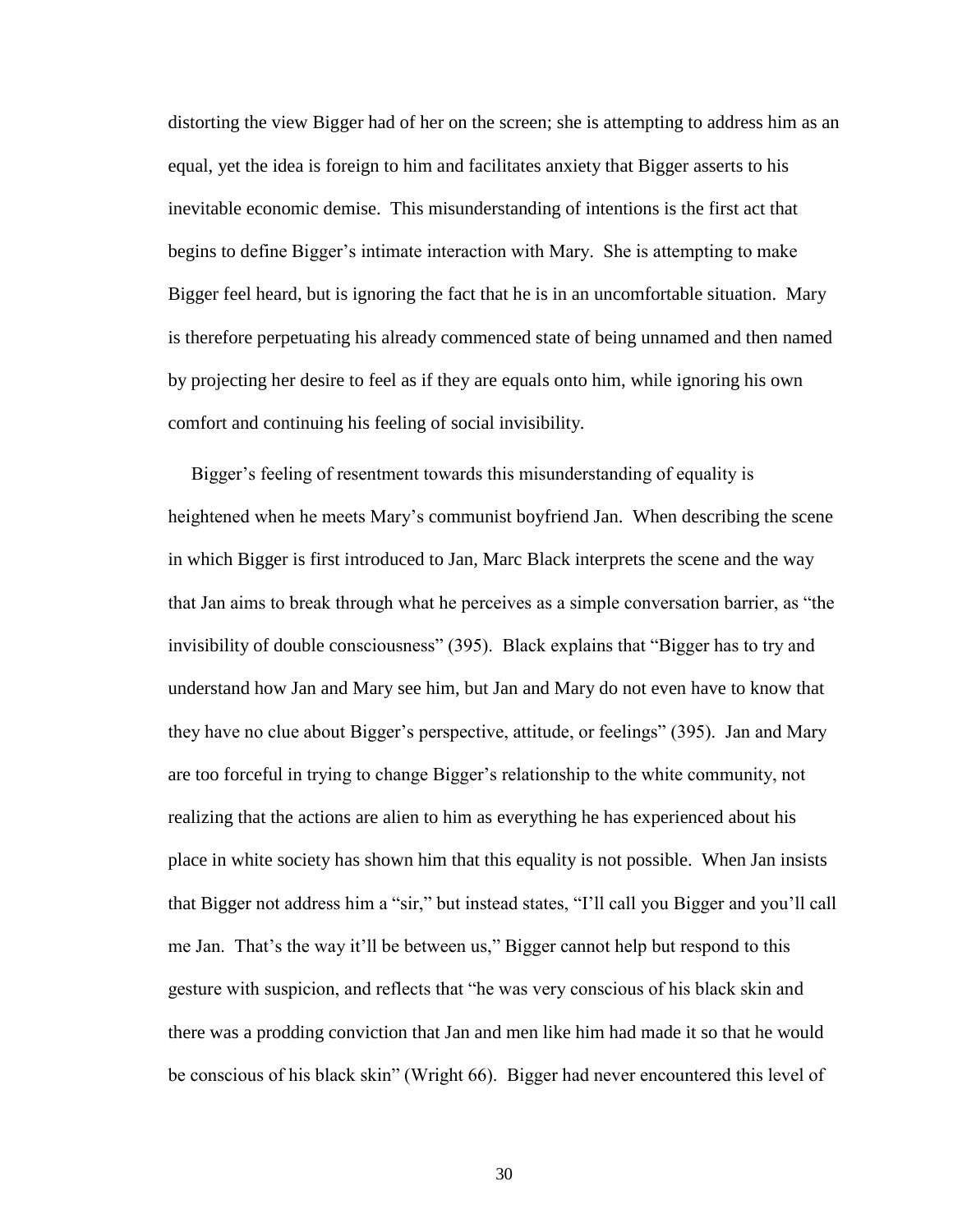frankness from a white man before, and it is Jan and Mary's insistence that "it's okay" that causes Bigger to feel belittled and "flushed with anger" (Wright 65). What is happening in this scene is that Jan and Mary are showing Bigger that they do not want or need to understand his feelings regarding this equality: they believe that by simply saying "it's okay," they can undo centuries of racial oppression that proves this equality does not exist. Bigger believes that everything that exists in his world prevents him from being able to interact with Jan and Mary in this equal state, and he is angry that they are forcing him to confront his inability to react in the way that they are requesting. This anger is reminiscent of the forced acknowledgement that he is operating outside of what Jan and Mary are insisting is the social norm. The fundamental misunderstanding between Bigger and these two white people, is that Jan and Mary believe they are "helping" Bigger and he is consciously aware that he did not ask for that assistance. Jan and Mary do not realize that they are neglecting to truly see that Bigger is uncomfortable by their actions, and by ignoring that fact they are neglecting to acknowledge that part of Bigger's self-perceived identity, causing him to feel invisible within their white gaze.

 According to Black, Bigger's anger toward Jan and Mary grew from their inability to respect his view of their relationship towards one another, and was heightened because Bigger felt "entirely overwhelmed and stymied by his double consciousness" (395). Bigger ultimately begrudges the fact that Jan and Mary were causing him to be further aware of his Otherness, and resented their callous nature in ignoring his position. By denying to understand his side, and recognize that they may be threatening his job and future, Jan and Mary are disrespecting Bigger by refusing acknowledge the importance of his positon within Mary's family as a source of income for himself and his family, and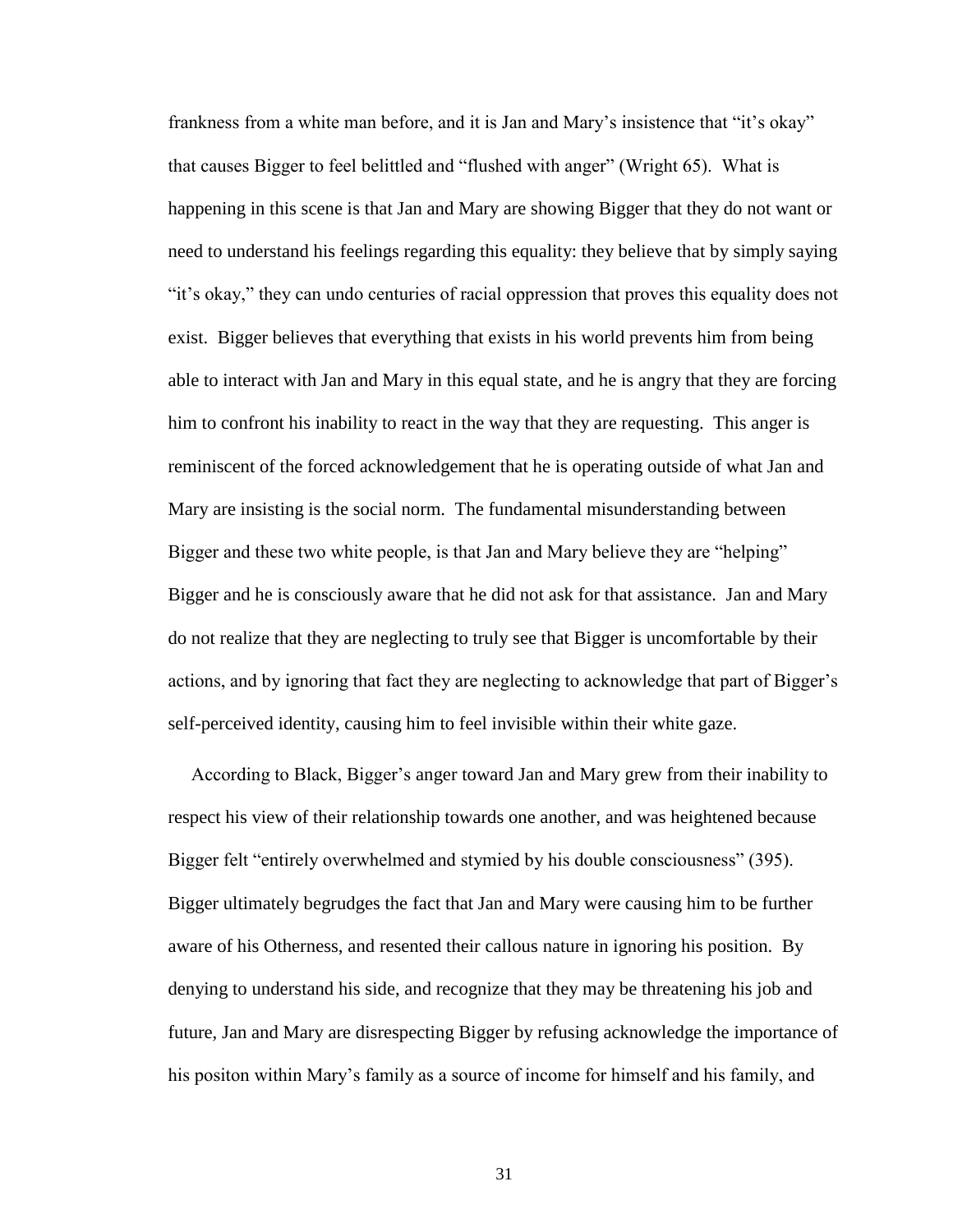causing his invisibility to them to be made clear. During this interaction, Bigger narrates that he "felt naked, transparent; he felt that this white man, having helped to put him down, having helped to deform him, held him up now to look at him and be amused. At that moment he felt toward Mary and Jan a dumb, cold, and inarticulate hate" (Wright 67). Through this distressingly Du Boisian inner monologue, Wright is defining the anger that can come from being directly confronted with a personal unnaming and naming process as conducted by white society. Mary's direct recognition of his discomfort by saying "It's okay Bigger, Jan *means* it," then blatantly denying to adhere to his wishes, puts her desire before his own, thus effectively beginning his sense of being unnamed and then named for her pleasure (Wright 66).

 Bigger's resentment of Jan and Mary dismissing his discomfort with their actions inevitably leads to the accidental murder of Mary, which occurred because Bigger was afraid of being caught and named as a rapist for simply being in Mary's bedroom. Mary was too intoxicated to make it to her room after the outing with Jan, leaving Bigger to feel obligated to help her. Once there, he knew that if he were caught in Mary's room "his job would be over," and the white community would assume that he had raped Mary regardless of his actions (Wright 82). In this way, the murder is an act of selfpreservation as he is ultimately aware that if Mrs. Dalton were to discover his presence, the repercussions could prove fatal or most likely end in the termination of his employment. Bigger behaves on instinct, and when Mrs. Dalton enters Mary's room he is "intimidated to the core by the awesome white blur floating toward him," so he held a pillow over Mary's face to keep her from giving his location away to her blind mother (Wright 86). He acted out of fear and survival, directly inserting himself into the white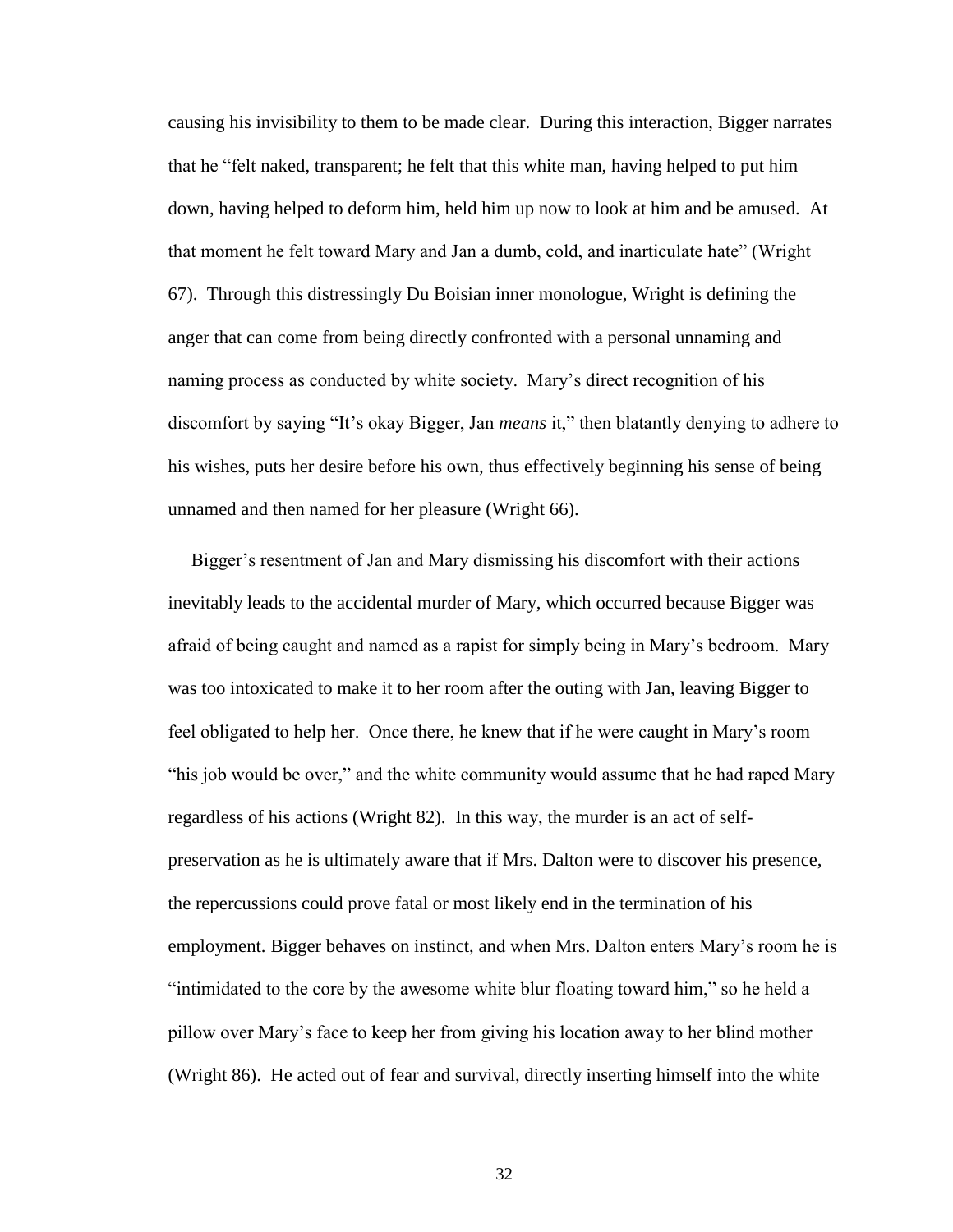society that dominated that fear. Before Mrs. Dalton enters, Bigger had been attempting to take sexual advantage of Mary as she dozed in and out of consciousness; this act added to his vulnerability while being inside of the Dalton home which made him shudder "with the intensity of his loathing for this house and all it had made him feel since he had first come into it," making his instinct to act to save himself all the more relevant (Wright 87). By murdering Mary, Bigger has removed a threat to his economic progression and quieted the aggressive presence she brought to his own awareness of his double consciousness and state as Other. Through talking with Mary, his unnaming and then naming became defined; now that she has been murdered, he has taken a step towards redefining that identity by asserting himself into the realm of white society. Through his vulnerability with Mary, his anger was finally able to manifest itself into an action that will later give him the courage to change his relationship to both the white and black community; it is at this time that he will be able to move towards the re-naming process.

 Bigger's re-naming process is instigated when he finally gives into the fear that has kept him feeling as the Other to white society; by murdering Mary, he became disillusioned with the control white society had over his identity. The morning after the murder, Bigger muses that he now recognized that "the thing to do was to act just like others acted, live liked they lived, and while they were not looking, do what you wanted. They would never know" (Wright 106). In 1974, scholar of African American literature Lola Jones Amis conducted a close reading of *Native Son*, in an attempt to navigate Bigger's journey to self-discovery. While focusing on the psychological after effects of murdering Mary, Amis observes that since Bigger was "born black and therefore subservient and unwanted in a white world of hostility, hatred, and suspicion," his main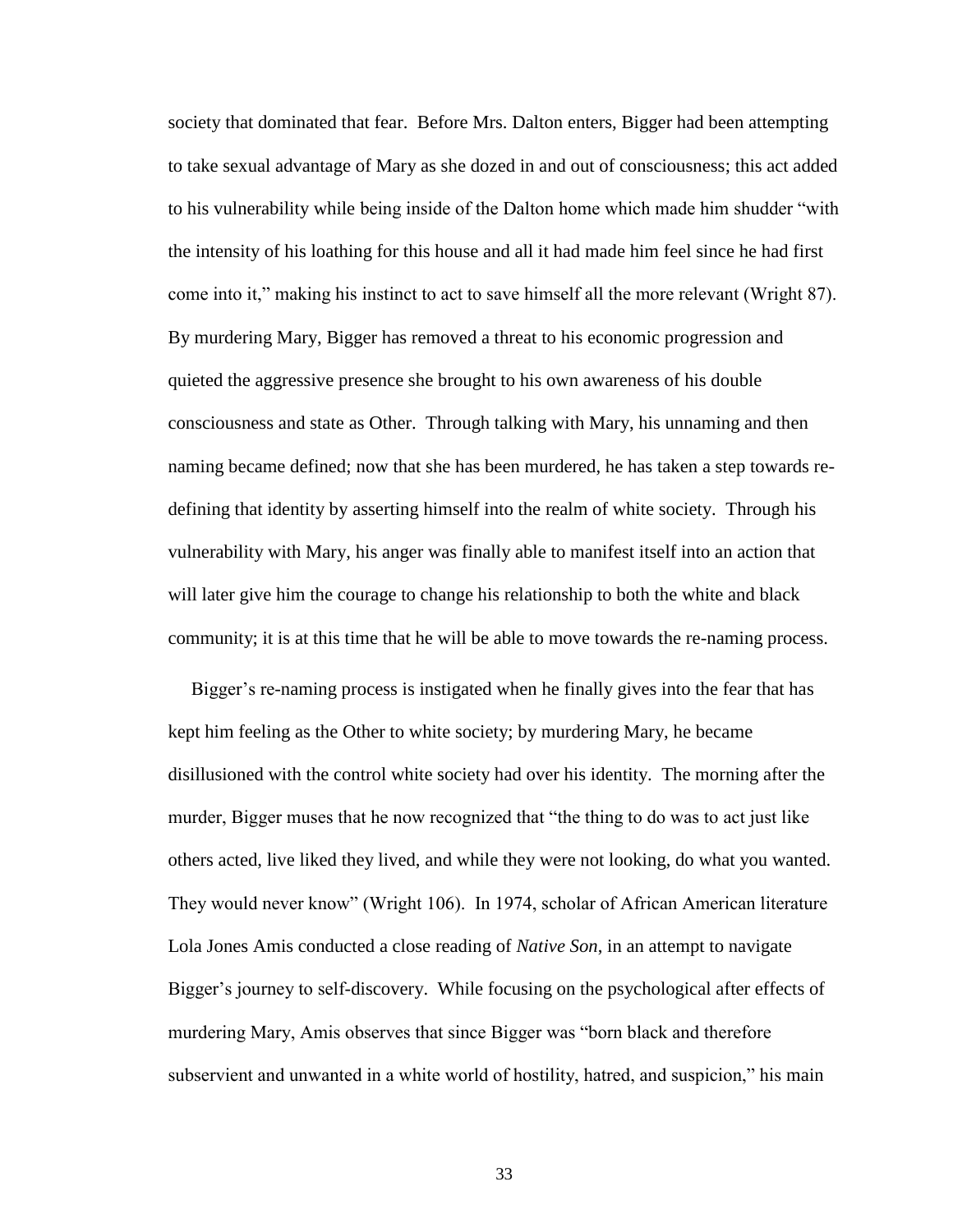concern is to seek something that will provide him "self-acceptance and status" (241). According to Amis, "Bigger begins this step toward self-realization and thus selfannihilation by accepting the death of Mary as an act of His Own Will rather than an act of Accident" (241). While her reading brings deeper context to this complicated novel, and does gesture towards the psychological and cultural influences towards Bigger's narrative, Amis misses a point of connection and development within Bigger's characterization. Amis mentions that "Bigger's true image has become lost in an image of evil" after the murder, when it is arguably clearer that Bigger is not so much lost in an "evil image," as he is finally allowing himself to see past the socially constructed unnaming and naming process (242). During this time, Bigger is struggling to form an entirely new identity in which he is capable of existing apart from white society's projected appropriation of his identity. For the first time, Bigger is able to see himself as a direct part of the white society that had created the deep fear which led to murder. By murdering Mary, Bigger directly entered the realm of white society, and took part in the history of a prominent white family. Though the interaction is violent, Wright does not forget the heinous nature of this action; after all, Bigger is sentenced to death by the end of the novel; however, by using fear as Bigger's reason for murder, Wright is expressing the inevitable violence that can come when an oppressed community is forced to interact with those who oppress.

 Many critics examine *Native Son* as representative of the collective black psyche, however, the presence of the unnaming and naming process more appropriately defines this novel as presenting an individual's attempt to construct his own sense of self away from the white gaze, not as representative of the identity of a whole community. Moving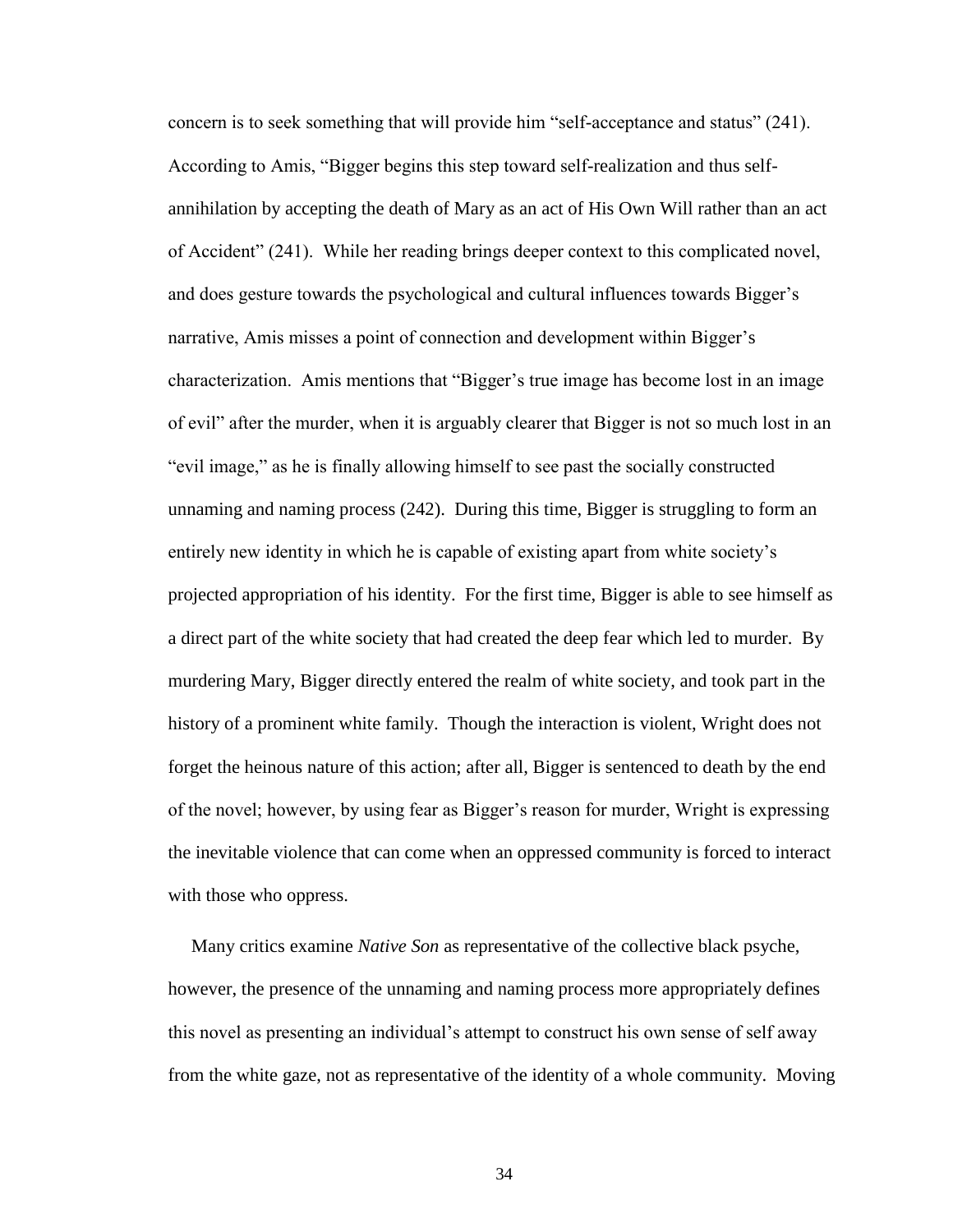beyond this literary scholarship that suggests that Bigger is the personification of the African American psyche, Gregory Phipps posits that instead, "Bigger's development occurs primarily in relation to white subjectivity" and his struggle is therefore defined by "his surge toward greater freedom and self-consciousness [which] revolves around his struggle to construct, on his own terms, a kinetic opposition between his identity and the white American imagination" (325). What this perspective affords to my own version of the unnaming and naming process, is that it is the direct need for this re-naming and reclaiming of personal identity that defines Bigger's interactions with Mary, and shapes his revelations after the fact. Fear leads to Mary's murder, yet it is through Mary that he learns that he can take control of his own naming process, and moves beyond the constrictions of the unnaming and naming conducted by white appropriation. What Amis and Phipps collectively do is eloquently compose a motion towards a deeper reading to Bigger's violent actions. Their readings introduce the interpretation that the murder of Mary is the catalyst that starts Bigger's transformation from fearful and unnamed Bigger, to an individual who is aware of his own social invisibility and capable of reforming his own relationship to that world. The murder is then read as the result of forcing both sides of Bigger's double consciousness to exist in the same space. Mary and Bigger were strangers to each other; when Mary attempted to act as if they were not, resentment and fear dominated the situation leading to Bigger's belief that he needed to kill in order to survive within the white world.

 After the murder, Bigger begins to recognize both aspects of his identity– the sense of self that he has constructed and that which has been projected onto him by white appropriation– allowing Bigger to begin asserting himself into the world, thus gaining a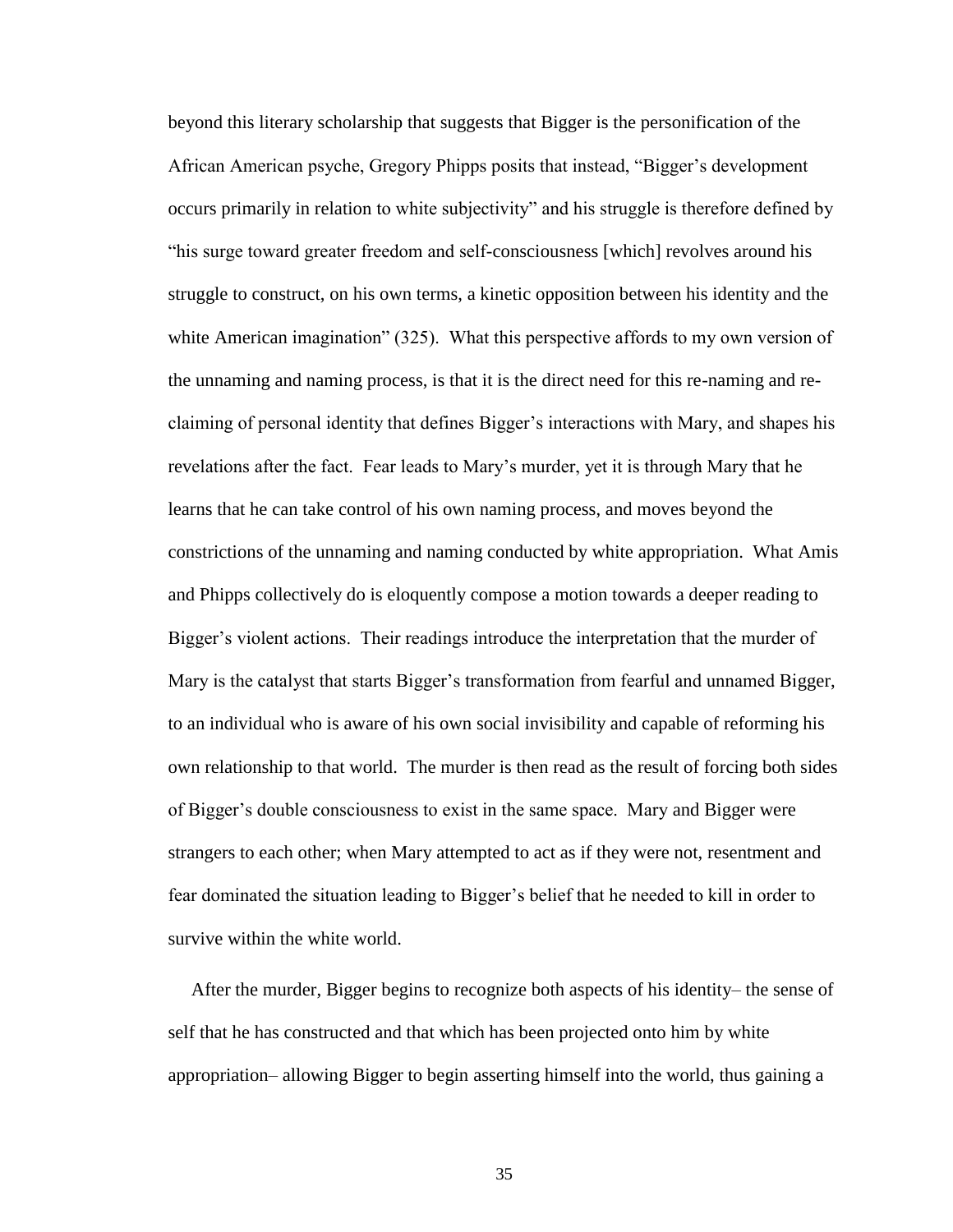stronger sense of his ability to define his own identity. One aspect of the novel that both Amis and Phipps neglect to interpret is the essence of the "blindness" Bigger associates to his family and friends once he has fully confronted the process of unnaming and naming conducted during his time with Mary. After he murders Mary, Bigger begins to understand his own place within white society, or at least how he views himself within its confines. He is able to directly recognize that it was out of fear that he murdered Mary; more importantly, after he has committed the crime he begins to feel as if he is a part of the white world, and begins to view his family and friends as "blind" because they have not shared in his experience. The morning after the murder, Bigger reflects that he no longer has to "hide behind a wall or curtain now; he had a safer way of being safe, an easier way. What he had done last night had proved that. Jan was blind. Mary had been blind. Mr. Dalton was blind. And Mrs. Dalton was blind; yes, blind in more ways than one" (Wright 107). Bigger then laughs at the thought that Mrs. Dalton had not known he was there, and that because he was black his being there "would never have figured into her thoughts on such an occasion" and for that reason she was blind in more ways than one (Wright 107). Jan and the Daltons were all blind to Bigger himself, unable to comprehend that he would be capable of interacting in Mary's life; this is a recognition of his unnamed and then named state as directly conducted by Jan and the Daltons, and Bigger is beginning to associate himself independently from the white gaze.

 Bigger's feeling as socially invisible began to dissipate, and he began to "see clearly" in a way that begins his final journey towards accepting, and effectively denying, the unnaming and naming confines of white society that threatened to keep him from a selfidentified status. In the beginning of the novel Bigger is full of fear and angst, always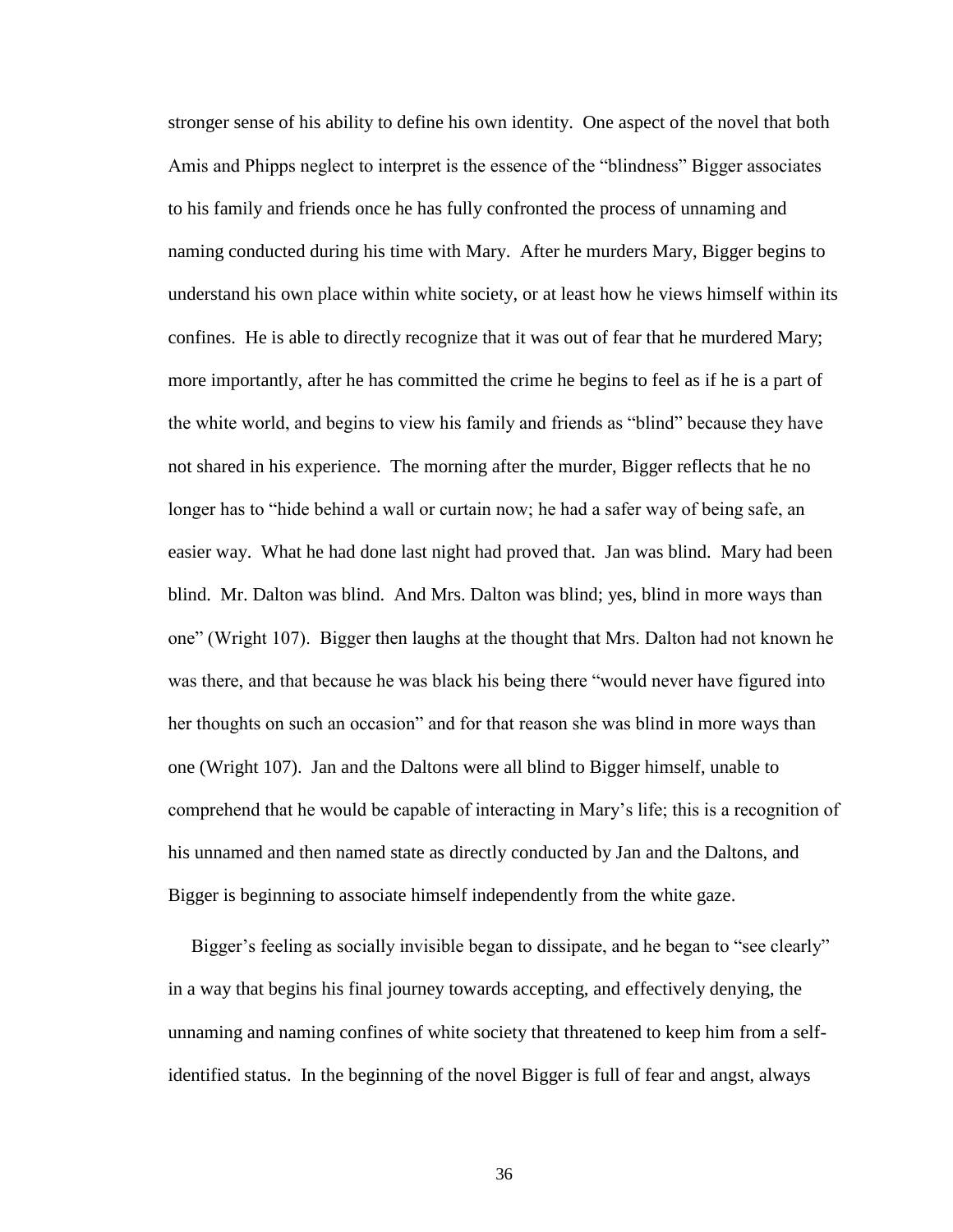ready to pounce; he constantly feels the effects of white society's appropriation of his own identity, as is signified by his fear of being "invisible." Bigger reflects that once he had killed Mary, he "felt a lessening of tension in his muscles; he had shed an invisible burden he had long carried" indicating that this act of murder was liberating (Wright 114). Once he murdered Mary he is able to stop, think, and reflect on his actions in a clear way. It is apparent that the reason for this lessened fear is that the murder of Mary allowed him to participate in the white world; he murdered a white girl, and is therefore connected to the lives of the Dalton family and has taken part in their historical context. Once Bigger has accepted this perception of the situation, he is able to think his way through his feelings regarding the white community; he had never known how to act because he felt they saw him as less than human. Killing Mary proved that he was occupying the same space as white society; therefore, his abject feeling as the Other began to subside as his destiny was now directly intertwined with the Dalton family.

 This newly acquired feeling of equality, however, did not last long, nor did it provide Bigger with a feeling of complete relaxation within his circumstances. Though he feels he had become a direct part of the white community by murdering Mary, his habitual uneasiness within white society resurfaces, stunting his progression towards undoing his societal unnaming and naming. The day after the murder, Bigger returns to the Dalton's in an attempt to secure a plan to frame Jan for the murder. Upon reentering the kitchen, he reflects on the natural fear and uneasiness he feels simply by being in the home of a white family:

He rested his black fingers on the edge of the white table and a silent laugh burst from his parted lips as he saw himself for a split second in a lurid objective light; he had killed a rich white girl and had burned her body after cutting her head off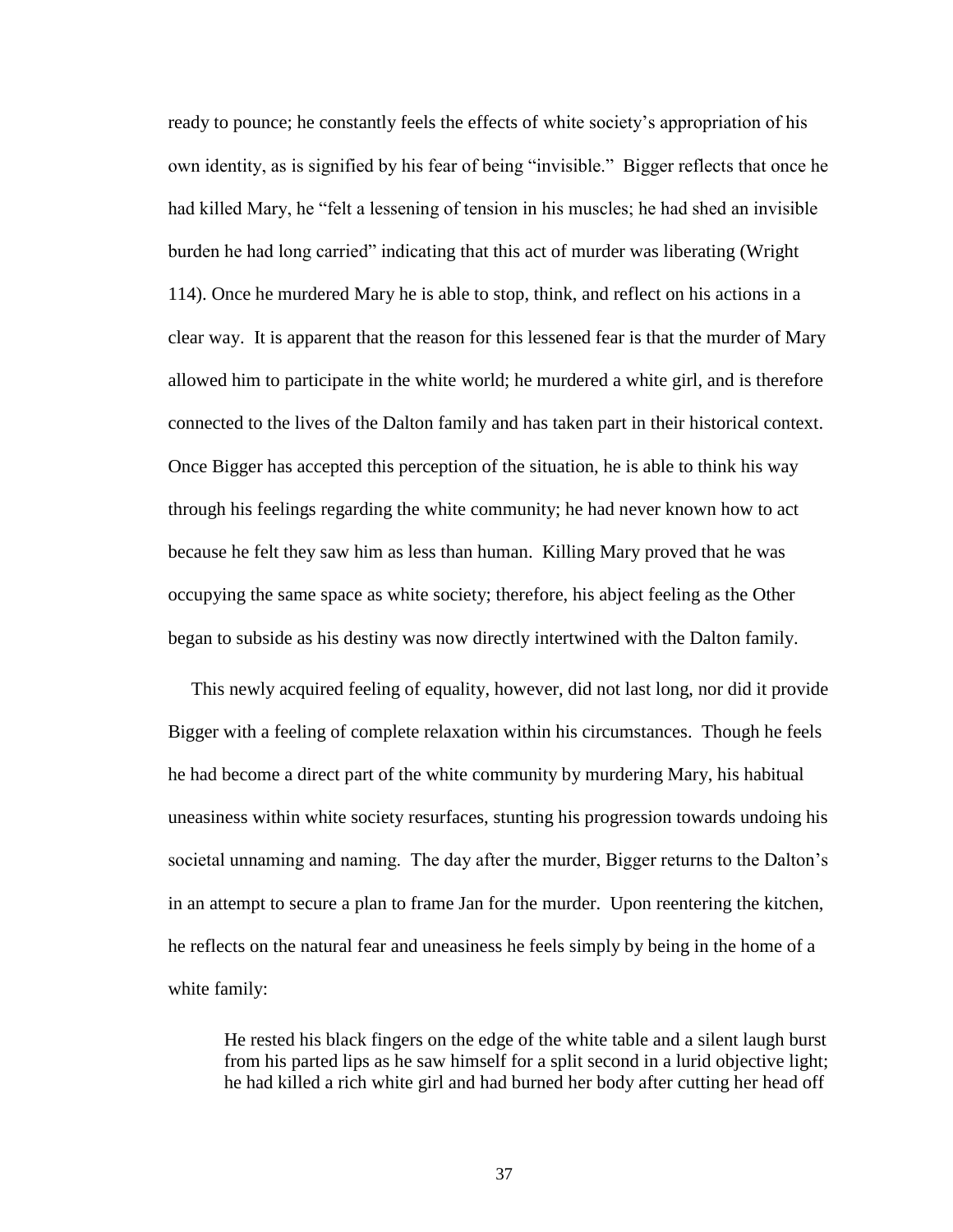and had lied to throw the blame on someone else and had written a kidnap note demanding ten thousand dollars and yet he stood here afraid to touch food on the table, food which undoubtedly was his own (Wright 186).

The illogicality of this fear is made manifest by Wright continuing Bigger's inner monologue highlighting the absurdity. Being allowed insight into Bigger's thought process allows Wright to grant his readers access into the mind of this black man: he may have murdered their daughter, chopped off her head, and burned her body in the very furnace that keeps the family home warm, but he is still hesitant to eat the white family's food. The irrationality of his fear is symptomatic of the anxiety black Americans live through due to the veil of double consciousness that has been constructed from a history of cultural oppression. The unnaming and naming process indicates how Bigger must operate within his own conception of self that has been placed upon him by white society; similarly, the Du Boisian veil of double consciousness is represented in Bigger's fear of touching the food, and indicates that the re-naming process has still not been achieved as Bigger recedes back to his initial feeling of fear when in the Dalton home. What is important is his ability to recognize and define the absurdity of his fear to touch the food of this white family.

 Shortly after this scene, the issue of identity and re-naming is further explored, and this new ability to assert himself within the white world is made the clearest when Bigger is forced to speak with a few white reporters who are following Mary's "disappearance." Earle Vincent Bryant pays this scene due attention in his article "Richard Wright's Nameless *Native Son*," where he claims that it is during Bigger's interaction with the reporters that the reader first witnesses Bigger directly address white society's attempt to unname and then name him. One of Bigger's fears is being invisible to the white world,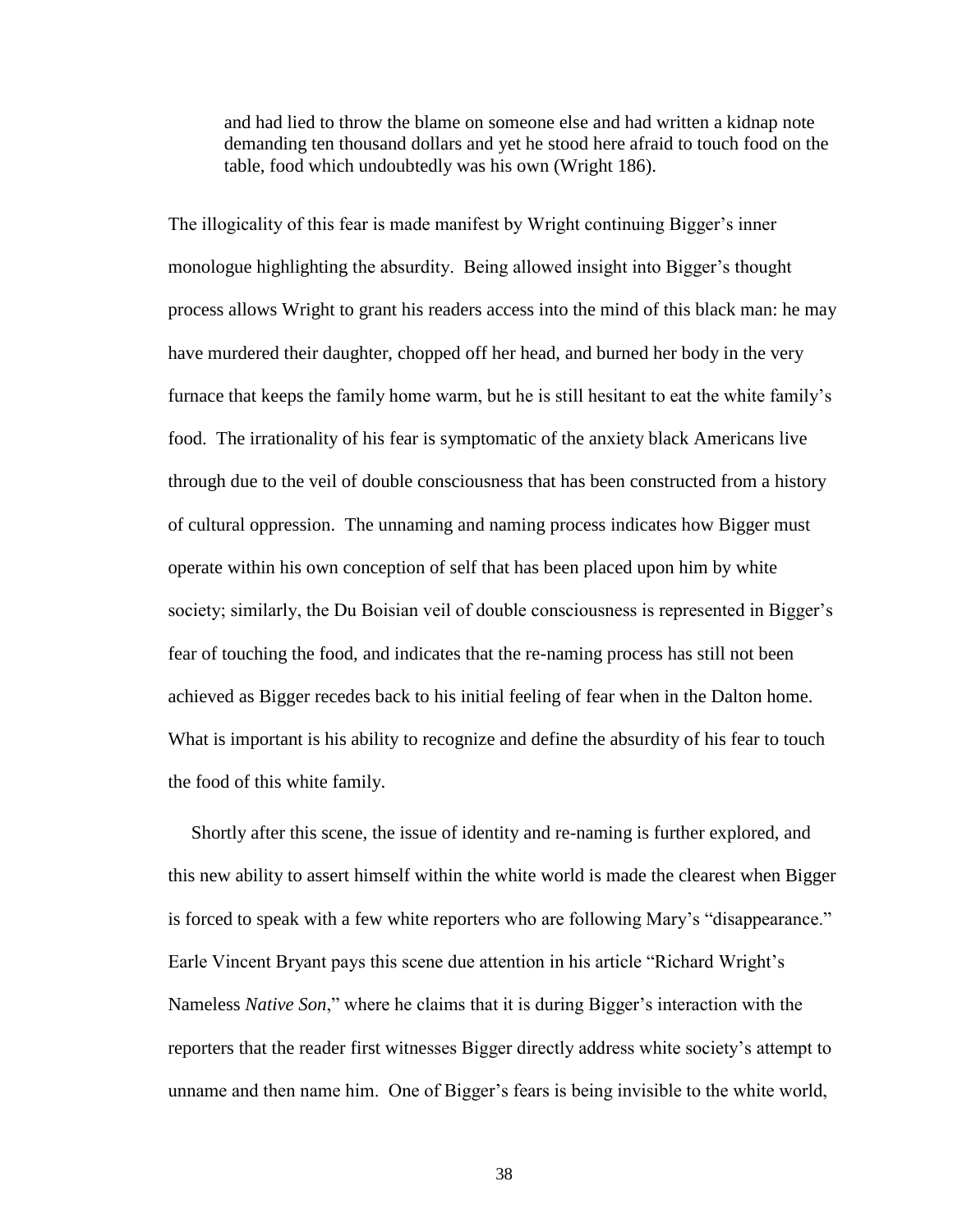so when a reporter fails to use his name and instead refers to him as "Mike," Bryant observes that the reporter is essentially "vaporizing" him; given that "Bigger's name is a reflection of and signpost to his identity," when that name is disregarded, "so too is his identity" (265). Though the reader is able to glean Bigger's anger from his innermonologue, to the world of the novel he remains mostly silent, only saying "yessuh" and "naw" when appropriate. When Bigger finally speaks up, and claims "My name ain't Mike," the reader begins to see a shift in Bigger's behavior as he recognizes the journalist's attempt to delegitimize his existence (Wright 208). By interacting with this reporter and directly addressing the move to unname and then name him in the face of the media, Bigger is taking a step towards rejecting that misnamed designation. Of this scene, Bryant states that

Bigger, it must be remembered, is talking to a white man in a tone that is clearly out of place in the world of the novel. What this momentary flare of hostility reveals is that Bigger values his name, something that the reporter- and by extension, white society- does not do (264).

The reporter is exemplifying the various ways that white society has kept the African American as societal Other by refusing them a name, and subverting them to a social order that is lower than members who are afforded a true name and the ability to name. Bigger knows that it is his actions in murdering Mary that have brought these men to the house, and he therefore feels a sense of special power in knowing he has committed a crime in which the reporters do not think he could be associated. After the murder, Bigger reflects that "the knowledge that he had killed a white girl they loved and regarded as their symbol of beauty made him feel the equal of them, like a man who had been somehow cheated, but had now evened the score" (Wright 164). His willingness to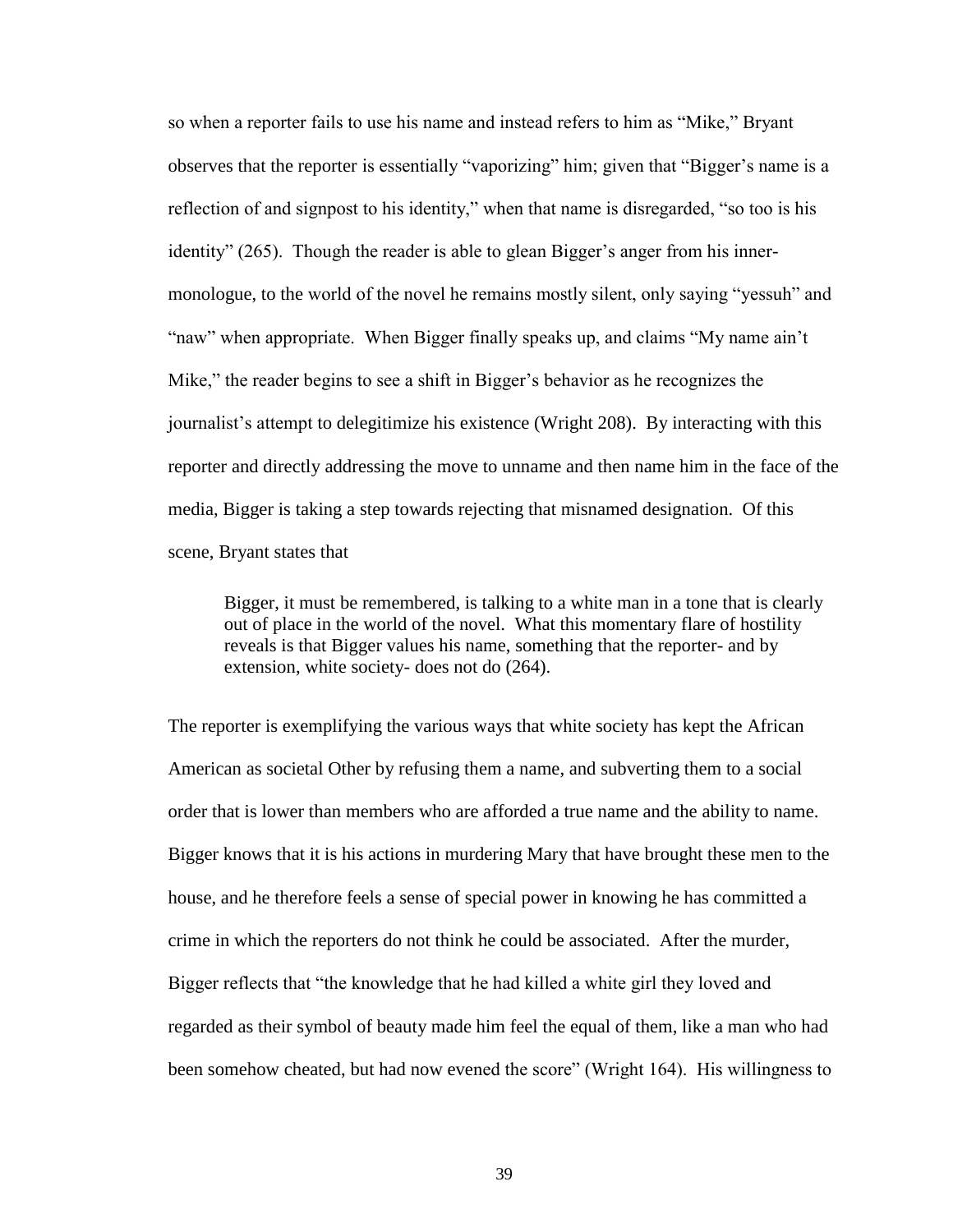stand up to the reporter is proof that this reflection is constituting his ability to recognize the way that white society can unname and then name him in order to keep him situated as Other to their white society. It is within this recognition and then rejection of the reporter's unnaming and naming process that he begins his own re-naming.

 After Bigger begins to assert his own re-naming, he is inevitably arrested and put on trial; as was discussed earlier, this is where the reader is first alerted to his true state of being left nameless directly by Wright. At the end of Bigger's trial, he is sentenced to death. Though this verdict is not necessarily surprising, the fact that the judge reverts back to using Bigger's nickname while delivering the verdict is a shock given the length the prosecution and judge went to declare that he should be referred to by his "legal name." When giving the verdict, the judge proclaims that "In Number 666-983, indictment for murder, the sentence of the Court is that you, Bigger Thomas, shall die on or before midnight of Friday, March third, in a manner prescribed by the laws of this state" (Wright 417). In this moment of damnation, the judge is still referring to Bigger by his nickname, even after stating that the court will only use his "legal name." This may be a strategic move on Wright's part to keep the reader unaware of his name, however, it is also inclusive of the motif of "vaporization" that Bryant used to define the fear Bigger felt from the white world. By the judge reverting back to calling him "Bigger," he is perpetuating the unnaming and naming process in order to directly separate Bigger from the white world that has now condemned him to death. This does not, however, dampen the progress that Bigger has felt since the murder; as will be unpacked later, the following weeks in his prison cell will lead to a clarity that allows Bigger to continue his own renaming process in terms of his own identity, and the way he relates to the white world.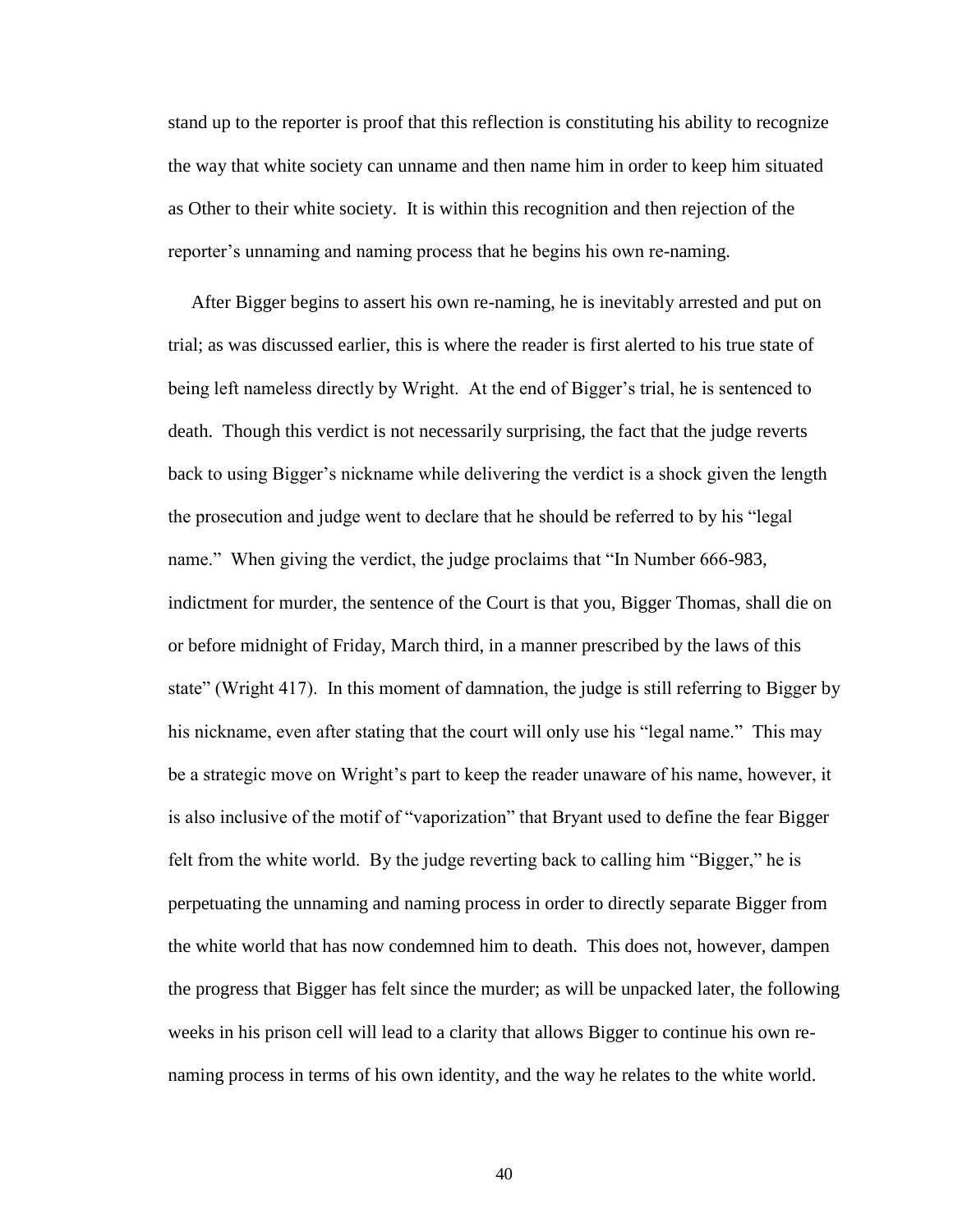#### **CHAPTER V**

### **THE NARRATOR AND SYBIL**

<span id="page-46-0"></span> The same stark awareness of the unnaming and naming process is felt by Ellison's Narrator after his illicit interaction with Sybil, the white wife of a Brotherhood member. At this time in *Invisible Man*, the Narrator is working with the Brotherhood, a fictional stand in for the communist party. The Brotherhood misrepresents their purpose to the Narrator as aiming for "racial harmony," as the Narrator later discovers they were merely using him and his talent for purveying rallying speeches in order to create chaos in Harlem. It is during this time when he begins to suspect the Brotherhood of being disingenuous, that he meets Sybil and attempts to use her to gain information on the Brotherhood to discover their true intentions. What he finds with Sybil, however, is something more profound and personal as he is brought into direct contact with an intimate unnaming and naming that threatens to disrupt his perceived relationship to both white and black society.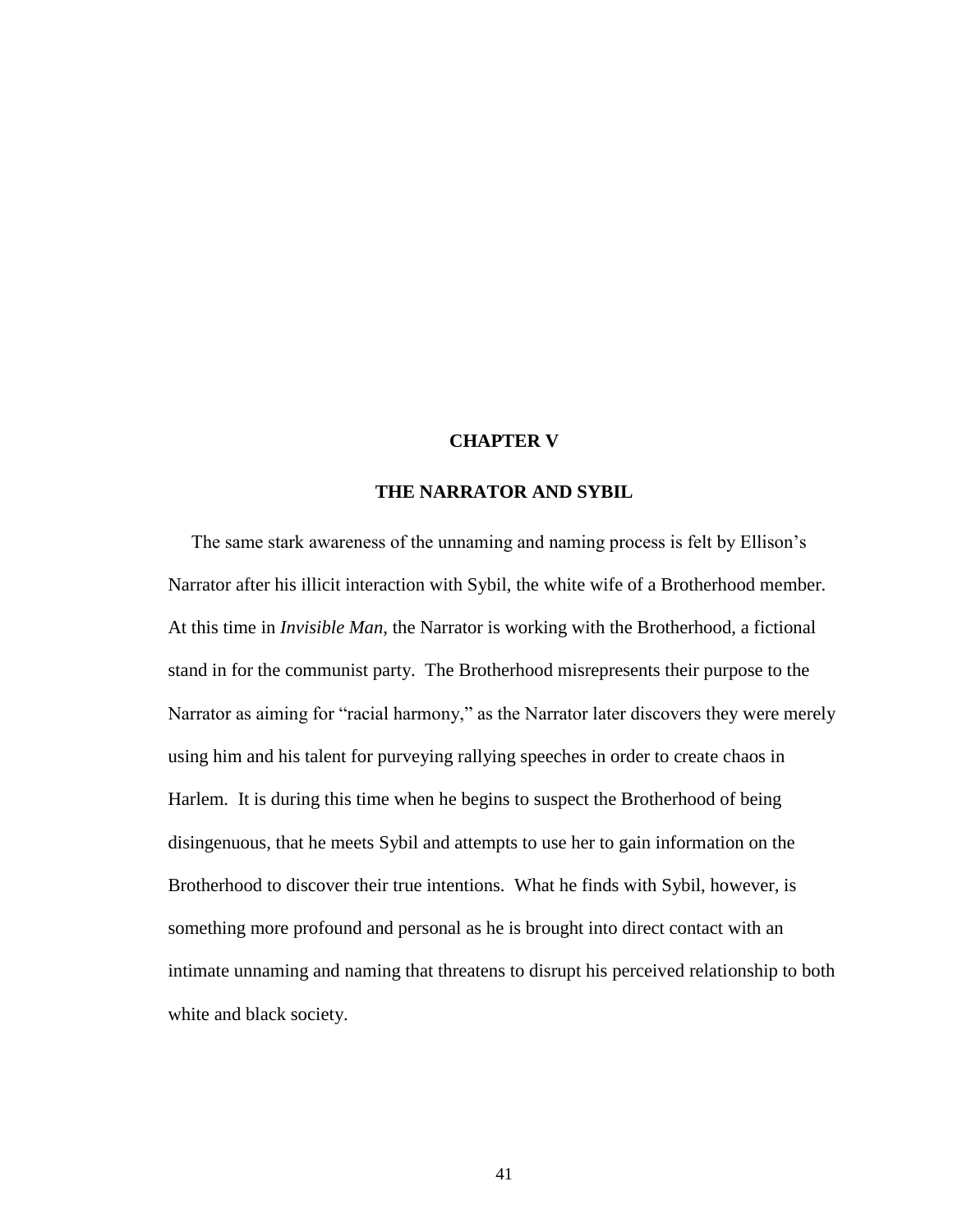Before his interaction with Sybil, the Narrator comes in contact with several Harlem neighbors who mistake him for "Rinehart," an action that leads to the beginning of the Narrator's full recognition of being socially invisible to both the black and white communities. Rinehart is a seemingly absent character, described as a presumable dealer and pimp who has a reputation around the Narrator's Harlem neighborhood as being "the man" who can be anything to anyone. After being mistaken for Rinehart several times, the Narrator decides to take on this false identity; it is this action of acquiring a false name that provides the Narrator with early insight into the ramifications of being truly, socially invisible. According to Joseph Trimmer, "Rinehart possesses multiple identities because he yeses everybody's misconceptions of him. In this way Rinehart demonstrates the doctrine of possibility" (48-9). By the Narrator acting to "try on" this persona, he begins to realize that his own view of identity is separate from that projected onto him by both societies. His ability to be mistaken for Rinehart etches towards an unnaming and naming process, yet his readiness to try and "be Rinehart" indicates his willingness to understand outside perceptions of who he is seen to be. Kimberly Benston takes the assertions of Trimmer a step further, stating that "beyond culture, 'Rinehart' is, ultimately, a mode of being and, most specifically, a violence to the restrictive epistemology of cultural nomenclature" (7). When the Narrator practices existing as Rinehart, he begins the process of acknowledging his own unnamed status through the incorporation of a false name presented to him by his own black community. The Rinehart name, however, does not offer a way to instigate his own re-naming, as he inevitably rejects that identity by acknowledging that it is a mere projection of the desire of others. It is this experience as Rinehart that leads to his belief that he can use Sybil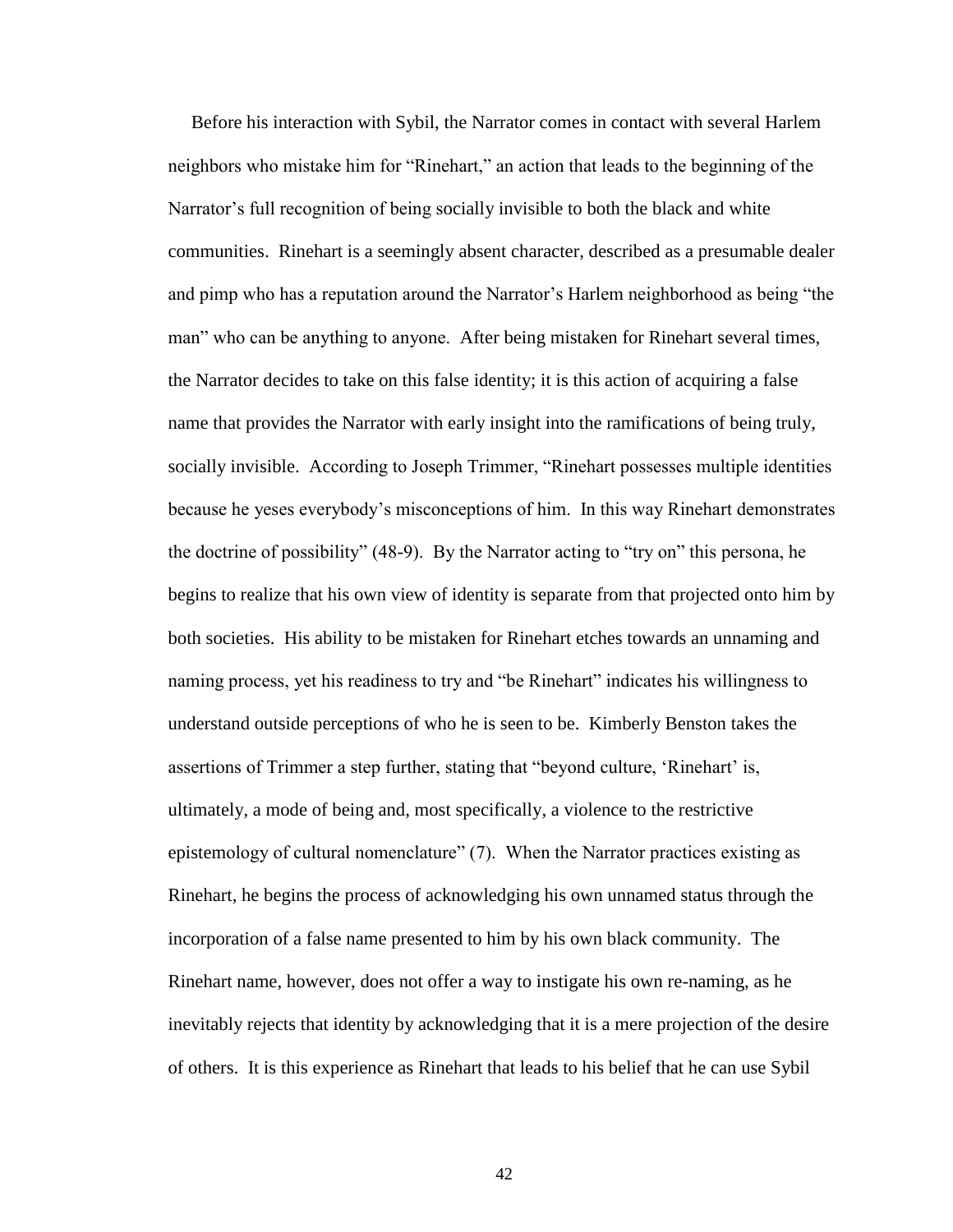when he decides to take down the Brotherhood. As Benston states, Rinehart presents a "mode of being" that has ultimately emboldened the Narrator into taking the steps towards being intimately involved with Sybil. By assuming a named identity, the Narrator begins interacting with the world apart from what he believes is appropriate; by acting as Rinehart, the Narrator is trying on a name and identity that allows him to interact with his community in a way he had never before attempted. However, the Narrator soon finds that the Rinehart persona is not compatible with his preferred mode of interaction. During his time with Sybil, the Narrator realizes the falsity of the Rinehart persona, leading to a more vulnerable unnaming and naming process as he must acknowledge that the Rinehart experiment was a failure, and he is again unable to claim an identity. This failure occurring while simultaneously interacting with Sybil, who is conducting her own unnaming and naming process of the Narrator, creates a scene intimate enough to cause the Narrator to take his first step towards truly re-claiming his identity.

 Sybil is the conduit who enhances the Narrator's failure in constructing his own identity when she attempts to supply a stereotypical identity onto him; at this time, the Narrator has experienced the unnaming and naming process by both the black and white communities. Sybil is presented in the novel as the naïve white woman who mistakes the Narrator as representing every man of color. During their rendezvous, the Narrator relates that he was expected to do "fancy tricks" and was left to navigate Sybil's insistence on casting him in "fantasies" in which he was "Brother Taboo-with-whom-allthings-were-possible" (Ellison 517). Sybil then enlists the Narrator to perform in her rape fantasy, an act that is identified by him as "a very revolting ritual" to which she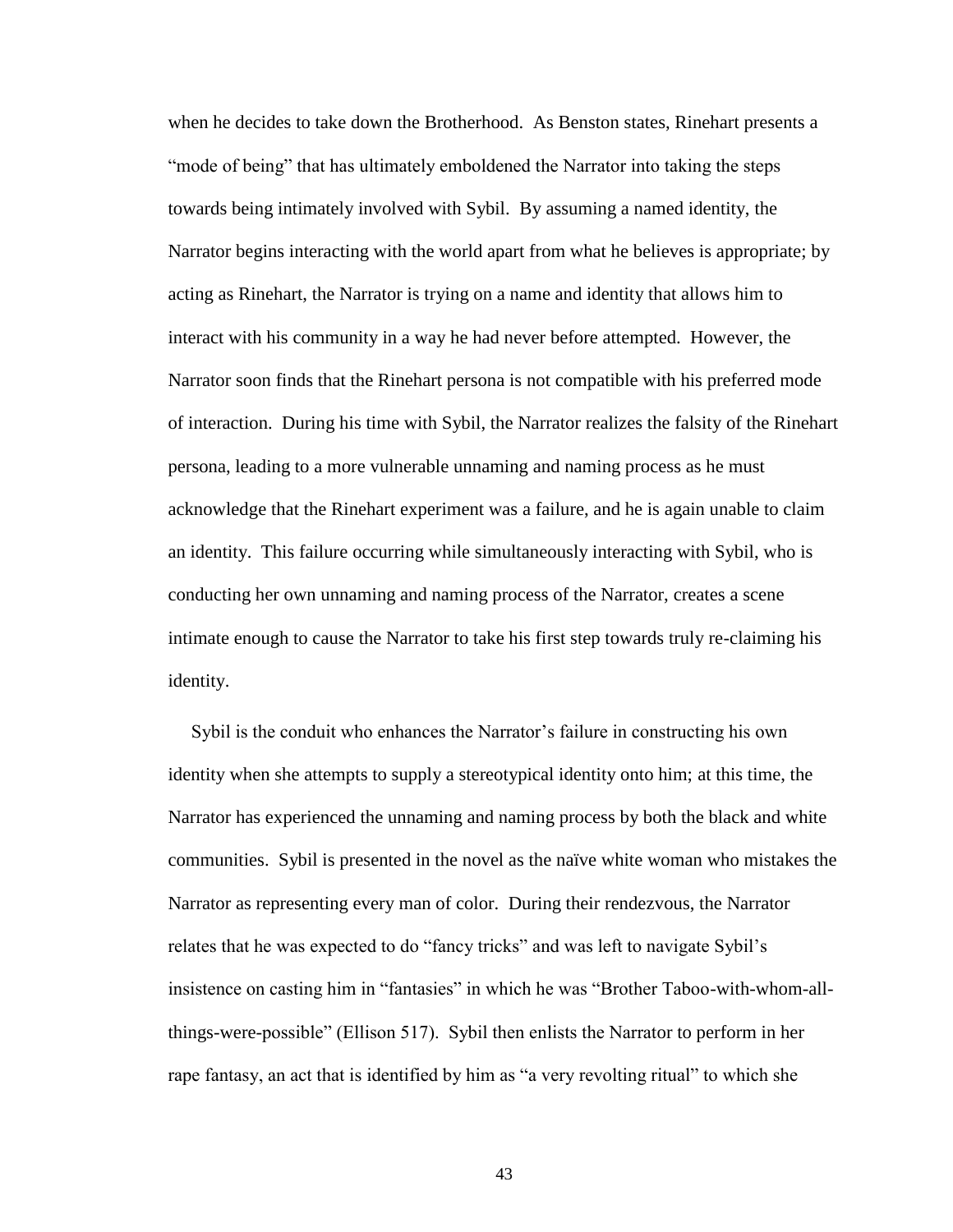claimed "it'll be easy for you," putting emphasis on her own misunderstanding of the Narrator and the African American male community. By subjecting the Narrator to this fantasy, believing that because of his black skin rape is a common act, "Sybil naively reminds the narrator that he is not symbolically positioned simply as a man but as a black man" during their encounter (Steward 528). It is at this time that the Narrator recognizes the symbolic nature of Sybil and their exchange: Sybil is working to unname and then name the Narrator by projecting onto him the racial stereotype of a "black bruiser" in order to fulfill her rape fantasy, assuming that he would be willing to partake in the action simply because of his black skin. In this scene, Sybil provides the Narrator with a very intimate version of the unnaming and naming process that he will later cause the Narrator to recognize the importance of re-claiming his identity.

 As the Narrator attempts to woo Sybil into revealing secrets about the Brotherhood, the Narrator is brought to his moment of pure crisis where the possibility of re-naming is first presented and directly acknowledged. While most critical discussions of *Invisible Man* mention this scene between Sybil and the Narrator, many neglect to indicate that this scene presents the first indication that a self-proclaimed identity is possible for the Narrator. When critics such as Trimmer merely mention Sybil, yet do not analyze the moment of self-proclamation the Narrator experiences with her, they are overlooking an opportunity to investigate the Narrator's first attempt at personal re-naming. For these critics, their arguments would do well to highlight the psychoanalytical reading of this scene that Douglas Steward conducted in his article "The Illusions of Phallic Agency: *Invisible Man*, *Totem and Taboo*, and the Santa Claus Surprise." In the middle of their drunken sexual-esque encounter, the Narrator uses Sybil's lipstick to write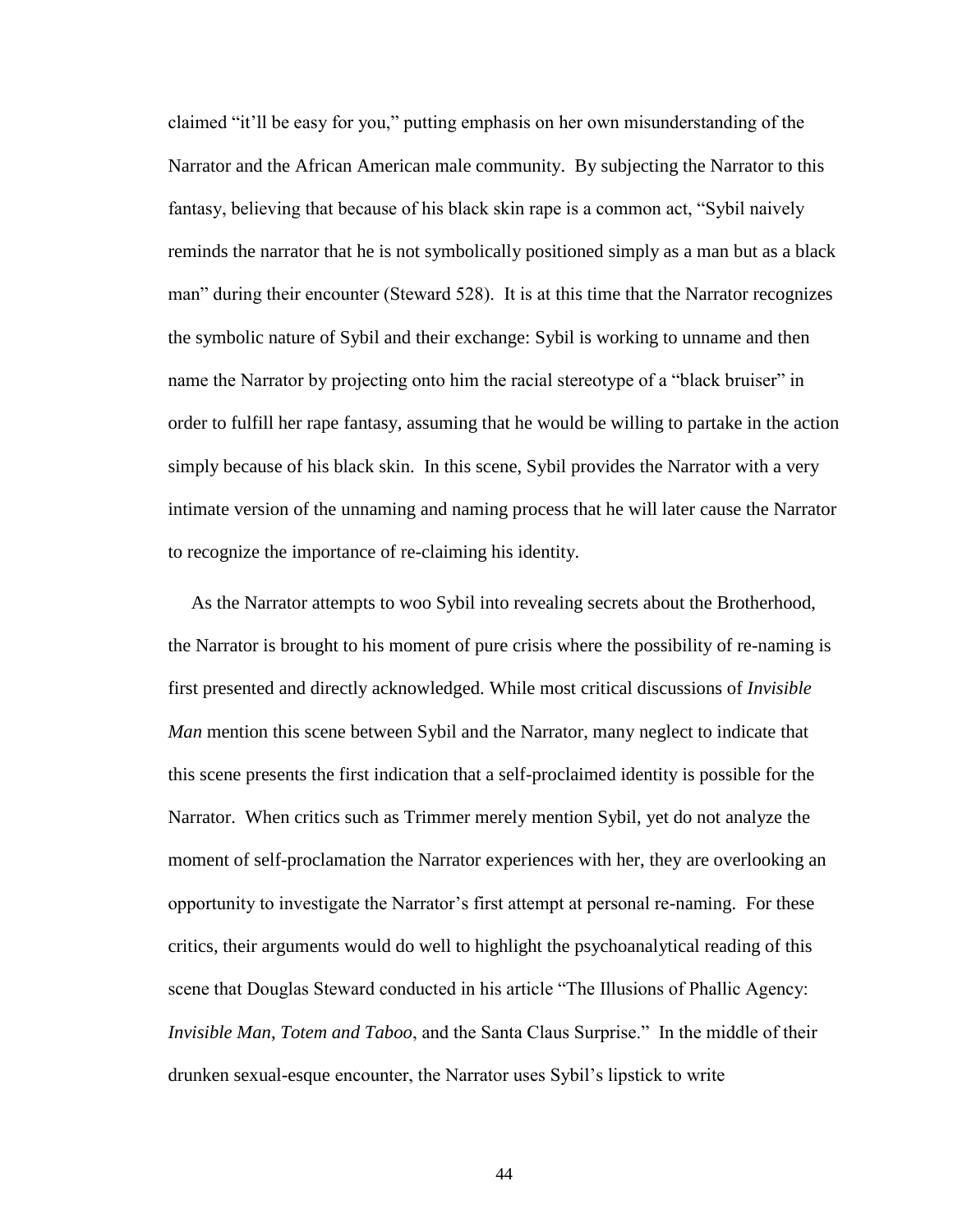# SYBIL, YOU WERE RAPED BY SANTA CLAUS **SURPRISE**

across her stomach (Ellison 522). Steward re-creates this scene, yet simply states that this moment "seems to have stumped most commentators, who (if they refer to it at all) tend merely to cite the strange graffito without offering interpretation" (529). Steward provides this scene the direct analysis it deserves, however, he misses the first moment of true re-naming. Steward affords the Narrator's night with Sybil the nickname of "The Santa Claus Surprise," yet I argue that with that name Steward is focusing on the Narrator's act in and around the transcription, rather than the direct action he takes with Sybil. To analyze this interaction properly, I propose a re-naming of the scene as the "Lipstick Inscription," as that will put the due emphasis on the act of composing a signature, rather than the element of "surprise" in which Steward is focusing. The Lipstick Inscription, then, refers to the act of signing the graffito with the name "Santa Claus," as well as the act of textual rape being implied within the message itself. Where Steward reads this scene as representing the Narrator's alignment with Sybil as being mere "puppets of a castrating and tricky cultural network" in which they "mistakenly see in each other the flickering sign of their own promised fulfillment," I interpret the scene as the Narrator's first act of identification, in which he has psychically interacted with Sybil by using her body to transcribe the first identity that Ellison has allotted to his narrator (531). By having the Narrator actually sign Sybil's body with the name "Santa Claus," Ellison has allowed his Narrator to assign a name to himself. Penning a signature is an act in which an individual takes ownership of a name as representing the self, as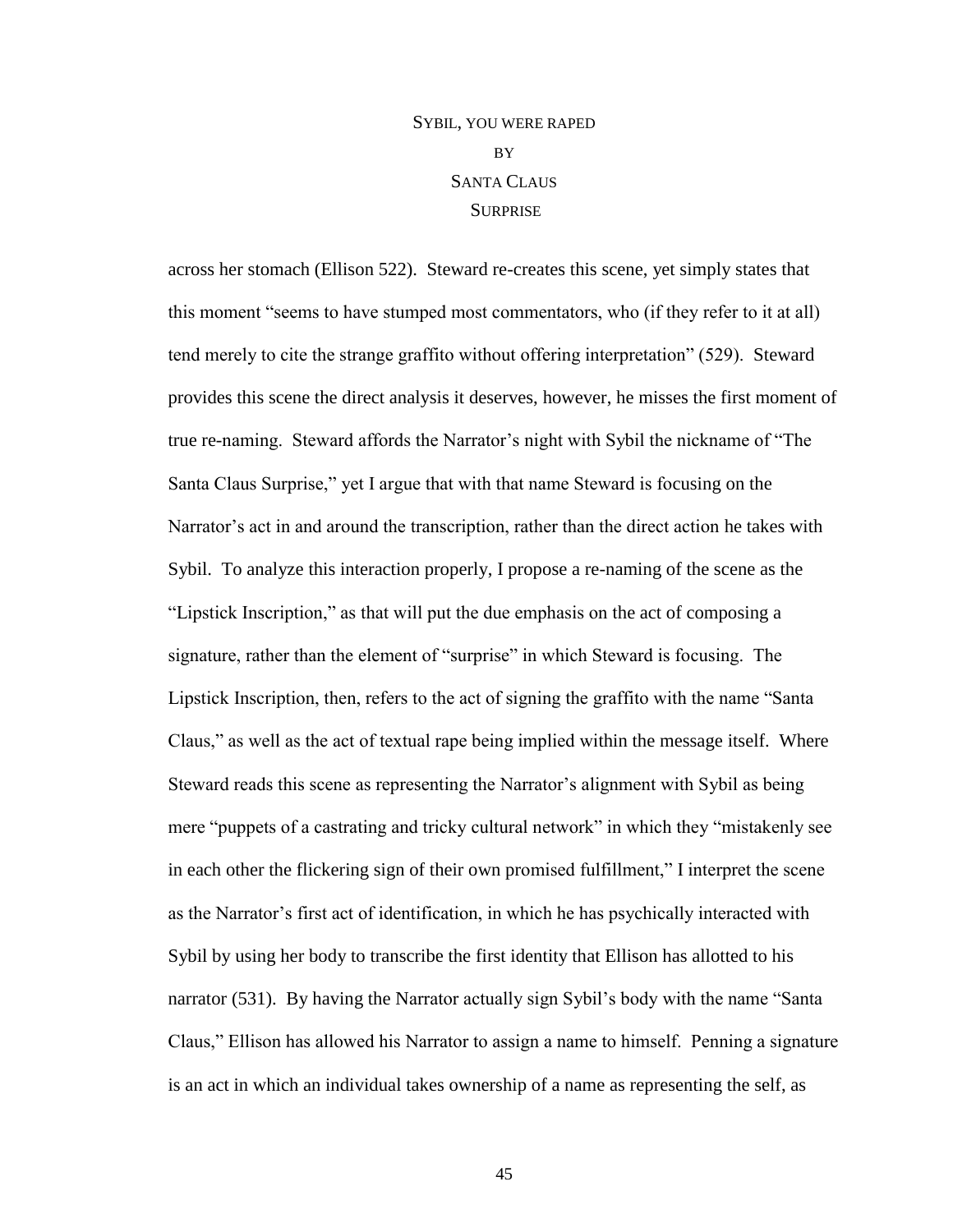well as the self the individual wishes to present to his or her surrounding society. The assigning of a name is then a designation of where the individual views him or herself as existing, even within the realm of double consciousness. This is an act that Ellison has not previously, nor does after the Lipstick Inscription, given to his nameless narrator. Using Steward's own argument, the scene with Sybil is read as the Narrator's most vulnerable unnaming and naming process, in a way that makes the process of re-naming a possibility. Interpreting this act as the Narrator attempting to stake a claim on his own identity by signing his name as "Santa Claus," puts the Narrator's choice of Sybil into perspective: Sybil is loose, easy, and controllable, every trait the Narrator continues to fight off within himself. Yet when she asks him to engage in a racially stereotypical rape-fantasy, she causes his blackness to become identified, effectively conducting her own unnaming and naming of the Narrator's identity. The need for him to assert an identity apart from her forced appropriation, is a moment of crisis in which he has to decide whether he is willing to fulfill Sybil's fantasy; he denies her, and instead undoes her attempt to unname and then name him for her own purposes, by beginning his own course of self-possession.

 The choosing of the name "Santa Claus" allows insight into the Narrator's unconsciousness, as the name can be read as representing memories from his associations to both the black and white communities. The name "Santa Claus" calls upon the Narrator's early encounter with Mr. Norton, the white founder of the college he briefly attended. Upon first meeting Norton, the Narrator described him as having "a face pink like St. Nicolas', topped with a shock of silk white hair" (Ellison 37). By linking this Lipstick Inscription back to a dominate white man within his past, the Narrator is playing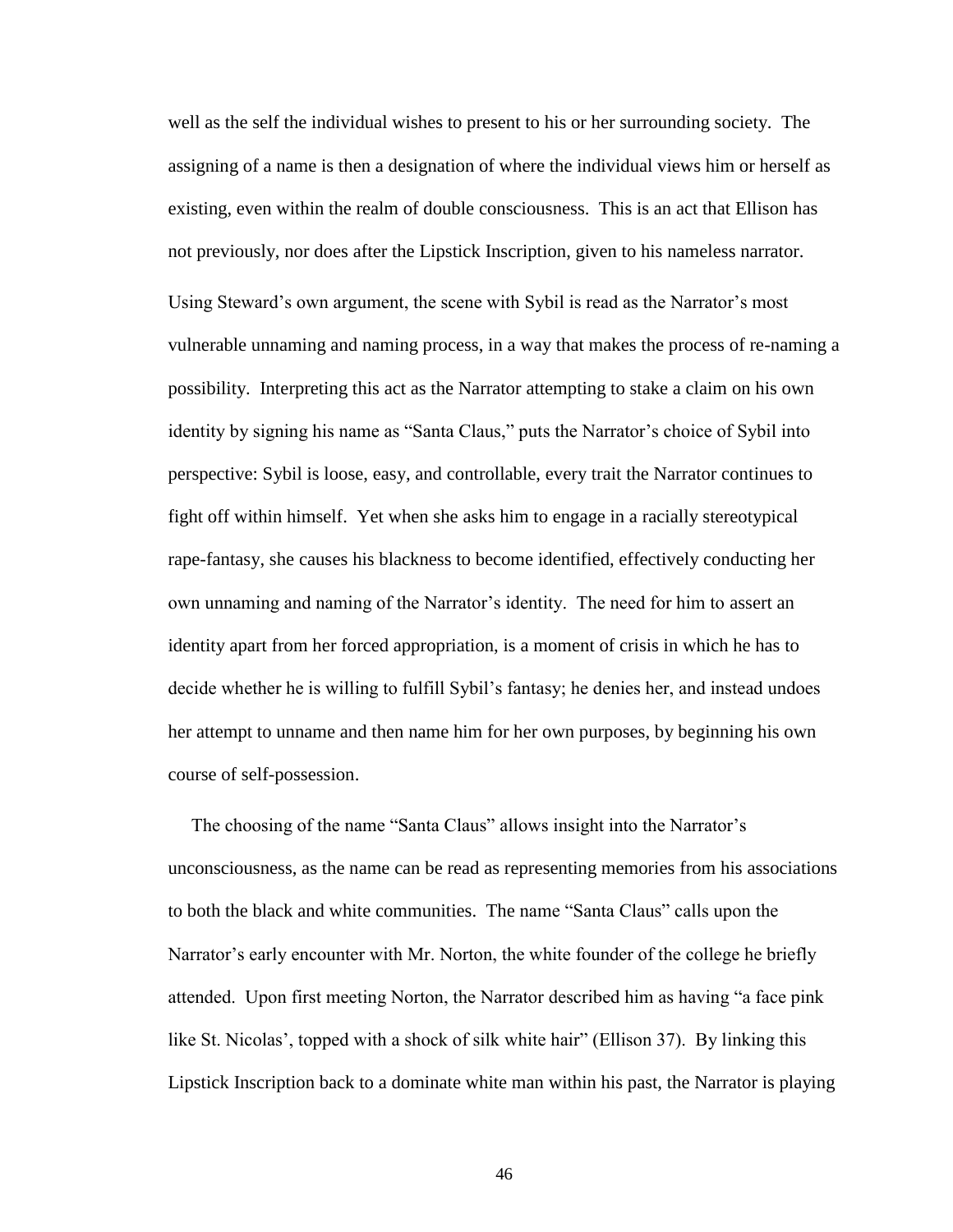with white identity. The choosing of the name "Santa Claus" is simultaneously calling on the memory of Mr. Norton, incorporating the smell of the "Christmas Night" perfumed woman whom mistook the Narrator for the never present Rinehart, and also calling on the "St. Nicholas Street" the Narrator identifies as part of his Harlem neighborhood. These combined references are working within the Narrator's unconsciousness to form an identity that combines both the white and black communities, which he now recognizes as working to appropriate him for their own needs. By each of these associations linking to the real St. Nicholas name, and the Narrator choosing to identify as "Santa Claus," the fictionalize version of this real man, the Narrator is designating himself as outside of each community, proving the reader a glimpse into his future decision to fully embrace his social invisibility.

 While Rinehart began this journey, the Narrator could only pretend to be this man when strangers instigated the mistake; by consciously choosing to write a note to Sybil and her husband ("Just wait until George sees that"), that the man who committed the sexual act was "Santa Claus," he is situating himself into the realm of culturallyappropriated identity, by way of Santa's mythological existence (523). Ellison has his Narrator insinuate that Sybil was raped, an act which she pleaded with him to complete; when the Narrator signs this textual rape with the name "Santa Claus," instead of performing the sexual act, he has decided to act the way he wanted to act, and not through the desires of white society. By Ellison having the Narrator sign his name as "Santa Claus," Ellison is utilizing literary unnaming to comment on the way the Narrator views himself and his own double consciousness. Santa Claus is the socially-constructed entity whose fictional creation evolved from a real man; by the Narrator taking on this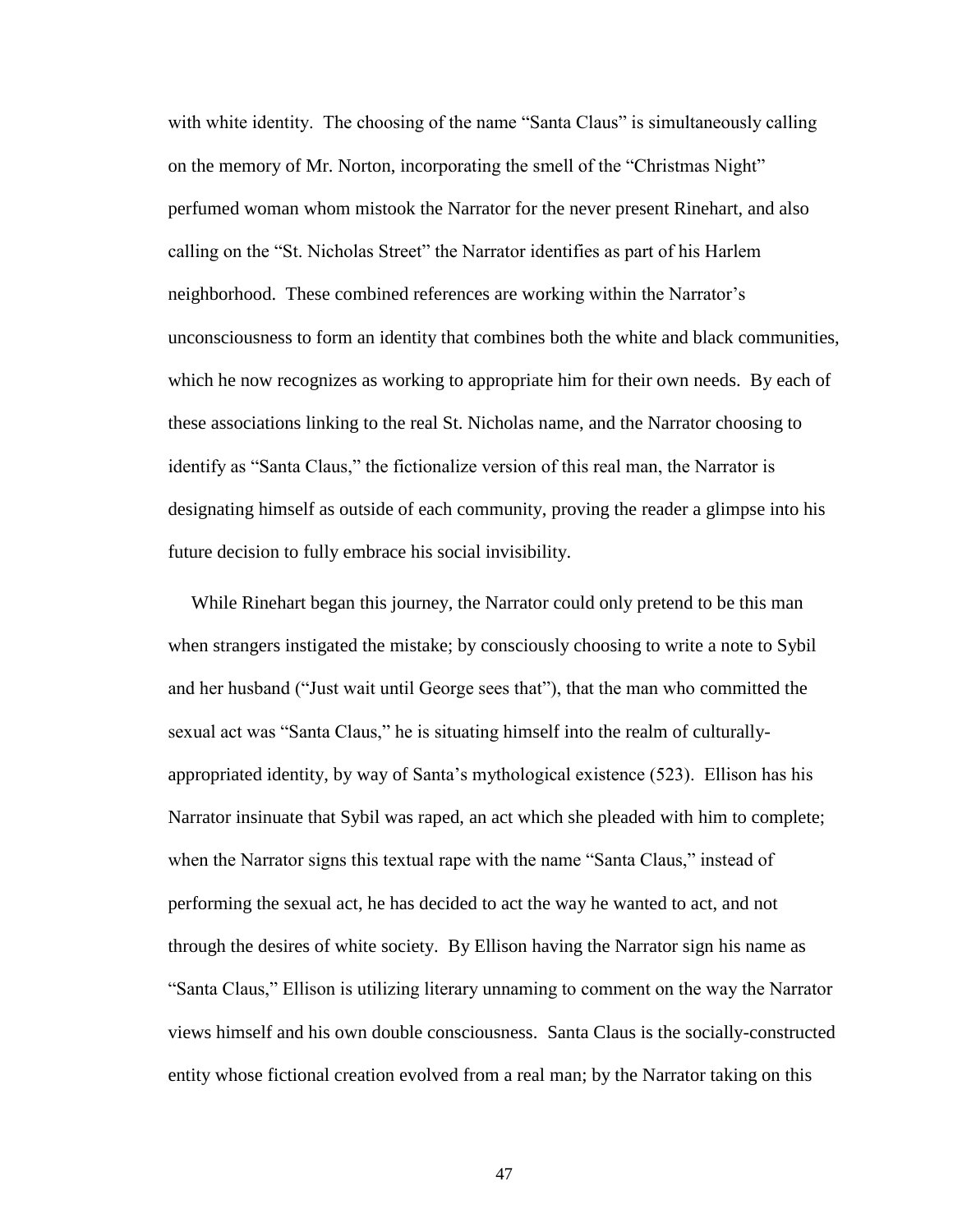name, he is recognizing the fact that he is no more of a true person to white or black society than the fictional Santa Claus. He has then fully acknowledged the various ways that white and black society has unnamed and named him for their own purposes.

 What is missing from the scholarship surrounding the Lipstick Inscription is an analysis of the naming power that is associated with the Narrator's decision to wipe that "Santa Claus" signature away. It is within this scene with Sybil that the Narrator has made his first step towards the re-naming process; by identifying himself as "Santa Claus" he is accepting that part of his identity that has been constructed through white perception, then rejects that forced identity when he wipes the Inscription away claiming that "such games were for Rinehart, not me" (Ellison523). In this way, the Narrator is deconstructing the unnaming and naming process performed on him by others when he wipes away the scrawl, metaphorically erasing his last attachment to the social world that has aimed to provide him with a false identity. Where Rinehart was too risky and cynical, the Santa Claus rapist nomenclature was misrepresentative of his own abilities; he states that Sybil had "picked a boy for a man's job," referring to the sexual role play she had been encouraging him to enact, even as she dozed in and out of consciousness (Ellison 523). Though this scene does not fully present a moment of true selfidentification for the Narrator, Shelly Jarenski aptly points out that "the narrator's embrace of invisibility comes through his second sexual encounter with a white woman [Sybil]" thus leading to the preceding chapters in which the Narrator fully confronts the magnitude of his invisibility (95). Therefore, though he has not defined an identity, he has begun to move beyond the confines of his double consciousness, and is capable of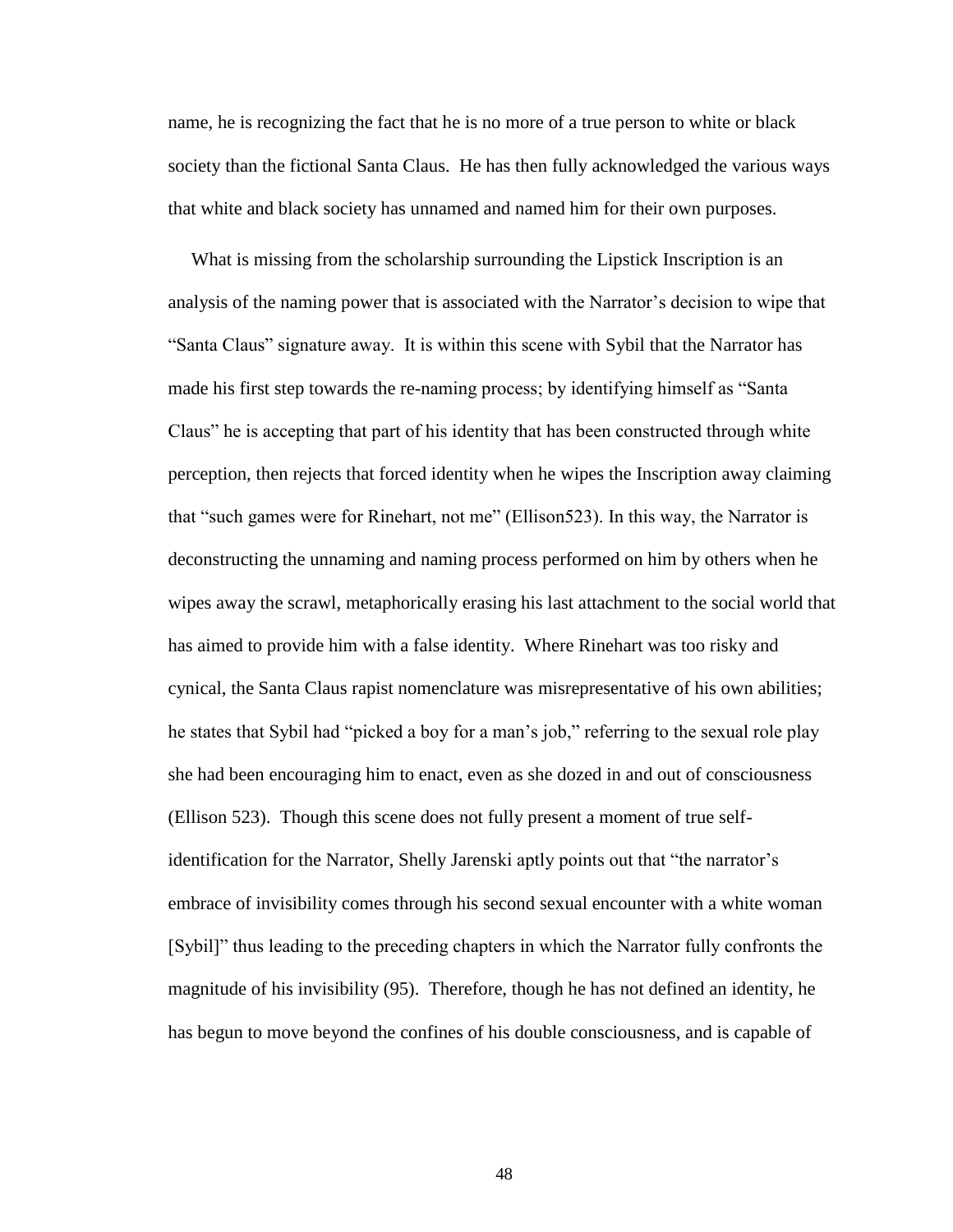recognizing its restrictions on his own formation of self<sup>5</sup>. If "Santa Claus" is the identification of a once real Saint forced into the realm of the mythological by society, so too is the Narrator being forced into the realm of invisibility. By wiping away this identity constructed by his white and black counterparts, he begins to reject his being unnamed and then named by them, and is effectively continuing his journey towards the re-naming process.

 The Narrator's next step towards embracing his invisibility comes during his time within the Harlem riot, which causes him to grasp the true intentions of the Brotherhood. Now that the Narrator has begun to accept his social invisibility and has acknowledged his ability to remove himself from its confines, he takes to the streets of Harlem, presumably leaving Sybil in a cab after their failed sexual encounter. Unfortunately, as the Narrator staggers through the streets that are throttled with riotous citizens, he stumbles upon a gruesome scene in which it is ambiguously indicated that he has found Sybil dead, strung up in front of a store window in an analogous scene to a racial lynching<sup>6</sup>. Sybil has now abruptly left the narrative. The assumption is that she was murdered by the mob, and in essence left to die by the Narrator. Though the Lipstick Inscription, as well as the use of women to situate the Narrator within a state of self-

 $\overline{\phantom{a}}$ 

<sup>5</sup> Carolyn Sylvander's 1975 article "Ralph Ellison's *Invisible Man* and Female Stereotypes" is referenced in Steward and Jarenski's respective articles, forming an interpretation of Ellison's white female characters as being a point of abjection, situating the African American man as much of an "Other" to the dominant American society as a white woman. It is important to note that continuing scholarship into Ellison's use of white women, particularly Sybil, has historically been wrapped in the analysis of identity.

<sup>6</sup> Though not speaking directly of this or the Lipstick Inscription, Robert E. Abrams defines the "dreamlike quality" of the novel, suggesting that Ellison wrote this way to "replace rigid caricatures of reality with a form of fiction registering experience in authentic fluidity and dissonance" (603). Abrams spends his article analyzing the novel's various dream sequences; however, the same can be applied to the Narrator's interpretation of the Harlem riot to indicate Ellison's effort to provide conscious realism to the harsh reality of racial issues experienced by the Narrator. Interpreting the dummy hanging as Sybil's murder, is then afforded a direct allegory to a racial lynching that Ellison is re-appropriating here to afford Sybil an equal place behind the social veil that is currently causing the Narrator stress as he makes his way through Harlem.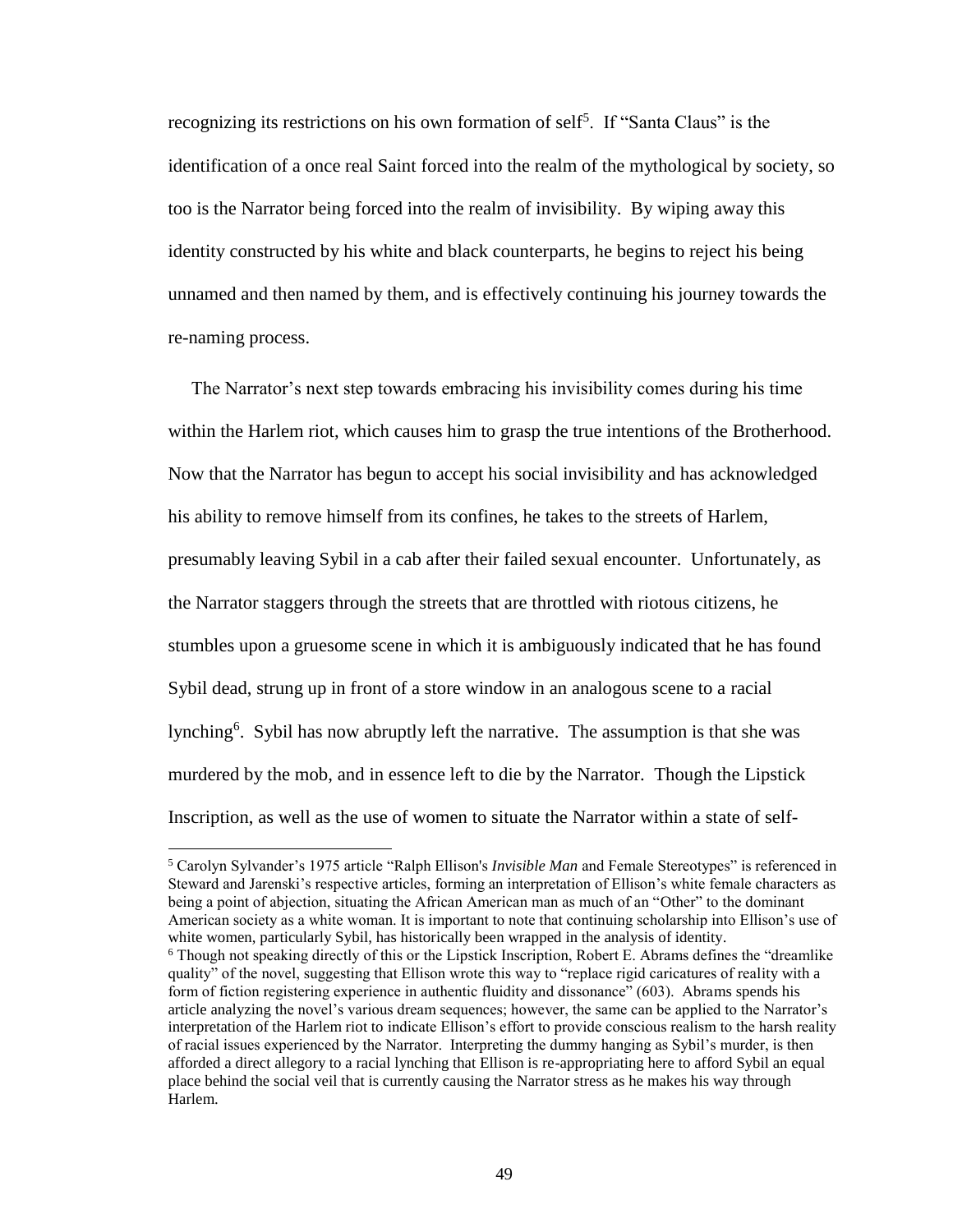identified invisibility, has been analyzed by the critics aforementioned in this paper, each has failed to acknowledge the fact that the Narrator may have witnessed Sybil's dead body swinging in the chaotic haze of the Harlem riot. It is alarming that this scene has been glossed over given its racially subverted allegory to a lynching scene; it may be the very vagueness of the scene that has caused many critics to steer away, yet it deserves to be acknowledged. The scene is only given one line of true acknowledgement, so brief that it could be argued to be either fact or the hallucination of a man already wrought with guilt over his interaction with Sybil. Re-stated below is the sentence being questioned and the few lines preceding:

They were mannequins- "Dummies!" I said aloud. Hairless, bald and sterilely feminine. … suddenly I was more devastated by the humor than by the horror. But are they unreal, I thought: Are they? What if one, even one is real- is… Sybil? I hugged my brief case, backing away, and ran… (Ellison 556).

Whether or not Ellison intended his reader to believe Sybil had been killed is not as important as the Narrator's response to the thought that she had been hanged. This scene happens merely hours after the Lipstick Inscription and the Narrator's descent into the realm of self-identity. It is after he is confronted with Sybil's possible murder that he begins to understand the situation in Harlem, and becomes aware of the Brotherhood's true intentions. The Narrator realizes then that he had been used as a pawn to bring Harlem to this point of chaos. The combined recognition of the Brotherhood using him to create chaos, to his intimate unnaming and naming by Sybil, is enough to force the Narrator to acknowledge his need to remove himself from this society to conduct the renaming process. By doing so, he can escape the confines these projected identities have had on the creation of his own formation of self.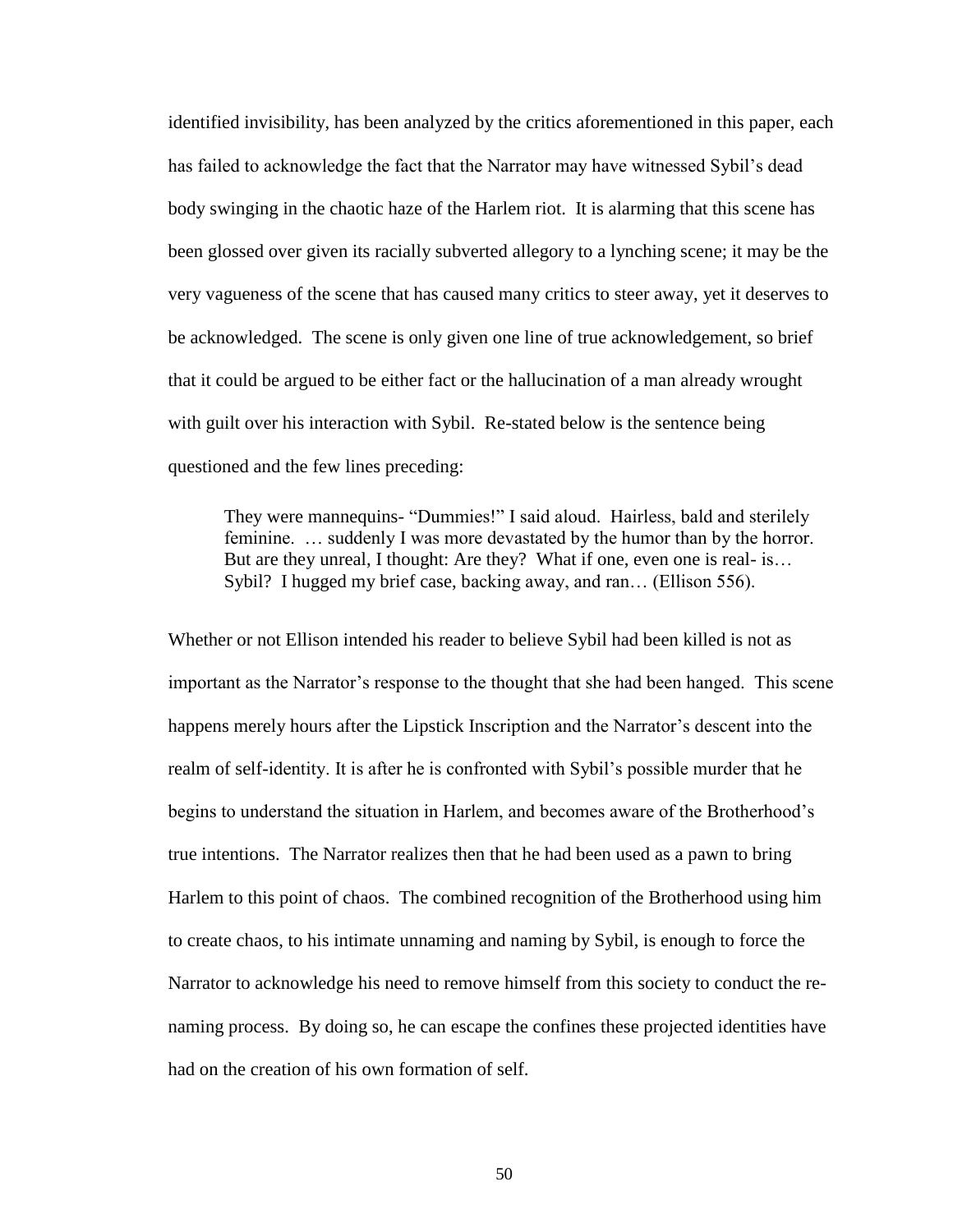With this reading of Sybil as murdered, the Narrator's circumstances become connected to that of Bigger's as each has a failed sexual encounter with a white woman that ultimately leads to her death. Though the circumstances are devastatingly different, the connection highlights the danger that Fanon hints at when critiquing interracial relationships, and that it is not enough to fix the relationships between the races, because "it is through self-consciousness and renunciation, through a permanent tension of his freedom, that man can create the ideal conditions of existences for a human world" (206). Through these scenes, however, what Wright and Ellison are composing is a comment on the unconscious thought process that may cause a man of color to believe that it is through the feeling of "white love" that they can live like a white man. By having each situation end in tragedy, I argue that Wright and Ellison align themselves with Fanon, stating that it will take more than interacting intimately with a white woman to undo the unnaming and naming process that has been conducted to keep black society believing they are separate from white. There is power in identity, and it is only through the individual black American taking that identity back from white appropriation for him or herself, that the unnaming and naming process can truly be undone.

 What is present in each of these works is that with the evolving of cultural awareness comes the acknowledgment of double consciousness. Wright and Ellison have presented narratives that highlight the dangers of these worlds colliding through the interactions of their narrator with a white woman; however, through the critique of the unnaming and naming processes, each story makes it clear that the colliding needs to continue, as each narrator has been brought closer to his own understanding of his unnaming and subsequent naming by the end of each narrative. It is by way of this recognition that the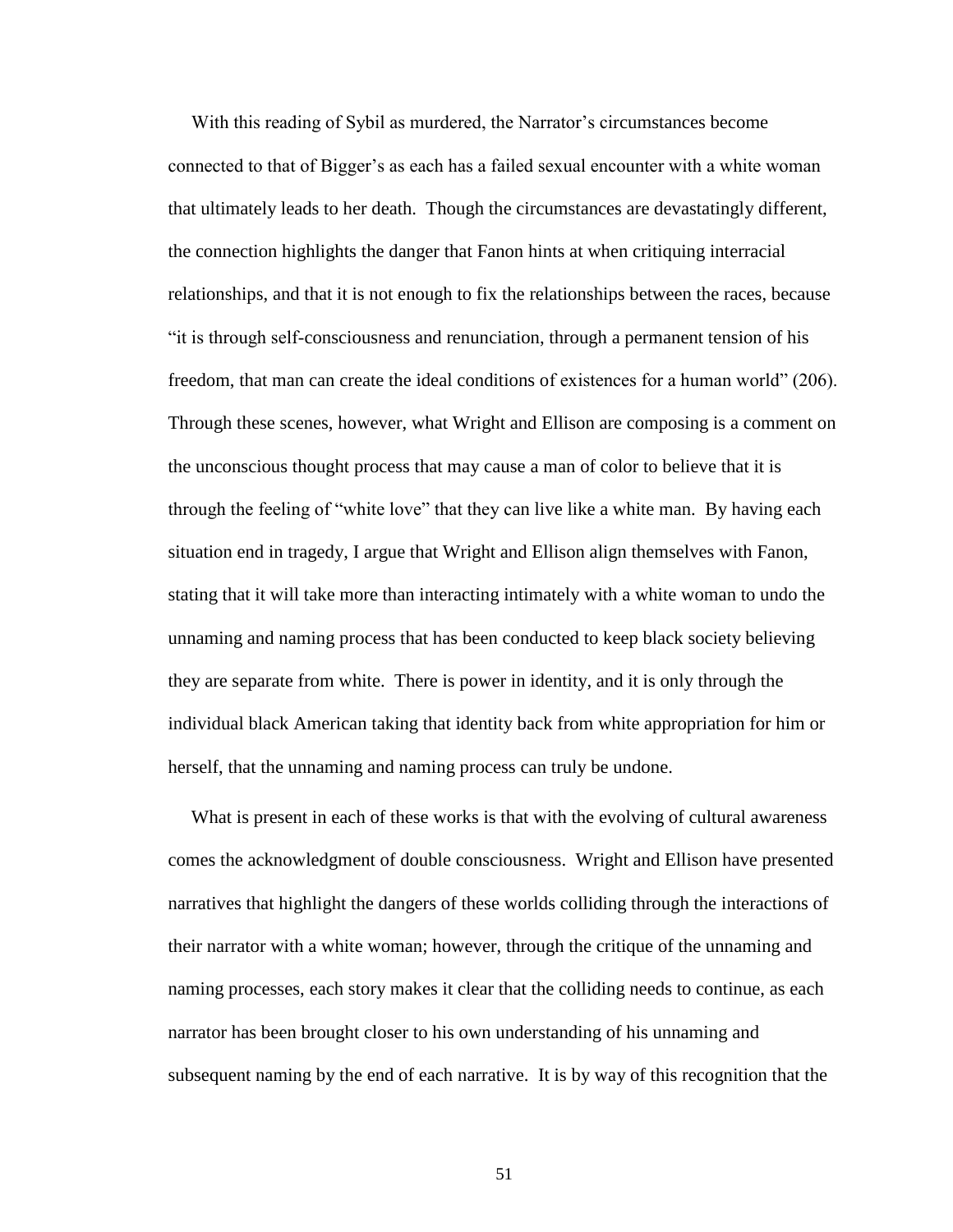narrators are able to accept their need to re-name themselves in order to gain selfpossession. By the end of each novel the narrator has taken steps towards conducting their own re-naming; this ending result allows both Wright and Ellison to provide his reader with access to the psychological state of being unnamed and named by an outside society, as well as showcasing the importance that the re-naming process has on an individual's need to escape that social designation. This access is granted in order to progress the state of the African American community in the first half of the twentieth century. In order for an individual to move beyond a feeling of social invisibility, he or she must first recognize and define that socially unnamed state.

 Once the unnaming and naming process has been defined and recognized by Bigger and the Narrator, his respective narrative begins to shift towards the process of renaming. For each narrator, his time with a white woman has allowed him to recognize his state as unnamed and then named through the woman's own appropriation of his identity, while also providing access to what he perceives as the ability to harness the power of the white man. This concept is understood through the work of Fanon, who along with Wright and Ellison are stating that an interracial relationship is not the answer to cultural oppression. These relationships are, however, a mechanism with which to explain the cultural difference between the black and white communities. Within the course of each novel, the white woman is a medium by which the narrator can interact with the white world, while still being denied the power of being a white male. This denial is shown in each narrator's inability to hold on to the fleeting embrace of his own identity found while with the white woman. The scenes following each interaction indicate that though the white woman may have presented each narrator with an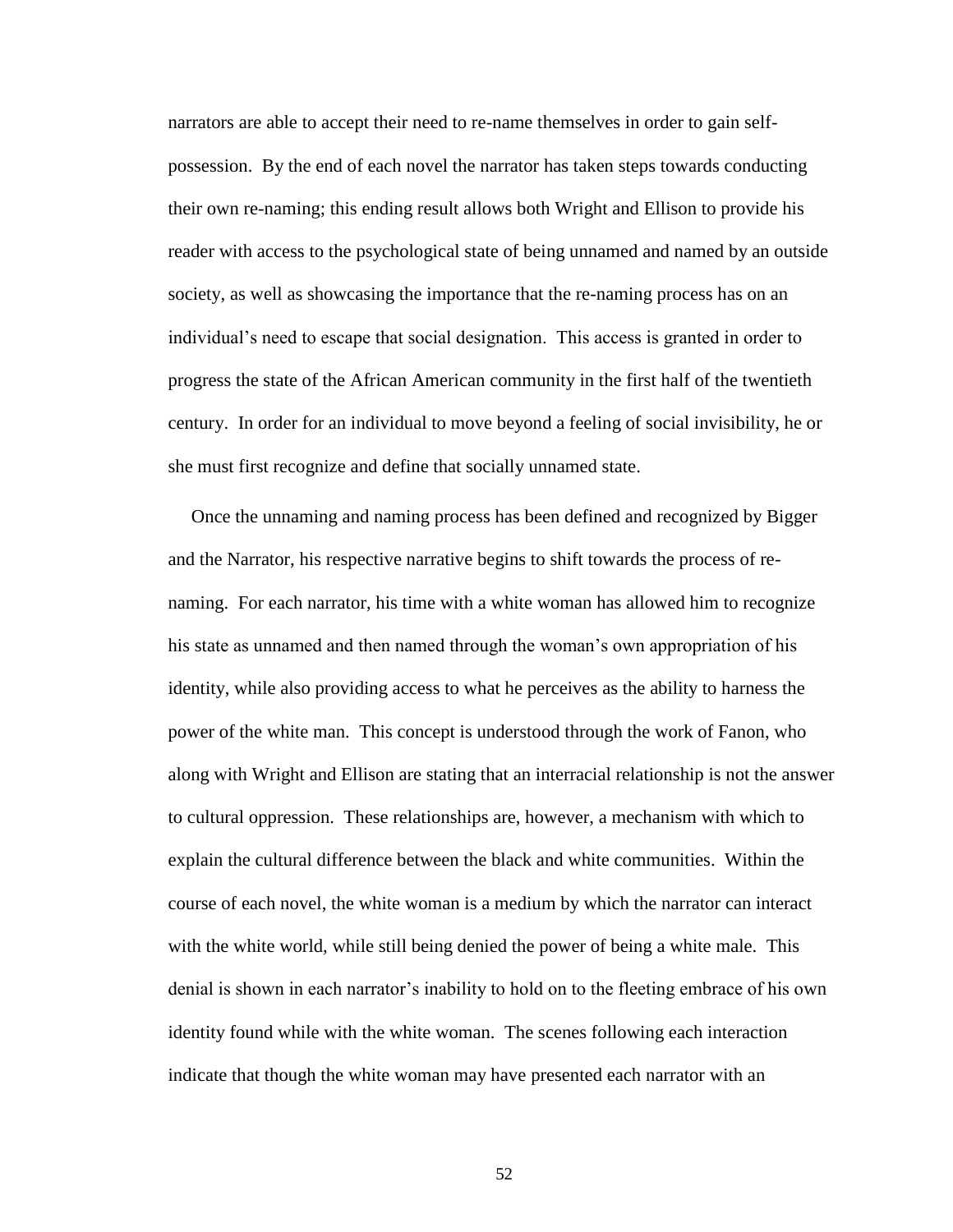opportunity to begin his own re-naming, the interaction with her is not enough to cause him to completely re-define his social state.

 While murder was Bigger's conduit into the white world and his decision to obtain his own identity, Ellison's Narrator took a less violent, although equally promiscuous path to his recognition of the unnaming and naming process. Critical debate of *Invisible Man* focuses on the issue of identity, yet rarely cites his illicit scene with Sybil as a crucial moment of introspection in which the Narrator takes ahold of his personal relationship to his current circumstances. The idea of invisibility in *Invisible Man* is one of great controversy; however, it seems evident that the critics who focus on a psychoanalytic view of the Narrator would agree with Ann Folwell Stanford's proposal that the "trope of invisibility functions as a critique of racist American society" within the novel<sup>7</sup>. Stanford's assertion can similarly be applied to Wright's *Native Son* once it is accepted that the application of a nickname over a legal name is its own version of narrative namelessness. Taking in that definition, as according to Stanford, it is the action of literary unnaming that provides each author a setting which allows them to construct a criticism of the perpetuation of the racial division defined by white society's continual enacting of the unnaming and naming process.

 $\overline{a}$ 

<sup>7</sup> "He Speaks for Whom?: Inscription and Reinscription of Women in *Invisible Man* and *The Salt Eaters*," by Sanford, is referenced by David Steward and Shelly Jarenski, both of whom are referenced in this paper to frame the psychoanalytic view point taken in the reading of the Santa Claus scene as implicit in the Narrator's dissolution into cultural invisibility.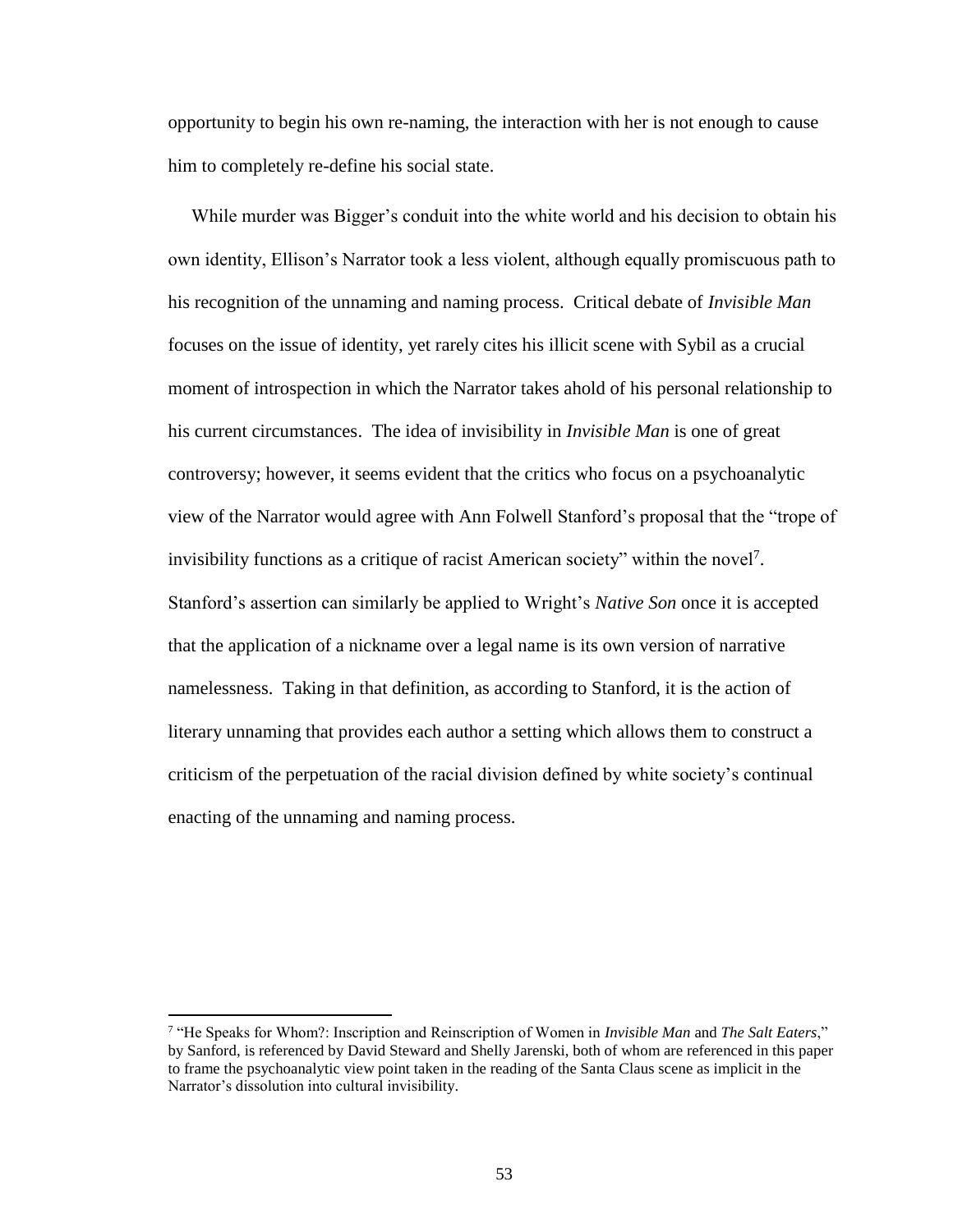#### <span id="page-59-0"></span>**CHAPTER VI**

#### **CONCLUSION:**

#### **TAKING BACK THE UNNAMING**

After interacting with Mary and Sybil, Bigger and the Narrator have now been confronted with the unnaming and naming process through the intimate application of a racial stereotype. Due to the intimate nature of the false appropriation of the narrator's self, Bigger and the Narrator are brought to a moment of crisis that allows each to obtain clarity regarding his own state of identity as perceived by himself and through the white gaze. After Bigger is put on trial for the murder of Mary, he begins to see his relationship to the white world and the white appropriation of his identity clearly, and begins to address his circumstance directly by changing the way he speaks to white men. For Ellison's Narrator, it is after his time with Sybil that the reader begins to understand the comments made in the prologue of the novel, in which he identifies himself as an "invisible man." It is after understanding the unconscious choice to signify himself as "Santa Claus" with Sybil, that the Narrator's decision to reject that socially-appropriated identity by choosing to identify himself as "invisible" is seen as an assertion of selfpossessing power. For both Bigger and the Narrator, the end of each novel portrays the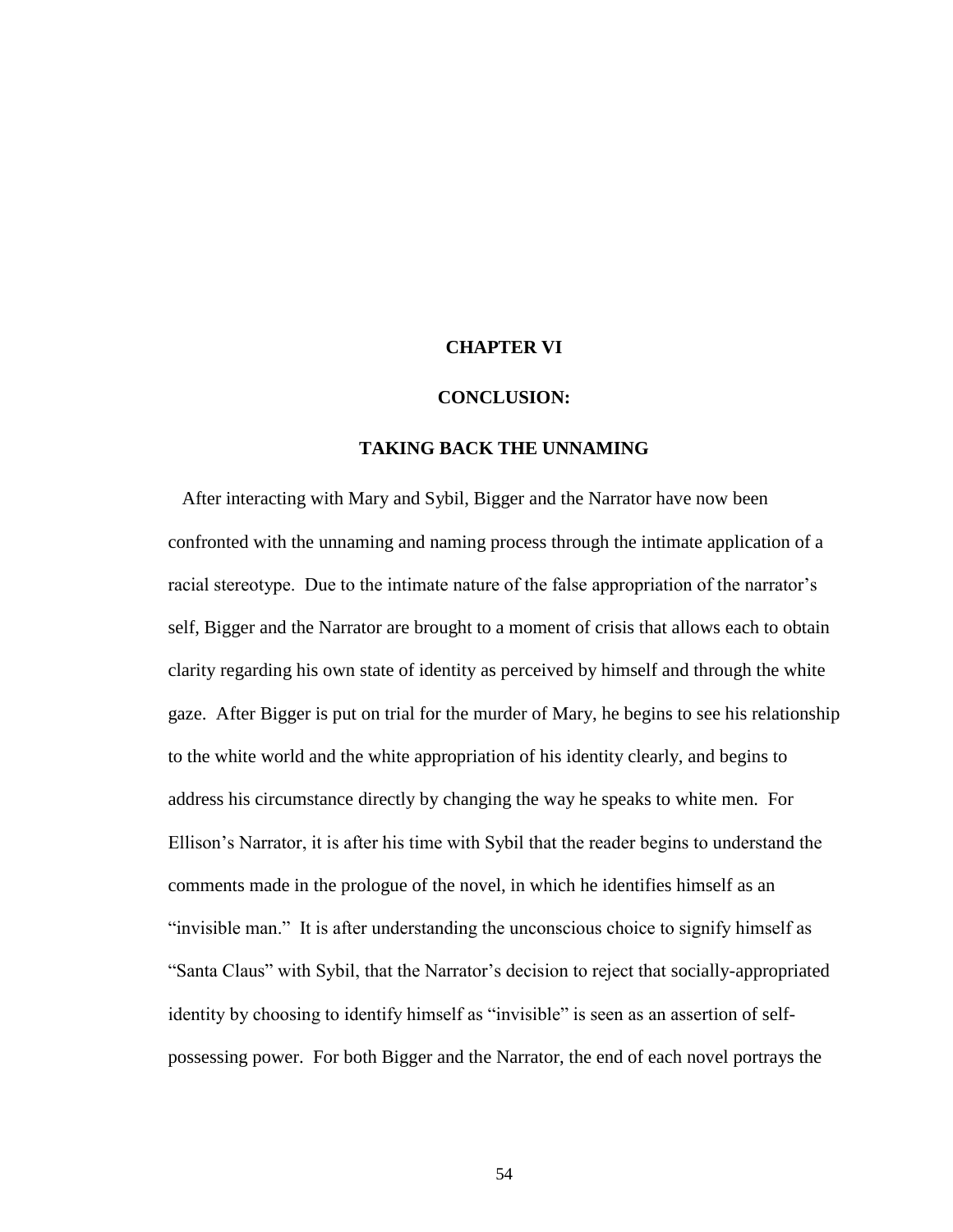narrators as having accepted their unnamed state; with this acceptance comes their ability to unname the white society that has forced the unnaming and naming process upon them during the course of each narrative.

 It is during the time after his trial that Bigger is finally able to engage with the renaming process, conducts the unnaming of white society, and achieves clarity as to why he murdered Mary. At the end of *Native Son*, Boris Max comes to apologize to Bigger for his inability to overturn the death penalty conviction. Instead of being distraught, Max finds a Bigger who is able to think clearly and rationally. Though Bigger's voice is described as being "full of frenzied anguish," he is shown as a character who understands himself, his actions, and more importantly the impact his surroundings have made on each (Wright 429). During his last conversation with Max, Bigger claims that "I didn't know I was really alive in this world until I felt things hard enough to kill for 'em" and that he was able to understand and say these things because he knew that he was going to die (Wright 429). In this way, Bigger has made the connection between murder and the white world, and that this murder was his way of participating in the historical context of the society that has so often unnamed and named him, thereby creating his double consciousness. The white world has denied to see him apart from their own appropriation of his identity; yet, when he murdered Mary, the fear he felt right before the act made him recognize that he was living within the same world as Mary and her family. The recognition of fear, and his willingness to kill to protect himself, made him conscious of his own interaction with that other world. It is this recognition and understanding that allowed Bigger to feel at peace with his actions and accept that part of his identity that has been created by the unnaming and naming process.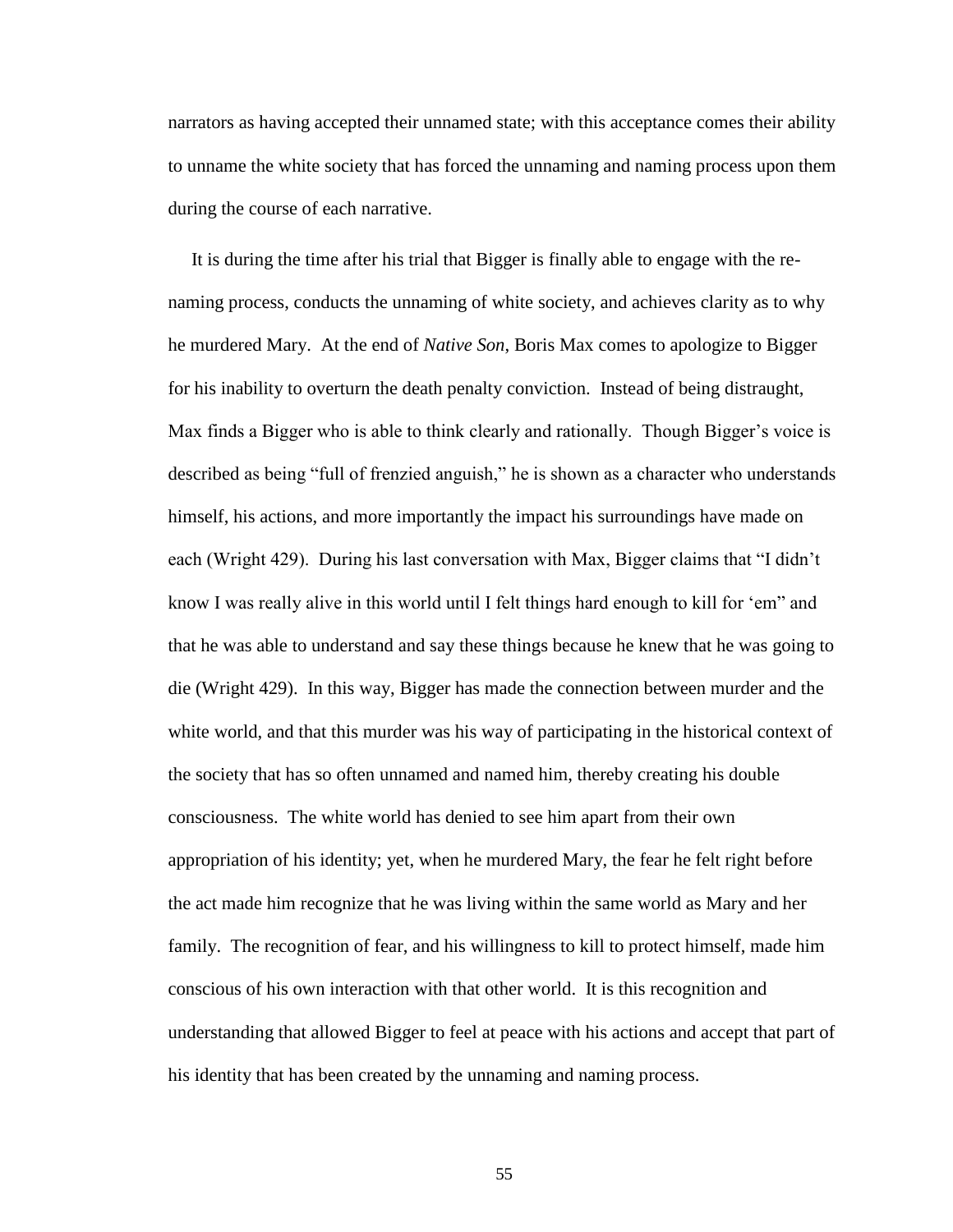Once Bigger accepts his fate and begins to understand why he felt the need to murder Mary, he takes the last step towards understanding and re-asserting his own identity by interacting directly with the white world, and adapting the way he addresses certain white men. After Bigger has revealed his new understanding of the world and his actions to Max, he makes a rhetorical move that indicates a tonal shift in his complete accepting of his circumstances. As Max is leaving Bigger's cell, Bigger yells out to Max,

"Mr. Max!" Max paused, but did not look. "Tell… Tell Mister… Tell Jan hello…" (Wright 430).

There are two things happening in this short, rather veiled exchange: first, Bigger is showing a total recognition of his impending death, and the fact that his has accepted his fate. In the exchange before this ending dialogue, Bigger is confident in a way that has not been shown previously in the novel. His ability to verbally address his feelings, and talk in more than clipped sentences to his white lawyer shows a shift in his verbal confidence. Now that he knows he is going to die, he is recognizing that he is alive, and alive in the same way that Mary Dalton is dead. The second profound rhetorical shift happens in this last line of dialogue, where Bigger is working through the proper way to address Mary's communist boyfriend, deciding whether he should call him Mr. Erlone or Jan. With his first attempt he wants to address Jan by his surname, representing the respect he felt he had to provide to a white man. Bigger, however, does not finish the statement: the ellipses that follow indicate that he is taking the time to think through what he wants Max to hear. He thinks, and instead of completing a formal greeting, removes the formality and chooses to address Jan by his first name. In doing so, Bigger is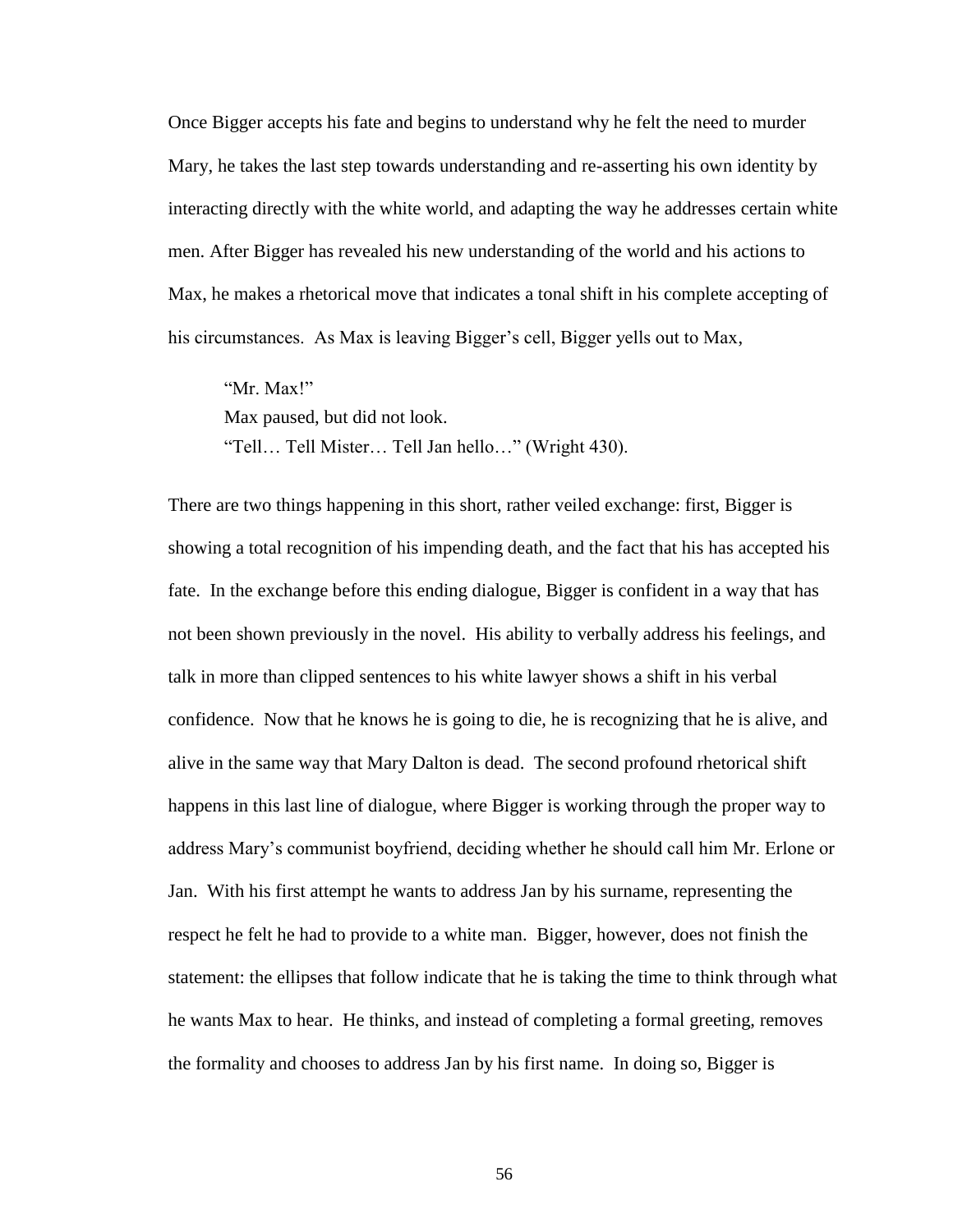stripping the ceremony of the greeting that causes Bigger to view Jan as his superior, and is aiming to un-name this formality that he associates to Jan because he is white. By going through this un-naming process, Bigger has begun to re-name his own identity by seeing himself as existing in the same social world as this white man; this transformation happened solely because Bigger acted out on his fear and murdered Mary.

 While Bigger's narrative ends in his being sentenced to death, Ellison's Narrator is afforded a hopeful resurrection, while navigating his engagement with the issues associated with self-discovery after his encounter with Sybil that have led him to identify himself as an "invisible man." During the prologue to *Invisible Man*, the reader is introduced to man who has found acceptance within defining himself as "invisible" and is already at the end of his story. It is in the beginning that the reader learns that the Narrator has learned to love his invisibility after the actions that take place later in the novel; however, it is not clear until the end exactly what that means in terms of his selfmade identity. According to the Narrator, "the end is in the beginning," which is certainly true as the prologue contains many clues that hint at the Narrator's progress within the re-naming process (Ellison 571). At the time of the prologue, the reader is led to believe that the Narrator has been underground for some time; by the end of the novel, the reader discovers that this decision came shortly after his time with Sybil and the chaos in Harlem. During this opening narrative, the narrator muses over his personal relationship and understanding of living invisibly, and defines it for his reader by stating that when you live as an invisible man, "You wonder whether you aren't simply a phantom in other people's minds. Say, a figure in a nightmare which the sleeper tried with all his strength to destroy. It's when you feel like this that, out of resentment, you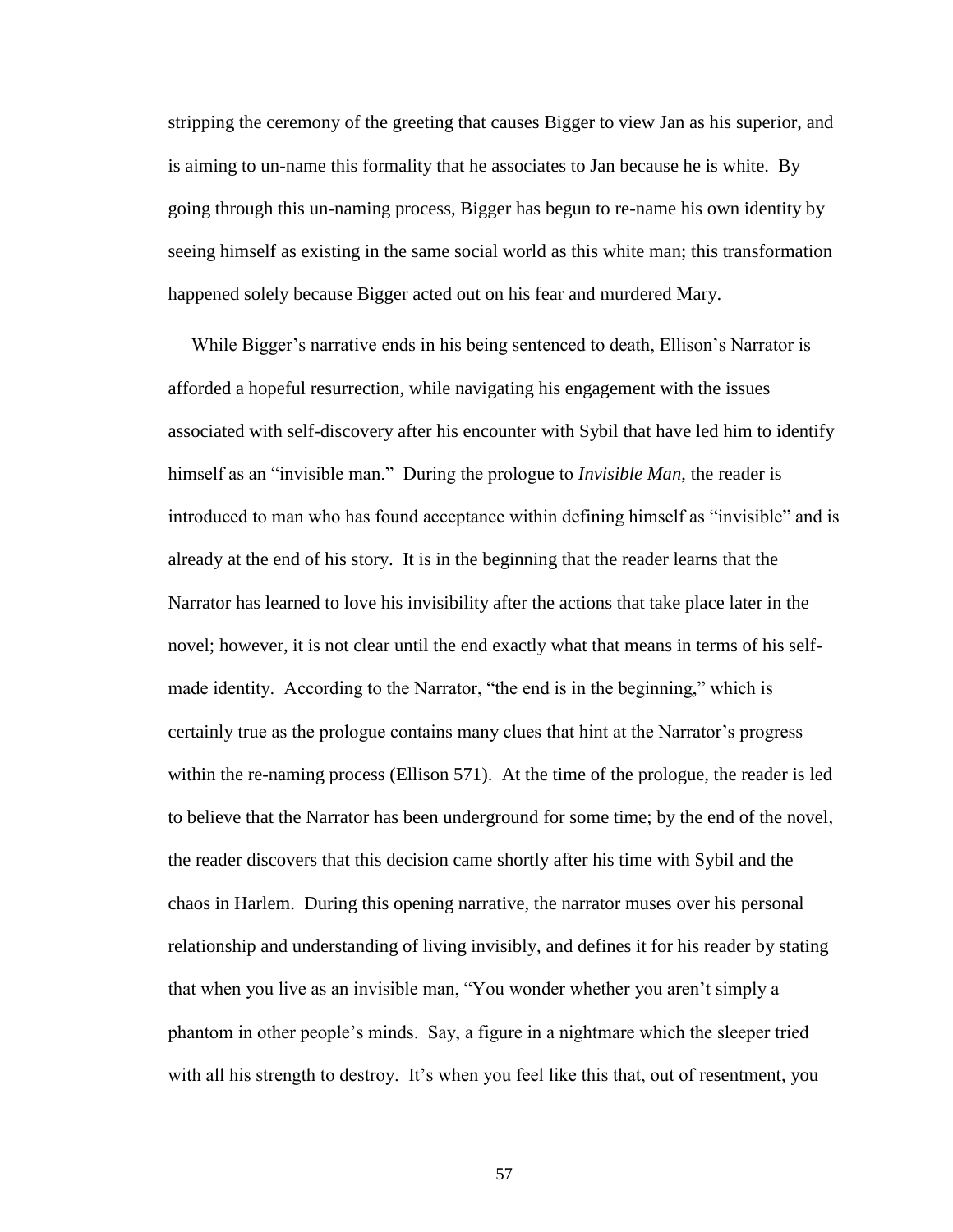begin to bump people back" (Ellison 4). The Narrator stating that he has begun to "bump people back" reads as a character shift given the Narrator's hesitation towards interacting aggressively within the white world during the course of the narrative; within this early insight, the Narrator is understood as having found power within identifying himself as invisible. The elation and sincerity in which the Narrator defines himself as "an invisible man" provides the reader with a sense that he finds power in that identity. By accepting this invisible self, the Narrator has stripped away the confines of the unnaming and naming process that has been conducted upon him previously by both the black and white community. By opening the novel with "I am an Invisible man," Ellison is allowing his narrator to make a clear statement of identity; invisibility is a form of self-definition without a name that has empowered the Narrator to decide to choose his own sense of self away from the white gaze.

 In the epilogue to *Invisible Man*, Ellison writes that the Narrator is living underground in his self-described "hole," and has begun to revel in the power associated with living as an "invisible man," yet is still working to fully understand how to move beyond that state. The Narrator makes a last stab at attaching meaning to his tale by stating that he is speaking for the reader. Ellison himself is conscious of the fact that the Narrator runs the risk of becoming a pitied character due to his lack of self-defined name; to avoid this, he uses the epilogue and prologue to make this novel a personal appeal in order to deliver the Narrator's story as a warning to not live for anyone other than oneself, as to do so is to give credence to the veil of double consciousness that still separates black and white society. In this same way, the interaction with Sybil is enough to begin his re-naming process, yet Ellison is careful to keep this interaction from being enough to undo the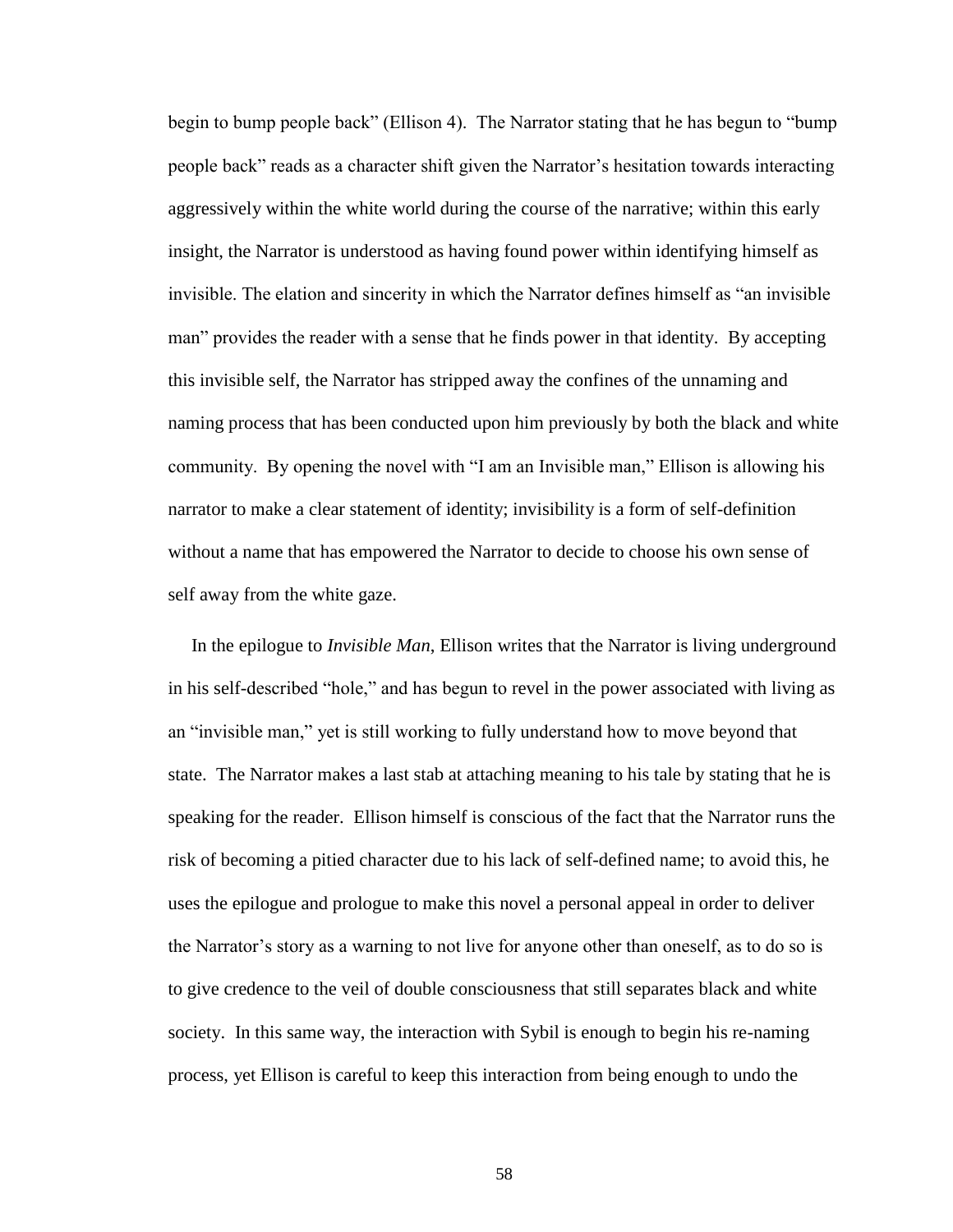cultural oppression visited upon his narrator due to the historical unnaming process. The Narrator addresses the fact that he may have "overstayed [his] hibernation" so that Ellison can show that he will not live underground forever, but merely needs to live so in order to progress beyond his state of "hurt" invisibility (Ellison 581). The Narrator claims at the end of the epilogue, "I'm shaking off the old skin and I'll leave it here in the hole. I'm coming out, no less invisible without it, but coming out nonetheless" confirming to his reader that he will encounter a new identity, but will remain aware that invisibility will always be a part of his sense of self (581). By deciding to find power in this invisibility, the Narrator has begun to take control of his own naming process and has stripped away the white world's ability to situate him as invisible for their own purposes.

 Through the utilization of literary unnaming, Wright and Ellison are constructing a symbolic representation of the impact that the historical unnaming and naming process conducted during slavery has had on the formation of black identity, by creating narrators who remain nameless. In each novel, Bigger and the Narrator attempt to see beyond the confines of the white-appropriated version of their individual identity by actively moving towards undoing the unnaming and naming process conducted on them during their interactions with Mary and Sybil. This act emphasizes Wright and Ellison's belief that black identity needs to develop beyond Du Bois's double consciousness and away from the white gaze. Each narrator follows a different path towards the discovery of his own unnamed state in the face of white society; though the narratives go in two distinct directions, each is led back to an end in which the narrator finds power in his identity when he directly participates in his own unnaming of white society by altering the way he interacts with the white world. By ending each novel in a similar state of continued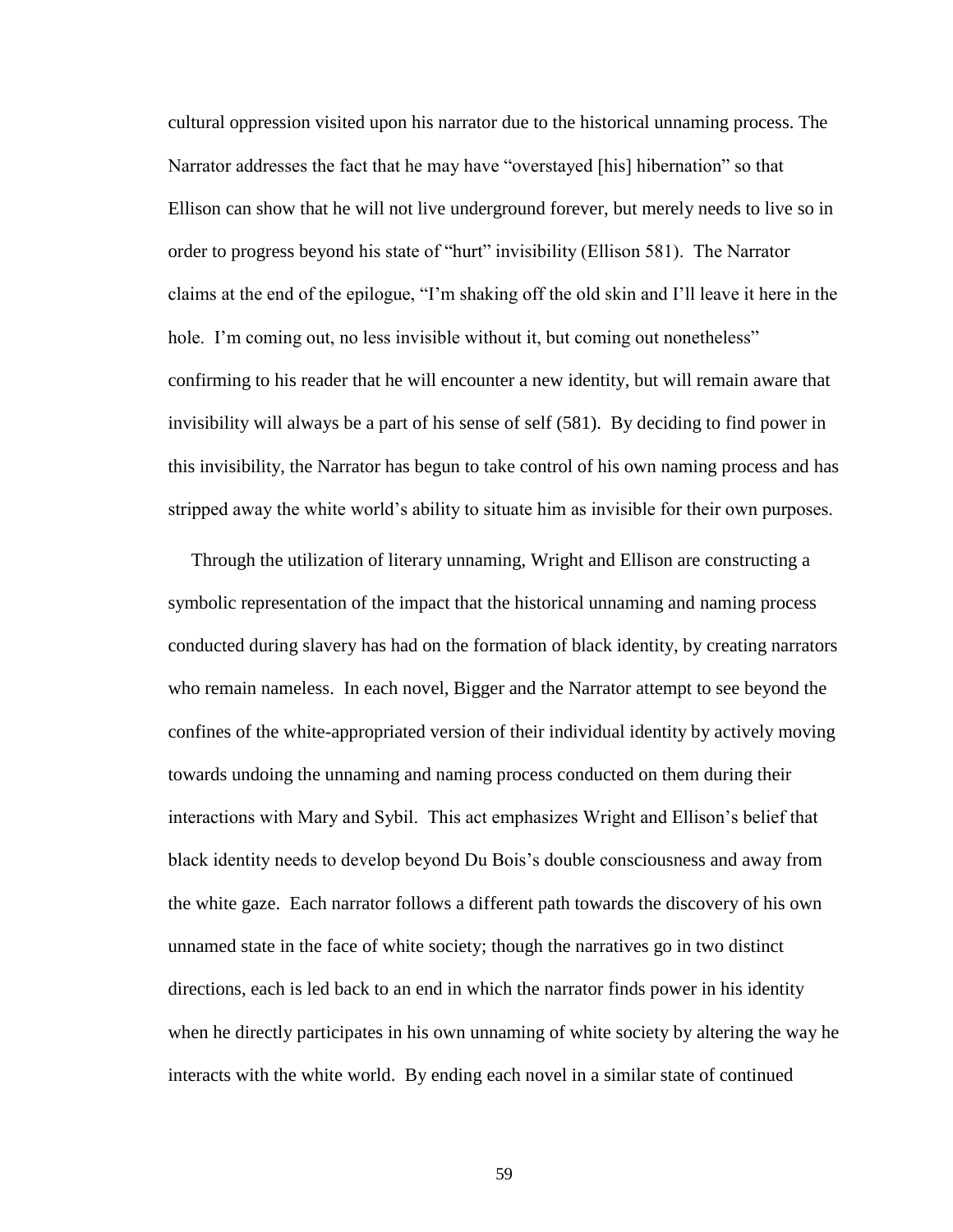unnaming and then naming, with a hope towards re-naming, Wright and Ellison are stating that there is still more for the African American and white communities to learn about one another, and that it is not through the white world that the African American can truly gain power, acceptance, and self-possession. In order to do so, they need to conduct their own naming process, and see beyond the confines of white society; it is only through both the black and white communities acknowledging each side of the unnaming and naming process, that the dangerous circumstances of race relations in modern American can hope to advance.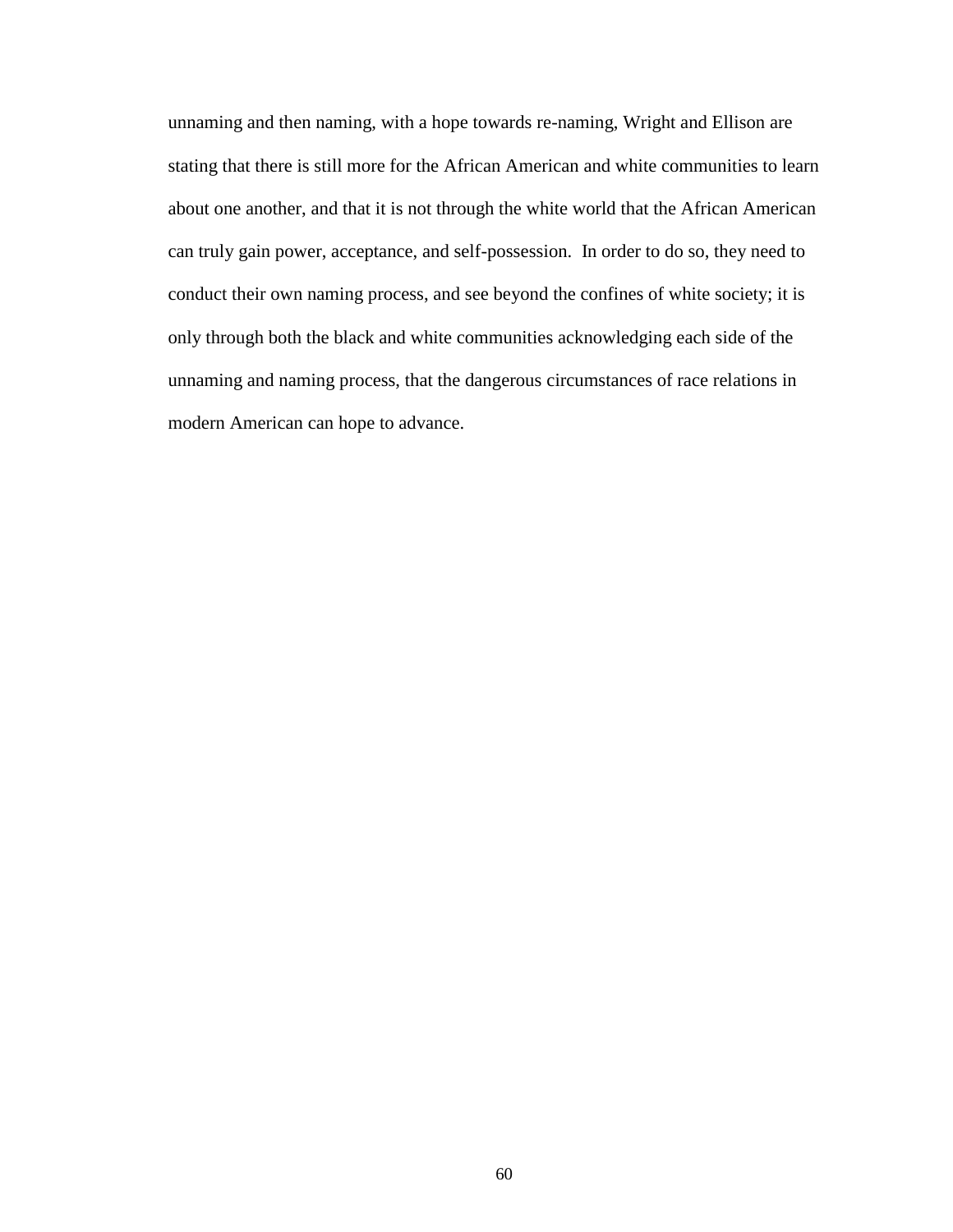#### **BIBLIOGRAPHY**

- <span id="page-66-0"></span>Abrams, Robert E. "The Ambiguities of Dreaming in Ellison's *Invisible Man*." *American Literature*, vol. 49 no. 4, 1978, pp. 592-603.
- Amis, Lola Jones. "Richard Wright's *Native Son*: Notes." *African American Review*, vol. 8, no. 3, 1974, pp. 240-243. *MLA International Bibliography*. www.jstor.org/stable/3041466. Accessed 13 November 2016.
- Bergner, Gwen. "Who Is That Masked Woman? Or, the Role of Gender in Fanon's *Black Skin, White Masks*." *PMLA*, vol. 110, no. 1, 1995, pp. 75–88. www.jstor.org/stable/463196. Accessed 28 March 2017.
- Black, Marc. "Fanon and Duboisian Double Consciousness." *Human Architecture: Journal of the Sociology of Self-Knowledge*, vol. 5, Summer 2007 Special, pp. 393- 404. *EBSCOhost*,

search.ebscohost.com/login.aspx?direct=true&db=sih&AN=27172086&site=edslive&scope=site. Accessed 28 March 2017.

- Brown, Vincent. "Social Death and Political Life in the Study of Slavery." *The American Historical Review*, vol. 114, no. 5, 2009, pp. 1231–1249. www.jstor.org/stable/23303423. Accessed 8 April 2017.
- Bryant, Earle Vincent. "Richard Wright's Nameless *Native Son*." *Explicator* 71.4 (2013): 263-265. *MLA International Bibliography*. doi: 10.1080/00144940.2013.842143. Accessed 28 March 2017.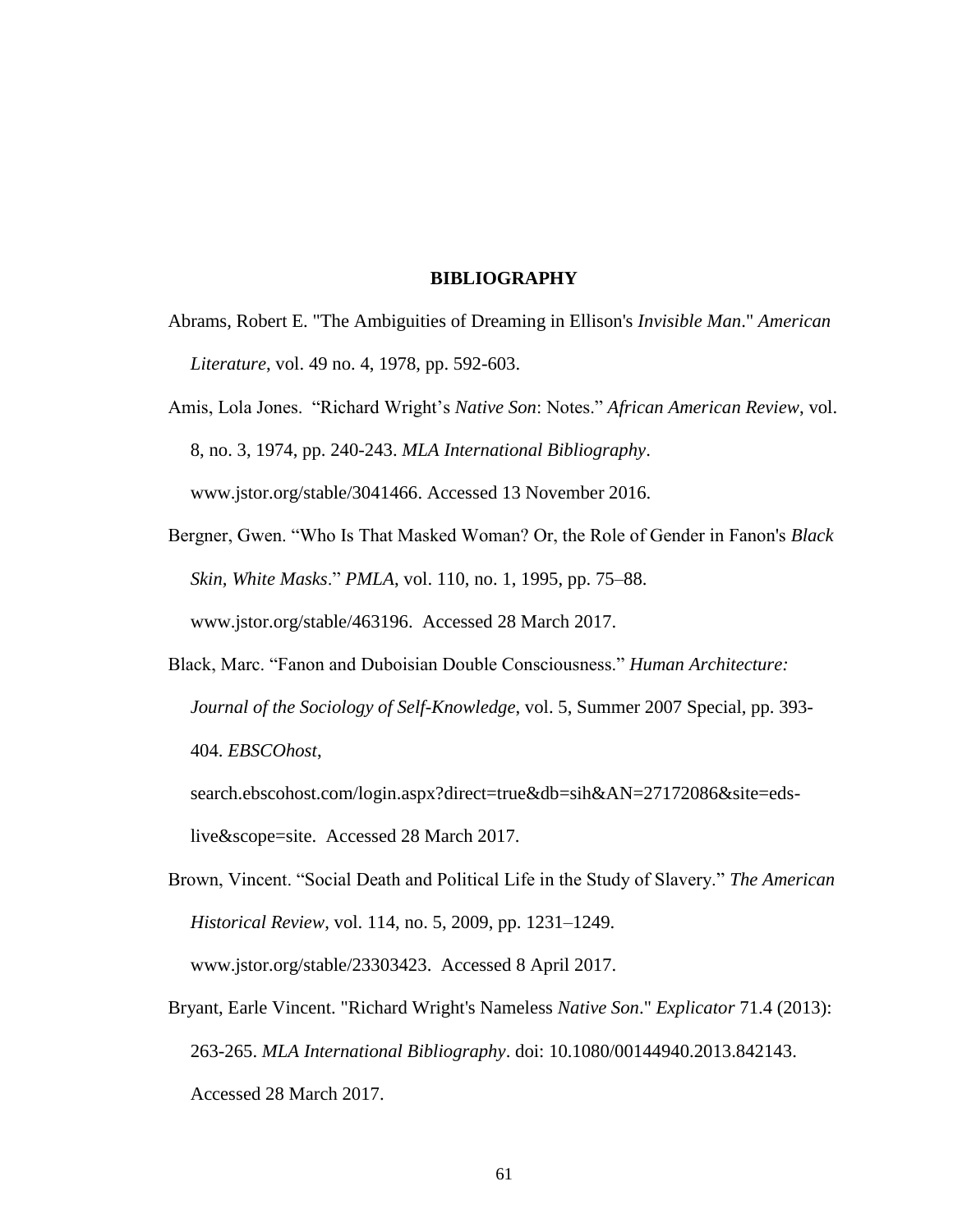Du Bois, W. E. B. *The Souls of Black Folks*. Chicago: Dover Publications. 1994. Print. Ellison, Ralph. *Invisible Man*. New York: Vintage International, 1995.

---. "Hidden Name and Complex Fate*." Shadow and Act*. New York: Vintage International, 1995.

Fanon, Frantz. *Black Skin, White Masks*. New York: Grove Press, 2008.

- Gercken, Becca. "Visions of Tribulation: White Gaze and Black Spectacle in Richard Wright's '*Native Son'* and '*The Outsider*.'" *African American Review*, vol. 44, no. 4, 2011, pp. 633–648., www.jstor.org/stable/23316247. Accessed 28 March 2017.
- Jackson, Lawrence P. "Ralph Ellison, Sharpies, Rinehart, and Politics in *Invisible Man*." *The Massachusetts Review*, vol. 40, no. 1, 1999, pp. 71–95, www.jstor.org/stable/25091503. Accessed 13 November 2016.
- Jarenski, Shelly. "Invisibility Embraced: The Abject as a Site of Agency in Ellison's *Invisible Man*." *MELUS*, vol. 35, no. 4, 2010, pp. 85–109., www.jstor.org/stable/25759559. Accessed 15 February 2016.
- King, Debra Walker. "Reading the 'Deep Talk' of Literary Names and Naming." *Names: A Journal of Onomastics*, vol. 42, no. 3, Sept. 1994, pp. 181-199. *EBSCOhost*, search.ebscohost.com/login.aspx?direct=true&db=mzh&AN=1995020108&site=ehost -live. Accessed 15 February 2016.
- Phipps, Gregory. "'He Wished That He Could Be an Idea in Their Minds': Legal Pragmatism and The Construction of White Subjectivity in Richard Wright's *Native Son*." *Texas Studies in Literature and Language* vol. 57, no. 3, 2015, pp. 325-342. *EBSCOhost*,